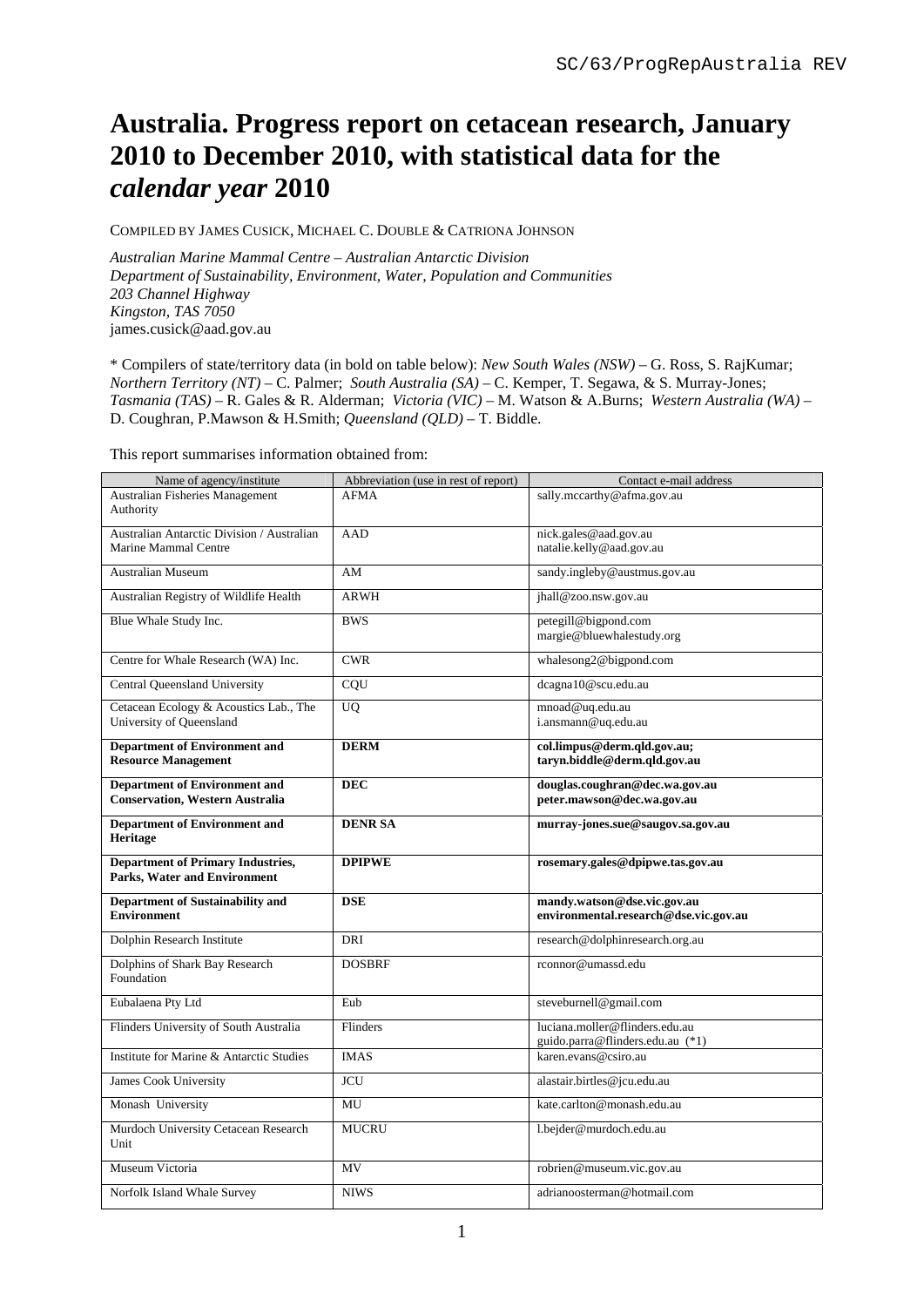| <b>Northern Territory Government;</b><br><b>Dept of Natural Resources,</b><br><b>Environment, the Arts and Sport</b> | <b>NRETAS</b>  | caroll.palmer@nt.gov.au                                            |
|----------------------------------------------------------------------------------------------------------------------|----------------|--------------------------------------------------------------------|
| <b>New South Wales Office of the</b><br><b>Environment, &amp; Heritage</b>                                           | <b>NSW DPC</b> | geoff.ross@environment.nsw.gov.au                                  |
| Pacific Whale Foundation                                                                                             | <b>PWF</b>     | greg@pacificwhale.org                                              |
| Sea World                                                                                                            | <b>SW</b>      | david.blyde@wvtp.com.au                                            |
| <b>South Australian Museum</b>                                                                                       | <b>SAM</b>     | claire.charlton@live.com.au<br>catherine.kemper@samuseum.sa.gov.au |
| Southern Cross University                                                                                            | <b>SCU</b>     | cfury10@gmail.com;<br>liz@dolphinresearchaustralia.com             |
| <b>Great Barrier Reef Marine Park</b><br>Authority                                                                   | <b>GBRMPA</b>  | mark.read@gbrmpa.gov.au                                            |
| Griffth University                                                                                                   | GU             | j.meynecke@griffith.edu.au<br>s.bengtsonnash@griffith.edu.au       |
| The Oceania Project                                                                                                  | <b>TOP</b>     | wally@oceania.org.au                                               |
| University of New South Wales                                                                                        | <b>UNSW</b>    | tracey.rogers@unsw.edu.au<br>w.sherwin@unsw.edu.au                 |
| Western Australian Museum                                                                                            | <b>WAM</b>     | bannisj@bigpond.com                                                |
| Western Whale Research Pty Ltd                                                                                       | <b>WWR</b>     | cb@it.net.au                                                       |
| Whales and Dolphin Conservation Society                                                                              | <b>WDCS</b>    | mike.bossley@wdcs.org                                              |
| Woods Hole Oceanographic<br>Institution<br>Notes:                                                                    | <b>WHOI</b>    | annallen@mit.edu                                                   |

Data presented here are compiled from federal and state agencies, research organisations, and individual researchers who respond to a request for information. It is based upon submissions received, and as such, is not a complete record of research undertaken in Australia, and data that are reported are often based upon unpublished records.

**Department of Environment and Resource Management (DERM)** summarised this data from information supplied by the following organisations. DERM has taken all reasonable steps to ensure the information is accurate at the time of collation but accepts no responsibility for the information submitted by organisations other than DERM.

(\*1) No research information was received from Guido Parra of Flinders University in time for the submission of this report. Guido has a permit for taking skin samples from up to 180 individuals of snubfin, indo-pacific humpback and bottlenose dolphins.

### **1. SPECIES AND STOCKS STUDIED**

| IWC common name            | <b>IWC</b> recommended scientific name | Area/stock(s)                                                                                                                                                               | Items referred to                                                                                                                        |
|----------------------------|----------------------------------------|-----------------------------------------------------------------------------------------------------------------------------------------------------------------------------|------------------------------------------------------------------------------------------------------------------------------------------|
| <b>MYSTICETES</b>          |                                        |                                                                                                                                                                             |                                                                                                                                          |
| Antarctic minke whale      | Balaenoptera bonaerensis               | Vincennes Bay, East Antarctica                                                                                                                                              | 2.1.1; 2.2; 11                                                                                                                           |
| <b>Blue</b> whale          | Balaenoptera musculus                  | Australia; SA; WA; Bass Strait                                                                                                                                              | 2.1.1; 2.1.2; 3.1.1; 4.3; 6.3.1; 8                                                                                                       |
| Bryde's whale              | Balaenoptera edeni                     | Pacific: WA: East Coast                                                                                                                                                     | 2.1.1; 2.1.2; 3.1, 4.3, 8                                                                                                                |
| Dwarf Minke whale          | Balaenoptera acutorostrata             | Australia; TAS; WA; OLD; SW<br>Pacific; Southern Hemisphere                                                                                                                 | 2.1.1; 2.1.2; 2.2; 3.1.1; 3.2;<br>4.1; 9; 11.1; 11.2                                                                                     |
| Fin whale                  | Balaenoptera physalus                  | WA: Area 5                                                                                                                                                                  | 2.1.1:4.1                                                                                                                                |
| Humpback whale             | Megaptera novaeangliae                 | Australia; QLD; WA; SW VIC;<br>SA; NSW; Eastern Australia;<br>Area 5; Area V; Group V<br>Breeding Stock E (ii); Groups<br>V Stock; Pacific (Area V);<br>Group E(i); Group V | 2.1.1; 2.1.2; 2.2; 3.1.1; 3.1.3;<br>3.2; 4.1; 4.3; 4.4; 5; 5.3; 6.3.1;<br>$6.3.2$ ; $7.3.1$ ; $8$ ; $9$ ; $10$ ; $11$ ; $11.1$ ;<br>11.2 |
| Pygmy blue whale           | Balaenoptera musculus brevicauda       | SA, VIC, WA:<br>Australian/Indian Ocean                                                                                                                                     | 2.1.1; 2.1.2; 3.1; 3.1.1; 4.1;<br>11.1                                                                                                   |
| Pygmy right whale          | Caperea marginata                      | <b>TAS</b>                                                                                                                                                                  | 4.3:8                                                                                                                                    |
| Southern right whale       | Eubalaena australis                    | SA; WA; SE AUS; East Coast;                                                                                                                                                 | 2.1.1; 2.1.2; 2.2; 3.1.1; 3.1.3;<br>4.3, 8, 10; 11.1; 11.2                                                                               |
| Unid. Balaenopteridae      | Balaenoptera sp.                       | <b>SA</b>                                                                                                                                                                   | 8                                                                                                                                        |
| Unid, baleen whale         | Unidentified Mysticeti                 | TAS, NT                                                                                                                                                                     | 2.1.2; 4.3; 8                                                                                                                            |
| <b>ODONTOCETES</b>         |                                        |                                                                                                                                                                             |                                                                                                                                          |
| Australian snubfin dolphin | Orcaella heinsohni                     | Australia; Central QLD-<br><b>GBRMP</b> ; NT                                                                                                                                | 2.1.1; 2.2; 3.1.1; 4.1; 4.3; 8; 9                                                                                                        |
| Australian snubfin dolphin | Orcaella heinsohni                     | WA: NT                                                                                                                                                                      | 2.1.1; 3.1.1; 4.1; 8; 9                                                                                                                  |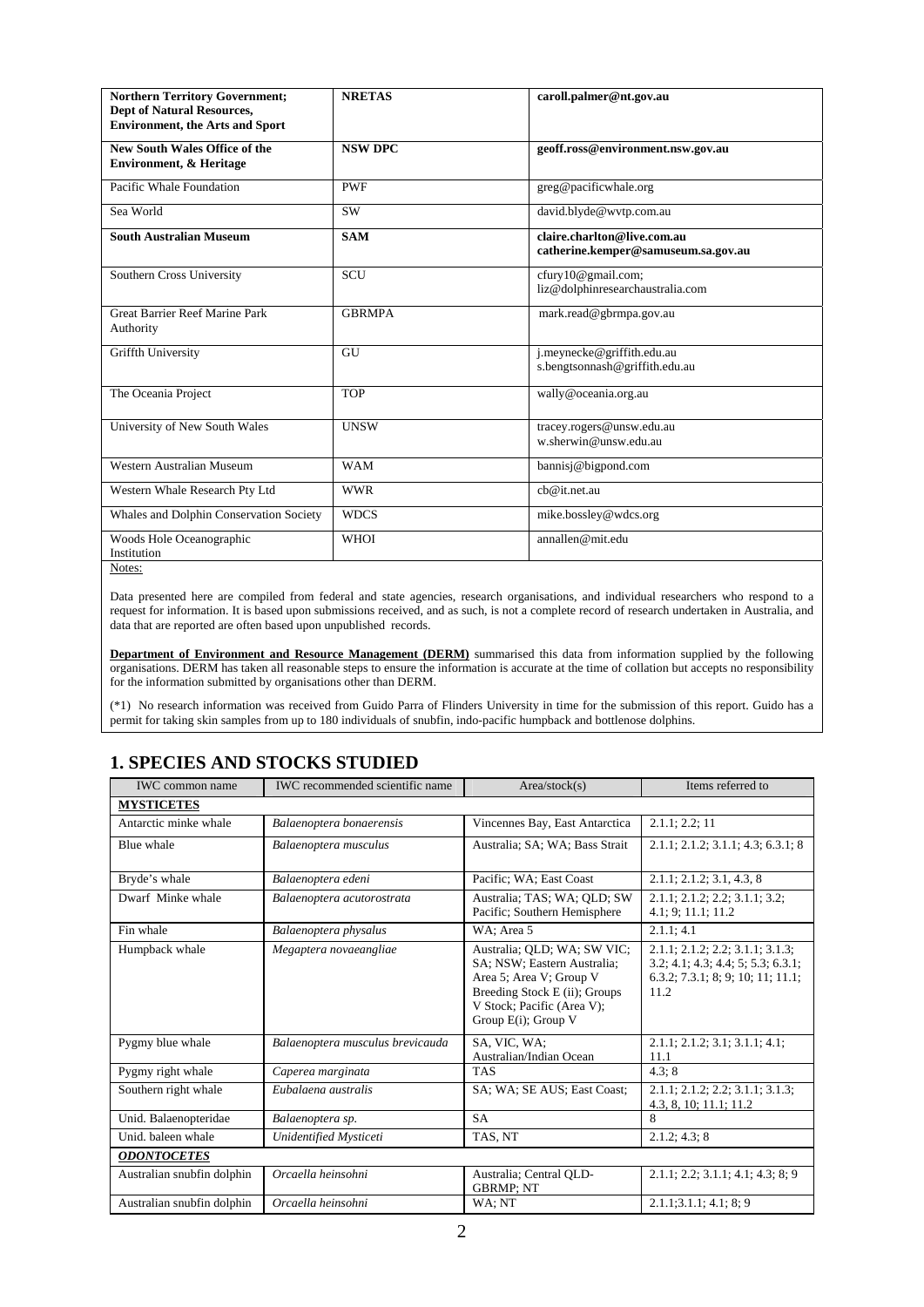| <b>Beaked</b> whale                | Mesoplodon sp.             | Pacific                                                                                    | 4.3:8                                                                       |
|------------------------------------|----------------------------|--------------------------------------------------------------------------------------------|-----------------------------------------------------------------------------|
| Bottlenose dolphin                 | Tursiops sp.               | WA; QLD; SA; VIC; Bass<br>Strait:                                                          | 2.1.1; 2.1.2; 2.2, 3.1.1; 3.2;<br>4.1; 4.3; 7.3.1; 6.3.2; 8                 |
| Common dolphin                     | Delphinus delphis          | Australia; SA; SE QLD; TAS;<br>WA; SA; SW VIC; Southern<br>Ocean; Bass Strait              | 2.1.1; 2.1.2; 2.2; 3.1.1; 4.1;<br>4.2; 4.3; 6.3.2; 7.3.2; 8; 9              |
| Common bottlenose<br>dolphin       | Tursiops truncatus         | NSW; TAS; WA; QLD                                                                          | 2.1.2; 3.1.2; 4.3; 4.4; 6.3;<br>7.3.2; 8                                    |
| Cuvier's beaked whale              | Ziphius cavirostris        | WA                                                                                         | 8                                                                           |
| Dolphin                            | Delphinidae Gn. sp.        | <b>SA</b>                                                                                  | 2.1.2; 8                                                                    |
| Dusky dolphin                      | Lagenorhynchus obscurus    | <b>TAS</b>                                                                                 | 2.1.2                                                                       |
| False killer whale                 | Pseudorca crassidens       | WA; NT                                                                                     | 2.1.1; 4.1; 8                                                               |
| Ginkgo-toothed beaked<br>whale     | Mesoplodon ginkgodens      | East Coast Australia, NSW                                                                  | 4.3:8                                                                       |
| Gray's beaked whale                | Mesoplodon grayi           | VIC; WA; SW VC                                                                             | 4.3, 8                                                                      |
| Indo-Pacific bottlenose<br>dolphin | Tursiops aduncus           | WA; NT; SA; NSW; SE QLD;<br>Byron Bay & SE QLD;<br>Australia; Central QLD-<br><b>GBRMP</b> | 2.1.1; 2.1.2; 2.2; 3.1.1; 4.1;<br>4.2; 4.3; 7.2; 7.3.1; 7.3.2; 11.1,<br>8:9 |
| Indo-Pacific humpback<br>dolphin   | Sousa chinensis            | WA; NT; QLD; NSW; SE<br>QLD; Australia; Central QLD-<br><b>GBRMP</b>                       | 2.1.1; 2.1.2; 2.2; 3.1.1; 4.1;<br>4.3; 6.3; 7.3; 8; 9                       |
| Killer whale                       | Orcinus orca               | Australia; TAS; SW VIC; WA;<br>Vincennes Bay, East Antarctica                              | 2.1.1; 2.1.2; 2.2; 8; 11                                                    |
| Long-beaked common<br>dolphin      | Delphinus capensis         | <b>OLD</b>                                                                                 | 6.3.2;8                                                                     |
| Long-finned pilot whale            | Globicephala melas         | SA; Southern Ocean                                                                         | 2.1.2; 2.1.2; 2.2; 4.3; 6.3.1;<br>6.3.2; 8; 9                               |
| Melon-headed whale                 | Peponocephala electra      | NSW, QLD, Australia                                                                        | 2.1.2; 4.3; 4.4; 6.3.2; 8                                                   |
| Pygmy sperm whale                  | Kogia breviceps            | SA, OLD                                                                                    | 4.3.8                                                                       |
| Risso's dolphin                    | Grampus griseus            | SA; East Coast                                                                             | 8                                                                           |
| Short-finned pilot whale           | Globicephala macrorhynchus | Australia, WA, Pacific                                                                     | 2.1.1; 2.1.2; 4.3; 6.3.2; 8;                                                |
| Sperm whale                        | Physeter macrocephalus     | Australia; NSW; TAS; SA;<br>WA: Southern Ocean                                             | 2.1.1; 2.2; 3.1.1; 4.3; 8; 9;                                               |
| Spinner dolphin                    | Stenella longirostris      | QLD                                                                                        | 8                                                                           |
| Strap-toothed whale                | Mesoplodon layardii        | SA, QLD                                                                                    | 4.3; 8                                                                      |
| Striped dolphin                    | Stenella coeruleoalba      | NSW; East Coast                                                                            | 4.3; 8                                                                      |
| Unid. beaked whale                 |                            | Macquarie Island                                                                           | 2.1.2                                                                       |
| Unid. cetacean                     |                            | TAS, SA                                                                                    | 2.1.2, 8                                                                    |
| Unid. dolphin                      |                            | TAS, QLD                                                                                   | 2.1.2; 8                                                                    |
| Unid. pilot whale                  |                            | Australia                                                                                  | 2.1.2                                                                       |
| Unid. whale                        |                            | $\overline{QLD}$                                                                           | 8                                                                           |

## **2. SIGHTINGS DATA**

## **2.1 Field work**

## 2.1.1 *Systematic*

| Target species                | Date                            | Area                                              | No. of sightings | Contact person/institute and references                                                                                                          |
|-------------------------------|---------------------------------|---------------------------------------------------|------------------|--------------------------------------------------------------------------------------------------------------------------------------------------|
| Antarctic<br>minke whale      | $5 - 23/01/11$                  | Vincennes Bay, East<br>Antarctica                 | $\Omega$         | N. Kelly/AAD/CSIRO:<br>Paper is being prepared for the IWC-SC 63<br>meeting. Previous reference would be Kelly et al.<br>$(2010a$ and $2010b)$ . |
| Australian<br>snubfin         | Jan10 to Dec10                  | Darwin Harbour,<br>Cobourg                        | 181              | C. Palmer/NRETAS                                                                                                                                 |
| Australian<br>snubfin dolphin | $01-03-2010$ to<br>$30-10-2010$ | Gladstone to<br>Shoalwater Bay,<br>OLD, Australia | 87               | C.Daniele/COU                                                                                                                                    |
| Blue whale                    | $1/9/10 - 14/12/10$             | Geographe Bay                                     | 70 (Approx)      | C. Burton/WWR - Dunsborough Coast and<br>Landcare D-CALC<br>Land surveys                                                                         |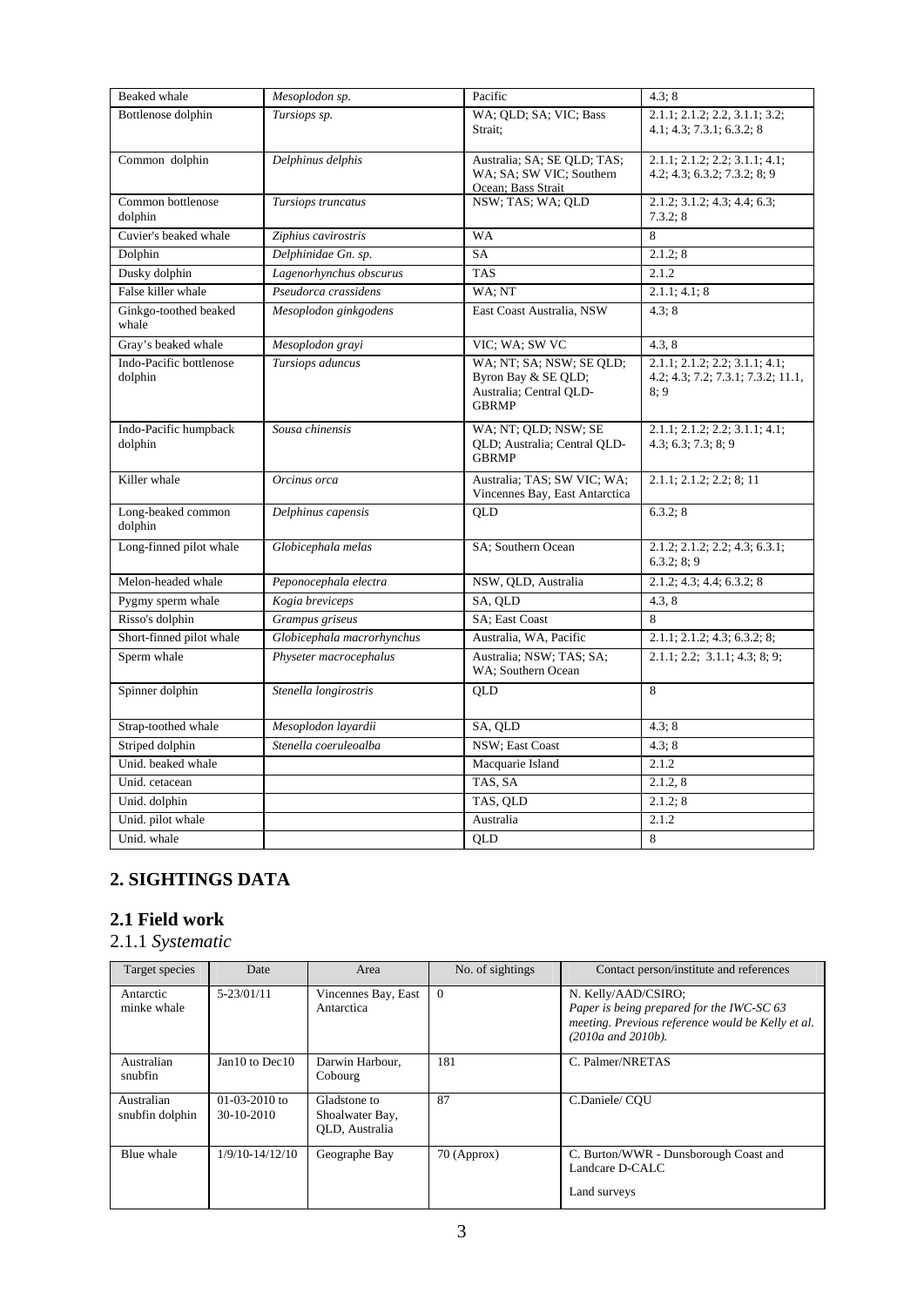| Blue whale                                                             | 15/10/10-<br>23/12/10     | Geographe Bay                                                          | 14 (Approx)    | C. Burton WWR<br>L.Moller/Finders                 |
|------------------------------------------------------------------------|---------------------------|------------------------------------------------------------------------|----------------|---------------------------------------------------|
|                                                                        |                           |                                                                        |                | Small vessel biopsy surveys                       |
| Bottlenose                                                             |                           | <b>West Shark</b>                                                      |                | M.Kruetzen, L.Bejder                              |
| dolphin                                                                |                           | Bay/Bunbury WA                                                         |                |                                                   |
| <b>Bottlenose</b><br>dolphin                                           | 15/01-18/12/10            | Moreton Bay, QLD                                                       | 45             | I. Ansmann/UQ                                     |
| Bottlenose<br>dolphin                                                  | 10/01/2010                | Port Phillip                                                           | 3              | S. Mason/DRI                                      |
| Bottlenose<br>dolphin                                                  | 13/01/2010                | Port Phillip                                                           | $\mathbf{1}$   | S. Mason/DRI                                      |
| Bottlenose<br>dolphin                                                  | 14/01/2010                | Port Phillip                                                           | 3              | S. Mason/DRI                                      |
| Bottlenose<br>dolphin                                                  | 17/02/2010                | Port Phillip                                                           | 3              | S. Mason/DRI                                      |
| Bottlenose<br>dolphin                                                  | 24/02/2010                | Port Phillip                                                           | $\overline{2}$ | S. Mason/DRI                                      |
| Bottlenose<br>dolphin                                                  | 27/06/2010                | <b>Gippsland Lakes</b>                                                 | $\mathbf{1}$   | S. Mason/DRI                                      |
| Bottlenose<br>dolphin                                                  | 28/06/2010                | <b>Gippsland Lakes</b>                                                 | 3              | S. Mason/DRI                                      |
| Bottlenose<br>dolphin                                                  | 29/06/2010                | <b>Gippsland Lakes</b>                                                 | $\overline{2}$ | S. Mason/DRI                                      |
| Bottlenose<br>dolphin                                                  | 30/06/2010                | <b>Gippsland Lakes</b>                                                 | $\mathbf{1}$   | S. Mason/DRI                                      |
| Bottlenose<br>dolphin                                                  | 17/02/2010                | Port Phillip                                                           | 3              | S. Mason/DRI                                      |
| Bottlenose<br>dolphins,<br>humpback<br>dolphins,<br>common<br>dolphins | $1/12/2010-$<br>15/2/2011 | Byron Bay,<br>Southern Moreton<br>Bay, Gold Coast,<br>Tweed Heads, QLD | >150           | E. Hawkin/SCU                                     |
| Brydes whale                                                           | $02/07 - 10/09$ ,<br>2010 | NW Cape                                                                | $\overline{2}$ | Salgado/CMST                                      |
| Common<br>dolphin                                                      | 2010                      | Southern<br>Ocean west of<br><b>TAS</b>                                | $\overline{2}$ | K. Evans/IMAS                                     |
| Common<br>dolphin                                                      | 8/01/2010                 | Port Phillip                                                           | $\mathbf{1}$   | S. Mason/DRI                                      |
| Common<br>dolphin                                                      | 21/01/2010                | Port Phillip                                                           | $\mathbf{1}$   | S. Mason/DRI                                      |
| Common<br>dolphin                                                      | 1/06/2010                 | Port Phillip                                                           | $\overline{c}$ | S. Mason/DRI                                      |
| Common<br>dolphin                                                      | 14/12/2010                | Port Phillip                                                           | $\mathbf{1}$   | S. Mason/DRI                                      |
| Dwarf minke<br>whale                                                   | 27/8/2010                 | Shark Bay                                                              | $\mathbf{1}$   | R. Connor/DOSBRF<br>Small vessel photo ID surveys |
| False killer                                                           | $04/01 - 29/07$ ,         | Nickol Bay, Dampier                                                    | 8              | C. Jenner/CWR,                                    |
| whale $(*6)$                                                           | 2009                      |                                                                        |                | Jenner, K.C.S M. Jenner. 2010(a). unpubl. data.   |
|                                                                        |                           |                                                                        |                | <b>Aerial Surveys</b>                             |
| Fin whale $(*6)$                                                       | $04/01 - 29/07,$          | Nickol Bay, Dampier                                                    | $\overline{4}$ | C. Jenner/CWR,                                    |
|                                                                        | 2009                      |                                                                        |                | Jenner, K.C.S M. Jenner. 2010(a). unpubl. data.   |
|                                                                        |                           |                                                                        |                | <b>Aerial Surveys</b>                             |
| Fin whale $(*6)$                                                       | 22/07 & 05/08,            | <b>Rottnest Island</b>                                                 | $\mathbf{1}$   | C.Jenner, M.Jenner/CWR                            |
|                                                                        | 2010                      |                                                                        |                | Photo Id                                          |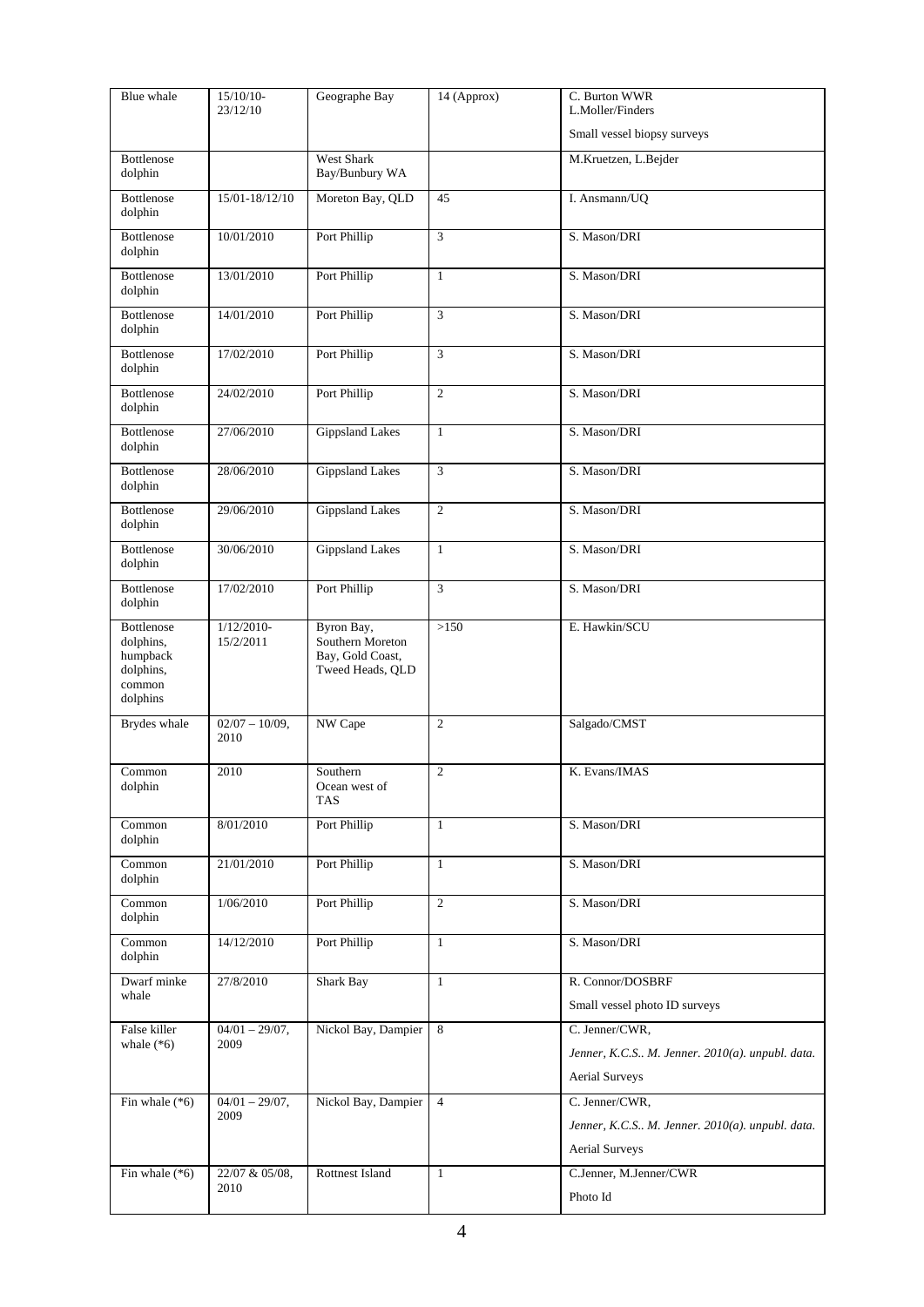| Humpback<br>whale          | $06 - 10/10$                    | <b>Gold Coast Bay</b>                                | 26                                               | J.O. Meynecke/GU                                                  |
|----------------------------|---------------------------------|------------------------------------------------------|--------------------------------------------------|-------------------------------------------------------------------|
| Humpback<br>whale          | 21/09/10-<br>28/10/10           | Norfolk Island                                       | 39                                               | A. Oosterman/NIWS;<br>Oosterman, Whicker and Garbett (2011)       |
| Humpback                   | 20/8/2010                       | Shark Bay                                            | $\overline{7}$                                   | R. Connor DOSBRF                                                  |
| whale                      |                                 |                                                      |                                                  | Small vessel photo ID surveys                                     |
| Humpback                   | $1/9/10 - 14/12/10$             | Geographe Bay                                        | Approx 1200+400                                  | C. Burton WWR                                                     |
| whale                      |                                 |                                                      |                                                  | Land, small vessel surveys                                        |
| Humpback<br>whale          | 06/08 to 21/09<br>2010          | Port Douglas/Cairns<br>and the Whitsunday<br>Islands | Unknown at this stage                            | G.Kaufman/PCF                                                     |
| Humpback<br>whale $(*1)$   | $24/05/10-$<br>31/07/10         | Cape Solander,<br><b>Botany Bay</b><br>National Perk | 1824                                             | G. Ross/NSW DPC                                                   |
| Humpback<br>whale $(*2)$   | AUG 6 - AUG<br>22, 2010         | Port Douglas, QLD,<br>Australia                      | $\overline{35}$                                  | G. Kaufman/PWF                                                    |
| Humpback<br>whale $(*2)$   | AUG 19, 2010                    | Cairns, QLD,<br>Australia                            | 2                                                | G. Kaufman/PWF                                                    |
| Humpback<br>whale $(*2)$   | <b>AUG 25 - SEP</b><br>2, 2010  | Whitsunday Islands,<br>QLD, Australia                | 59                                               | G. Kaufman/PWF                                                    |
| Humpback<br>whale $(*2)$   | <b>AUG 31 - SEP</b><br>29, 2010 | Hervey Bay, QLD,<br>Australia                        | 741                                              | G. Kaufman/PWF                                                    |
| Humpback<br>whale $(*2)$   | OCT 3 - OCT<br>23, 2010         | Eden, NSW,<br>Australia                              | 269                                              | G. Kaufman/PWF                                                    |
| Humpback<br>whale $(*4)$   | $26 - 8 - 10 / 15 - 10 -$<br>10 | <b>Hervey Bay</b>                                    | 788                                              | T.Franklin/TOP;<br>W.Franklin/TOP                                 |
| Humpback<br>whale $(*5)$   | 30/5-25/7/2010                  | Pt Lookout, east<br>coast of Australia               | 2458 individual<br>whales (from primary<br>site) | M. Noad/ UQ                                                       |
| Humpback<br>whale $(*6)$   | $22/09 -$<br>23/10/2010         | Peregian Beach, east<br>coast of Australia           | 1155 (scan sampling<br>platform)                 | M. Noad/ UQ                                                       |
| Humpback<br>whale $(*7)$   | 17/6-9/9/2010                   | Southeast<br>Queensland                              | 169                                              | M. Noad/ UQ                                                       |
| Humpback<br>whale $(*8)$   | 2 May 2010 -<br>21 Oct 2010     | Logan's Beach<br>whale viewing<br>platform           | 3                                                | M.Watson/DSE                                                      |
| Humpback<br>whale $(*9)$   | $02/07 - 10/09$ ,<br>2010       | NW Cape                                              | 2076                                             | C. Jenner/CWR                                                     |
| Humpback                   | $04/01 - 29/07,$                | Nickol Bay, Dampier                                  | 198                                              | C. Jenner/CWR,                                                    |
| whale $(*9)$               | 2009                            |                                                      | 8                                                | Jenner, K.C.S M. Jenner. 2010(a). unpubl. data.                   |
|                            |                                 |                                                      | $\overline{4}$                                   | <b>Aerial Surveys</b>                                             |
| Humpback                   | 12/06/2010                      | Steep Point                                          | 5                                                | C. Jenner, W. Osborn, P.Osborn/CWR                                |
| whale $(*9)$               | 28/08/2010                      | Rottnest Island                                      | 46                                               |                                                                   |
|                            | $07/10 - 21/10$ ,<br>2010       | Exmouth Gulf                                         | 475                                              |                                                                   |
|                            | $18/09 - 27/11$ ,<br>201        | Rottnest Island                                      | 105                                              | V.Boladeras, A.Brewer, J.Braithwaite, P.Bouchet<br>& S.Marley/CWR |
| Humpback                   | $23/08 - 13/09$ ,               | Nichol Bay,                                          | 459                                              | C. Jenner/CWR,                                                    |
| whale $(*9)$               | 2009                            | Dampier                                              |                                                  | Jenner, K.C.S M. Jenner. 2010(a). unpubl. data.                   |
|                            |                                 |                                                      |                                                  | Behavioural follows, Vessel surveys line transect                 |
| Indo-Pacific               | Jan10 to Dec10                  | Darwin Harbour                                       | 122                                              | C. Palmer/NRETAS                                                  |
| bottlenose                 |                                 | Cobourg                                              |                                                  |                                                                   |
| Indo-Pacific<br>bottlenose | 30/8/2010                       | Shark Bay                                            | 1900                                             | R. Connor DOSBRF                                                  |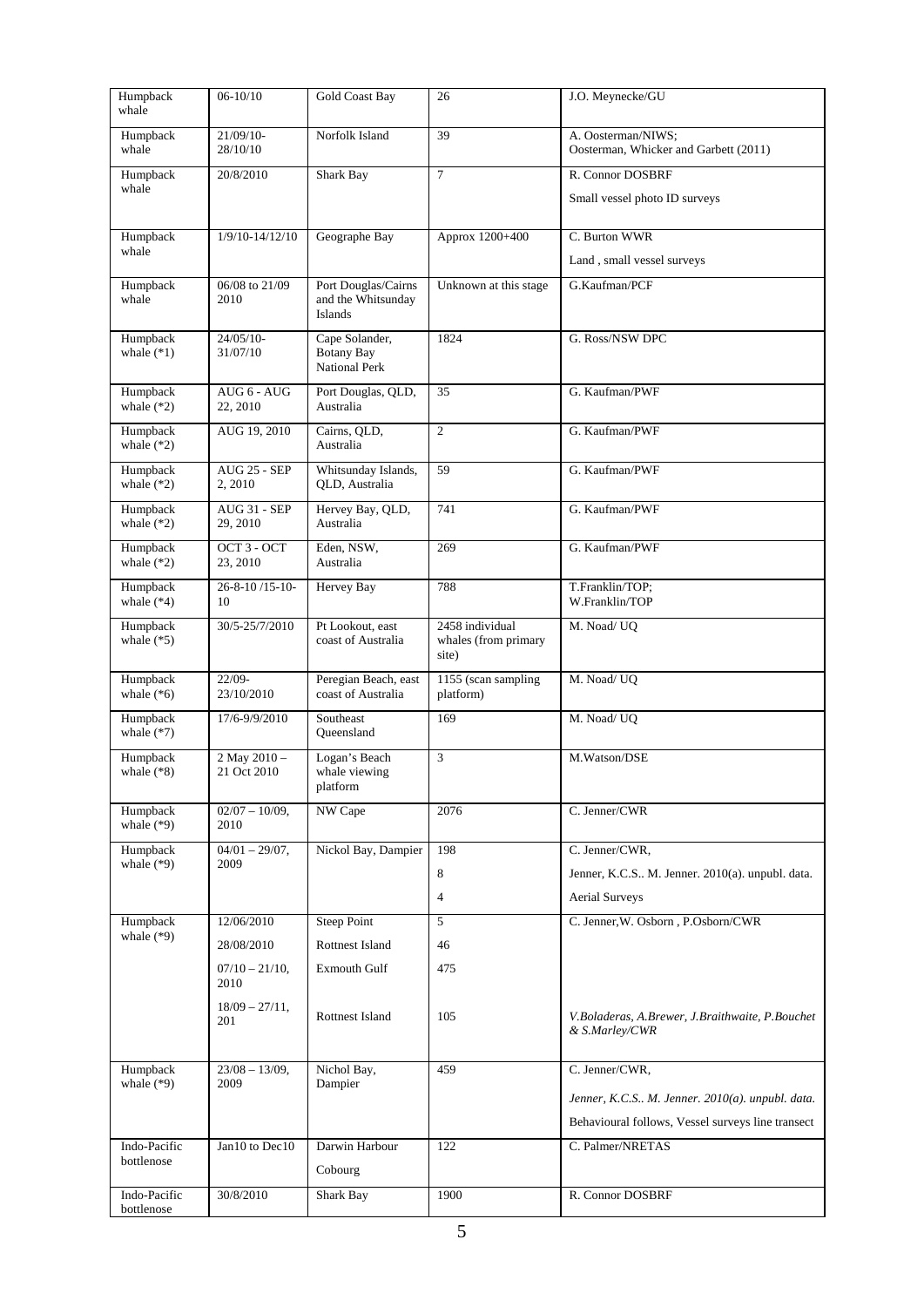| dolphin                               |                                |                                                     |                                                  | Small vessel photo ID surveys                                                             |
|---------------------------------------|--------------------------------|-----------------------------------------------------|--------------------------------------------------|-------------------------------------------------------------------------------------------|
| Indo-Pacific                          | $6/1/2010-$                    | Bunbury                                             | 270                                              | V. Buchanan, D. Chabanne/MUCRU                                                            |
| bottlenose<br>dolphin                 | 22/12/2010                     |                                                     |                                                  | Small vessel photo ID surveys                                                             |
| Indo-Pacific<br>bottlenose<br>dolphin | $5/8/10-8/11/10$               | Hastings River, Port<br>Macquarie                   | 24                                               | C.A. Fury/SCU                                                                             |
| Indo-Pacific<br>humpback<br>dolphin   | Jan10 to Dec10                 | Darwin Harbour<br>Cobourg                           | 207                                              | C. Palmer/NRETAS                                                                          |
| Indo-Pacific<br>humpback<br>dolphin   | 15/01-18/12/10                 | Moreton Bay, QLD                                    | 15                                               | I. C. Ansmann/UQ                                                                          |
| Indo-Pacific<br>humpback<br>dolphin   | 04/2010                        | Exmouth                                             | 40                                               | L. Bejder, MUCRU<br>Small vessel biopsy surveys                                           |
| Indo-Pacific<br>humpback<br>dolphin   | 05/2010                        | Dampier                                             | 15                                               | S. Allen, MUCRU<br>Small vessel biopsy surveys                                            |
| Indo-Pacific                          | 06/2010                        | Port Hedland                                        | 10                                               | S. Allen, MUCRU                                                                           |
| humpback<br>dolphin                   |                                |                                                     |                                                  | Small vessel biopsy surveys                                                               |
| Indo-Pacific                          | 07/2010                        | <b>Broome</b>                                       | 5                                                | S. Allen, MUCRU                                                                           |
| humpback<br>dolphin                   |                                |                                                     |                                                  | Small vessel biopsy surveys                                                               |
| Indo-Pacific<br>humpback<br>dolphin   | $01-03-2010$ to<br>30-10-2010  | Gladstone to<br>Shoalwater Bay,<br>QLD, Australia   | 91                                               | C.Daniele/CQU                                                                             |
| Inshore<br>bottlenose<br>dolphin      | $01-03-2010$ to<br>30-10-2010  | Gladstone to<br>Shoalwater Bay,<br>QLD, Australia   | 101                                              | C.Daniele/CQU                                                                             |
| Killer Whale                          | $02/07 - 10/09$ ,<br>2010      | NW Cape                                             | $\mathbf{1}$                                     | Salgado, C., Jenner et al 2010. Draft unpubl.<br>data.                                    |
| Long-finned<br>pilot whale            | 2010                           | Southern<br>Ocean west of<br><b>TAS</b>             | $\mathbf{1}$                                     | K. Evans/IMAS                                                                             |
| Minke whale                           | 21/09/10-<br>28/10/10          | Norfolk Island                                      | $\overline{2}$                                   | A. Oosterman (NIWS);<br>Oosterman, Whicker and Garbett (2011)                             |
| Minke Whale                           | $02/07 - 10/09$ ,<br>2010      | NW Cape                                             | 8                                                | Salgado, C., Jenner et al 2010. Draft unpubl.<br>data.                                    |
| Minke whale                           | $1/9/10 - 14/12/10$            | Geographe Bay                                       | Approx 2                                         | C. Burton WWR                                                                             |
|                                       |                                |                                                     |                                                  | Land, small vessel surveys                                                                |
| P. Blue Whale<br>$(*6)$               | $07/01 - 29/04,$<br>2010       | NW Shelf                                            | $\overline{4}$                                   | C. Jenner/CWR,<br>R. McCauley/CMST                                                        |
|                                       |                                |                                                     |                                                  | Jenner, K.C.S., M. Jenner, and R.D McCauley.<br>2010 unpub. Data.                         |
|                                       |                                |                                                     |                                                  | <b>Aerial Surveys</b>                                                                     |
| Pilot Whale                           | $02/07 - 10/09$ ,<br>2010      | NW Cape                                             | 60                                               | <b>Aerial Surveys</b>                                                                     |
| Pygmy blue<br>whale                   | $03-04/10$ and<br>$11 - 12/10$ | VIC, SA, WA                                         | Refer to reports<br>provided by<br>collaborators | Collaboration with Blue Whale Study, Centre for<br>Whale Research, Western Whale Research |
| Snubfin<br>dolphin                    | 07/2010                        | <b>Broome</b>                                       | 40                                               | S. Allen, MUCRU                                                                           |
| Southern right<br>whale               | $1/9/10 - 14/12/10$            | Geographe Bay                                       | Approx 28                                        | C. Burton WWR;<br>Land, small vessel surveys                                              |
|                                       |                                |                                                     | Max count: 519 (incl.                            |                                                                                           |
| Southern right<br>whale               | 10-15/8/2010                   | Southern Australia,<br>C Leeuwin, WA-<br>Ceduna, SA | 134 cow/calf pairs)                              | J.Bannister/WAM;<br>ref Bannister, 2011;                                                  |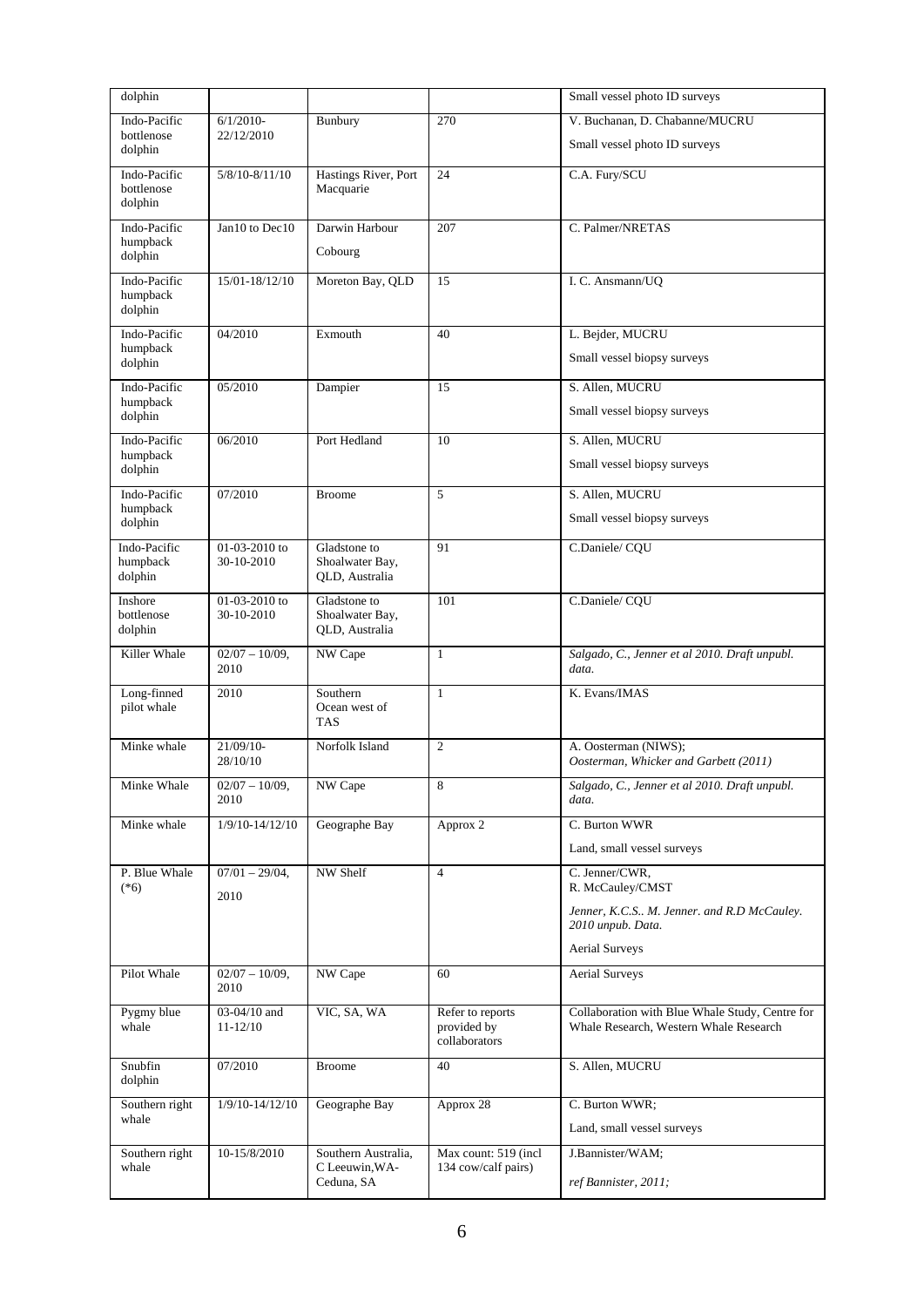|                                |                               |                                            |                                                               | <b>Aerial Surveys</b>                                                                                                           |
|--------------------------------|-------------------------------|--------------------------------------------|---------------------------------------------------------------|---------------------------------------------------------------------------------------------------------------------------------|
| Southern right<br>whale        | 9/8/2010                      | Shark Bay                                  | $\overline{2}$                                                | R. Connor/DOSBRF;<br>Small vessel photo ID surveys                                                                              |
| Southern right<br>whale $(*3)$ | 24-31/08/2010                 | Head of Bight,<br>South Australia          | 97 (incl 42 calves)                                           | C. Charlton/SAM                                                                                                                 |
| Southern Right<br>whale $(*8)$ | 2 May $2010 -$<br>21 Oct 2010 | Logan's Beach<br>whale viewing<br>platform | 301 (includes)<br>duplicate sightings of<br>same individuals) | M. Watson/DSE                                                                                                                   |
| Sperm whale                    | 2010                          | Southern<br>Ocean west of<br><b>TAS</b>    | $\mathfrak{D}$                                                | K. Evans/IMAS                                                                                                                   |
| Sperm Whale                    | $02/07 - 10/09$ ,<br>2010     | NW Cape                                    | 10                                                            | <b>Aerial Surveys</b>                                                                                                           |
| Sperm Whale<br>$(*6)$          | $07/01 - 29/04$ ,<br>2010     | NW Shelf                                   | $\overline{4}$                                                | C. Jenner/CWR,<br>R.McCauley/CMST<br>Jenner, K.C.S., M. Jenner, and R.D McCauley.<br>2010 unpub. Data.<br><b>Aerial Surveys</b> |

*(\*1) Cape Solander Whale Migration Study (CSWMS)* Between the 24<sup>th</sup> of May and the 31<sup>st</sup> of July 2010, trained volunteers recorded the species, pod size, time sighted, bearing, distance from shore and behaviour of all marine mammals observed passing Cape Solander in Botany Bay National Park, Sydney during daylight hours. A total of 65 days were surveyed during the 2010 northern migration season. Weather data was also recorded on an hourly basis.

The results are as follows:

| Species (common name) | Number sighted |
|-----------------------|----------------|
| Humpback whale        | 1824           |

The data collected by community volunteers provides a baseline to the species and numbers of cetaceans that migrate past the coast, the approximate preferred distance offshore, and average pod size. It also provides information on the peak periods of migration and the percentage annual increase/decrease in the recovering population numbers. Though numbers appear to be lower than the previous year the mean corrected number of Humpbacks observed per day was the same for 2009 and 2010 (28.06 Humpbacks per day).

#### *Results for the land station survey conducted during 2010*

| <b>Survey Dates</b>            | $24th$ May to the 31 <sup>st</sup> July 2010 |
|--------------------------------|----------------------------------------------|
| Total number of survey days    | 65                                           |
| Total humpback whales observed | 1824                                         |

*(\*2) Pacific Whale Foundation (PWF)* Pacific Whale Foundation annually conducts vessel-based research along the East Coast of Australia to document the locations of humpback whales, primarily mothers with a calf. Observations were conducted from a 6.2 m XL Naiad (rigid hull inflatable) or from a whale watch vessel when indicated.

Data was collected opportunistically in the form of digital photographs, digital audio recordings, and real time observations recorded on pre-formatted data sheets.

*(\*3) South Australian Museum (SAM)* 2010 marked the 20<sup>th</sup> consecutive year of population monitoring of southern right whales at the Head of Bight aggregation ground, within the Great Australian Bight Marine Park, South Australia (31 0 29' S, 131 0 08' E). Population census was completed over 8 days from August 24-31 in 2010 and was timed to coincide with peak right whale abundance at the site and allow for comparable midseason coverage across data series. The shore based systematic surveys were completed using designated cliff top vantage points between 30m and 50m high to count whales within a 15km stretch of coastline.

A daily census of the site was made to monitor calf production, whale numbers by population class, and spatial and temporal use patterns. Observers recorded the location and population class of whales on a site map daily.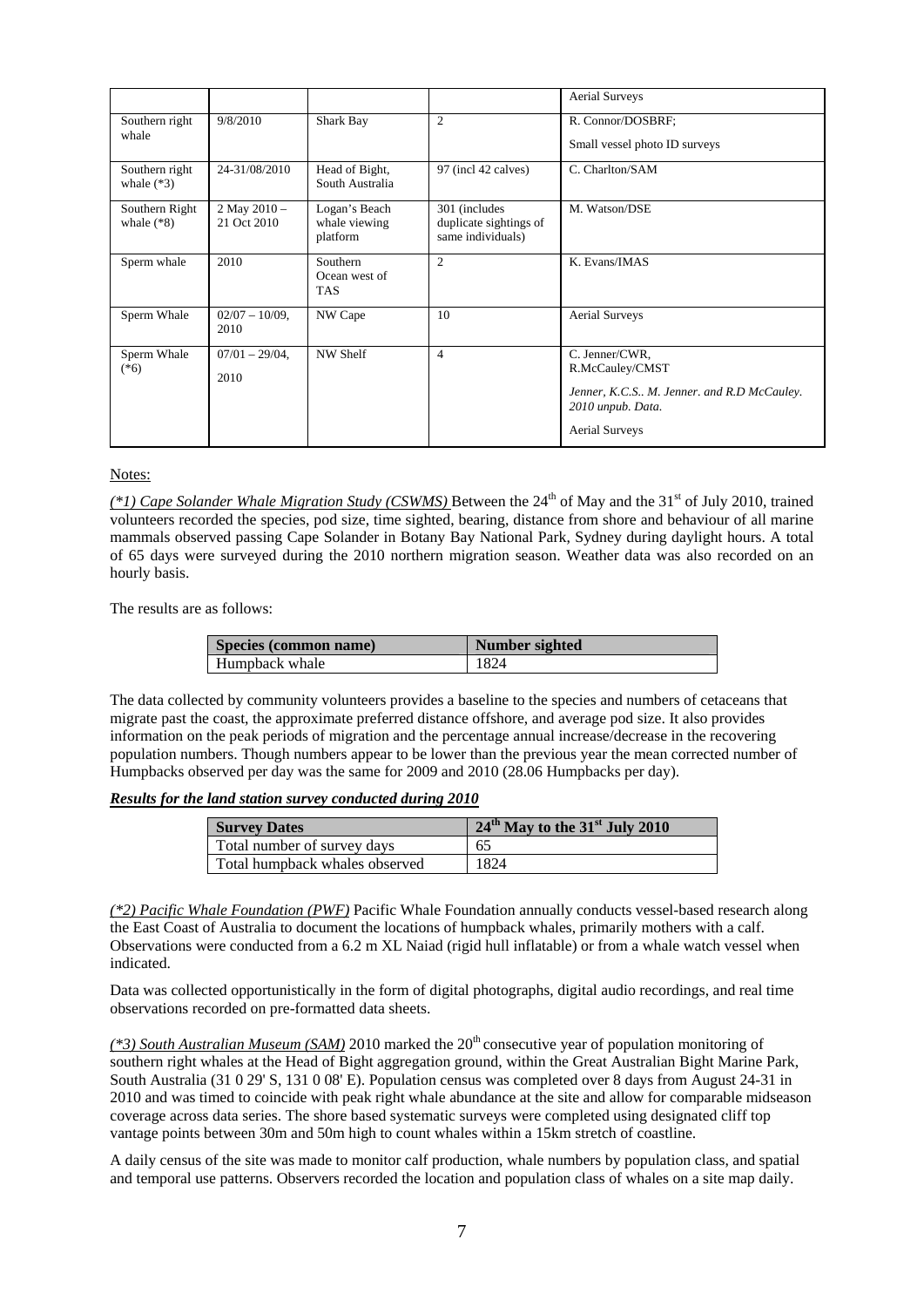Environmental conditions wind speed and direction, cloud cover, sea state and swell height were recorded to assess prevailing sight-ability conditions during each census.

#### *(\*4) The Oceania Research Project – Long-term humpback whale study, Hervey Bay 1992-2010.*

The Oceania Project conducted the  $21<sup>st</sup>$  year of fieldwork of a long-term survey of humpback whales in Hervey Bay. Boundaries of the survey area are Rooneys Point, Fairway Buoy, Coongul Creek and west coast of Fraser Island within the Whale Management & Monitoring Area of the Great Sandy Marine Park. The survey is being conducted under scientific permit WITK01192903.

The 2010 survey was undertaken from a 12-metre vessel for 42 days between August 6th and October 16th 2010 involving a total 336 hours of effort. Observations were made on 788 individual Humpbacks in 316 pods. A total of approximately 5000 Photo-id photographs were obtained, 6 hours of behavioural DV-CAM video. A total of  $27 \times 15$  min systematic samples of humpback song and social sounds were recorded between 6<sup>th</sup> August and 16<sup>th</sup> October. No sloughed skin samples were obtained.

Systematic observational data of humpback pods included date, time, GPS positions, number of individuals, composition & behaviour. Photography of ventral flukes, lateral body colouration patterns and left and right dorsals were obtained as well as behavioural video and systematic samples of whale song and social sounds.

*(\*5) University of Queensland (UQ) - East Australian humpback whale survey, 2010*: This eight-week survey follows on from a long series of land-based surveys conducted at Pt Lookout, near Brisbane, since the early 1980s, during the northward (winter) migration of the whales. Land-based observations included tracking groups with a theodolite to prevent double counting. The primary survey site was shifted this year, so three weeks of surveys were conducted concurrently at both the old and new sites to enable calibration of the new site. The survey demonstrates that the east Australian population continues to grow at a high annual rate. This work was funded by the Australian Marine Mammal Centre.

*(\*6) University of Queensland (UQ) - Behavioural Responses of Australian Humpback whales to Seismic Surveys, Year 1, 2010*: This was the first year in a four year behavioural response study which is documenting how humpback whales react to seismic surveys as performs by the oil and gas industry. The project is collaboration between the Universities of Queensland and Sydney, and Curtin Univ. of Technology (Perth). As part of this, humpback whales were observed and tracked by theodolite from land during their southward (spring) migration. In addition to tracking all passing whales during the five-week study, some groups were focal-followed by additional theodolite stations. Some of these focal groups were also focally observed from a small boat, and some were also Dtagged. Focal groups were involved in trials involving a 19m vessel towing a 20 cubic inch airgun. The airgun was operating for half the trials, and not operating for the other trails. The airgun was towed along two different paths. An array of hydrophone buoys allowed the real-time recording and tracking of singing whales and a second array of deployed acoustic recorders (Curtin Univ.) were used for recording the seismic shots and other aspects of the ambient noise environment. Biopsies and photos were taken from/of some focal whales. The project is funded by the E&P Sound and Marine Life Joint Industry Program (JIP) and the Bureau of Ocean Energy Management, Regulation and Enforcement.

*(\*7) University of Queensland (UQ) - Gold Coast aerial surveys, 2010*: Aerial surveys of humpback whales were undertaken between Kingscliff and Pt Lookout off SE Queensland to describe the distribution of humpback whales off the Gold Coast.

*(\*8) Department of Sustainability and Environment (DSE)* Survey carried out by DSE and trained volunteers up to 4 hrs per day (2 hrs AM, 2 hrs PM) every day between June and October at Logan's Beach viewing platform, Warrnambool.

*(\*9) Centre for Whale Research (W.A.) Inc* Aerial surveys were carried out at NW Cape for the seventh season. "Distance-style", line transect methodology was used to sample northbound humpback whales. In fifteen flights flown at five day intervals, a total of 2076 whales were sighted. The data will be used to calculate an absolute estimate of abundance for Breeding Population D humpback whales and to contribute to a long term spatial analysis of humpback whale migratory reaction to oil and gas infrastructure.

Estimates of the abundance of breeding group 'D' humpback whales (*Megaptera novaeangliae*) are key to managing what is thought to be one of the largest populations of the species. Five years (2000, 2001, 2006, 2007, and 2008) of aerial surveys carried out over an eight-year period at North West Cape (NWC, Western Australia) using line transect methodology allowed trends in whale numbers to be investigated, and provided a base for comparison with estimates made at another site, Shark Bay (SB, Western Australia). A total of 3,125 pods were sighted during 62 surveys of the 7,043km2 study area west of NWC. Pod abundance for each flight was computed using a Horvitz-Thompson like estimator and converted to an absolute measure of population size after corrections for estimated mean cluster size, unsurveyed time, swimming speed and animal availability. Resulting estimates from the most credible assumptions and the migration model of best fit were 7,276 (CI = 4,993-10,167) for 2000, 10,548 (CI = 6,502-48,622) for 2001, 18,692 (CI = 12,980-24,477) for 2006, 20,044 (CI  $= 13,815-31,646$  for 2007, and 26,100 (CI = 20,152-33,272) for 2008. Based on these data, the best trend model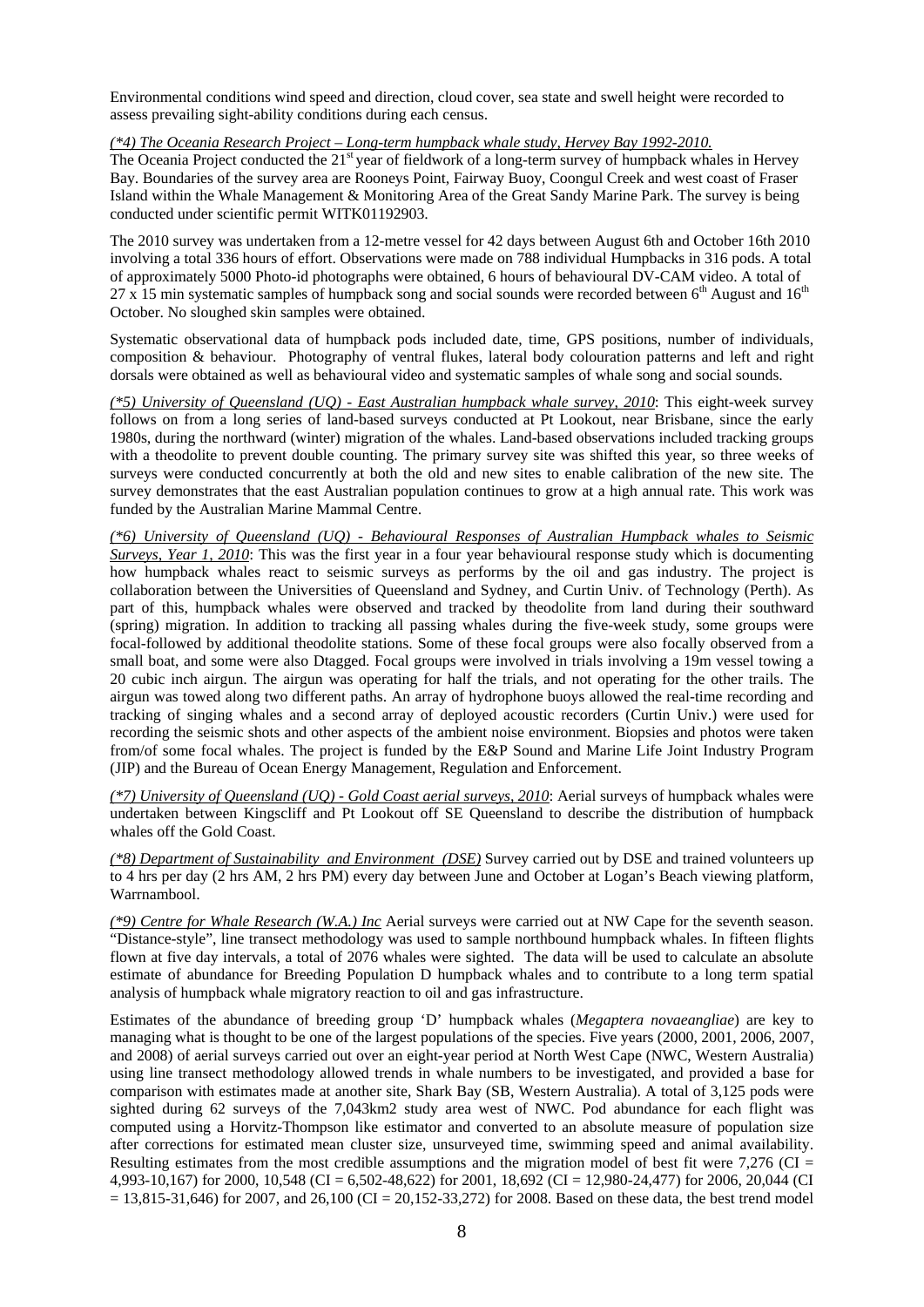was an exponential increase with an annual rate of 14.1%. While this value is above the species' maximum plausible growth rate of 11.8%, it is reasonably close to previous reports of between 10-12%. Perception bias was however not accounted for in these calculations. Based on a crude appraisal which yielded an estimated  $p(0)$ of 0.783 (from independent observer effort), the 2008 humpback population size could then be as large as 31,764. In conclusion, the work here provides evidence of an increasing breeding group 'D' humpback whale population, which is likely recovering at its maximum rate.

Aerial surveys were conducted across a 12 month period in the coastal region of the proposed Anketell Point Iron Ore Port facility in order to determine mega fauna distribution and abundance for development purposes. A total of 1069 humpback whales were sighted in 22 aerial surveys over the western Pilbara offshore region during mid August 2009 to late July 2010. The aerial surveys also reported regular sightings of dolphins, manta rays and turtles throughout the survey. A useful humpback whale baseline dataset has been established prior to establishment of the new port facility so that managers and key stakeholders can proceed with an understanding of where potentially important areas to humpback whales may be monitored.

A series of systematic aerial surveys were undertaken over a full calendar year in the coastal region inshore of the proposed Scarborough Gas Field in order to determine mega fauna distribution and abundance for development purposes. In particular humpback whale distribution and abundance was examined. A total of 2243 humpback whales were sighted in forty aerial surveys over the south western Pilbara offshore region between October, 2009, and December 2010. Humpback whales were sighted during twenty seven of the forty flights and peaked in numbers during early August. The majority of all pods of whales sighted (62%) were described as "Milling/Resting". Whales sighted in June/July were predominantly migrating northwards, while those sighted during October/November were southbound. Whales sighted during August to mid October were classified most often as Milling/Resting.

In general, humpback whales sighted off-shore (of the 50m depth contour) tended to be migrating while those sighted inshore tended to be resting. Cow/calf humpback whale pods were also sighted in higher numbers inshore of the 50m depth contour and 88% of these whales were described as Resting/Milling. Whales were observed in high densities either side of the Mary-Anne Passage and small numbers of whales were sighted inside the Passage.

Other cetacean species sighted included small numbers of false killer whales and a single blue whale. Dolphins were commonly sighted, as were dugongs, while whale sharks were less commonly sighted (n=7). Inshore legs of the aerial surveys reported regular sightings of manta rays and turtles throughout the survey.

A series of aerial and acoustic surveys have been initiated near to the proposed Wheatstone Project (Project) trunkline in order to determine megafauna distribution and abundance in this area and to relate encountered species populations to the broader regional context. A total of 1221 humpback whales were sighted in 26 aerial surveys over the South West Pilbara offshore region during May 2009 to May 2010. Nearshore waters (5-50m depths) have lower densities of humpback whales than offshore waters (50-950m depths) perhaps due to annual water temperature profiles. Pygmy blue whales, sperm whales, killer whales, minke whales and pilot whales were also sighted during the aerial surveys. Acoustic surveys conducted over the May 2009 to December 2009 time period identified the presence of humpback whales, pygmy blue whales, Brydes' whales and dwarf minke whales in the study area. Pygmy blue whales and dwarf minke whales are present in deeper waters of the offshore study area from mid May onwards, although in the 2009 season these species were apparently in lesser numbers (based on call rates) than in previous seasons. Nearshore legs of the aerial surveys (depths less than 50m) reported regular sightings of dugongs, dolphins, manta rays and turtles throughout the period of the survey. No high-density concentrations of megafauna have been identified during the May to December time period near the Ashburton North Strategic Industrial Area (SIA), where an onshore LNG Plant, Product Loading Facility (PLF) and Material Offloading Facility (MOF) are proposed to be developed.

| . .                                                   |                    | $\cdot$                            | . .                 |                                 |                                           |                                   |
|-------------------------------------------------------|--------------------|------------------------------------|---------------------|---------------------------------|-------------------------------------------|-----------------------------------|
| Primary<br>species                                    | Area               | Data<br>type/method                | Collected by        | Platform                        | Location of<br>archive (if<br>applicable) | Contact person/institute and refs |
| "dolphin"<br>(Delphinidae<br>Gn. sp. $)(3)$<br>$(*2)$ | <b>SA</b>          | Opportunistic                      | Public              | Various                         | <b>SAM</b>                                | C. Kemper/SAM                     |
| Blue whale                                            | Australia<br>$N=1$ | Observer<br>Whale<br>Sighting Form | Observer            | Commercial<br>Fishing<br>Vessel | <b>AFMA</b><br>database                   | S. McCarthy/AFMA                  |
| Blue whale<br>$(9)$ (*2)                              | <b>SA</b>          | Opportunistic                      | Public              | Various                         | <b>SAM</b>                                | C. Kemper/SAM                     |
| <b>Bottlenose</b>                                     | Gulf St            | Sightings,<br>behavioural          | Honours student (K) | Dolphin-<br>watch, swim-        | Flinders                                  | L. Moller/Flinders                |

*2.1.2 Opportunistic, platforms of opportunity*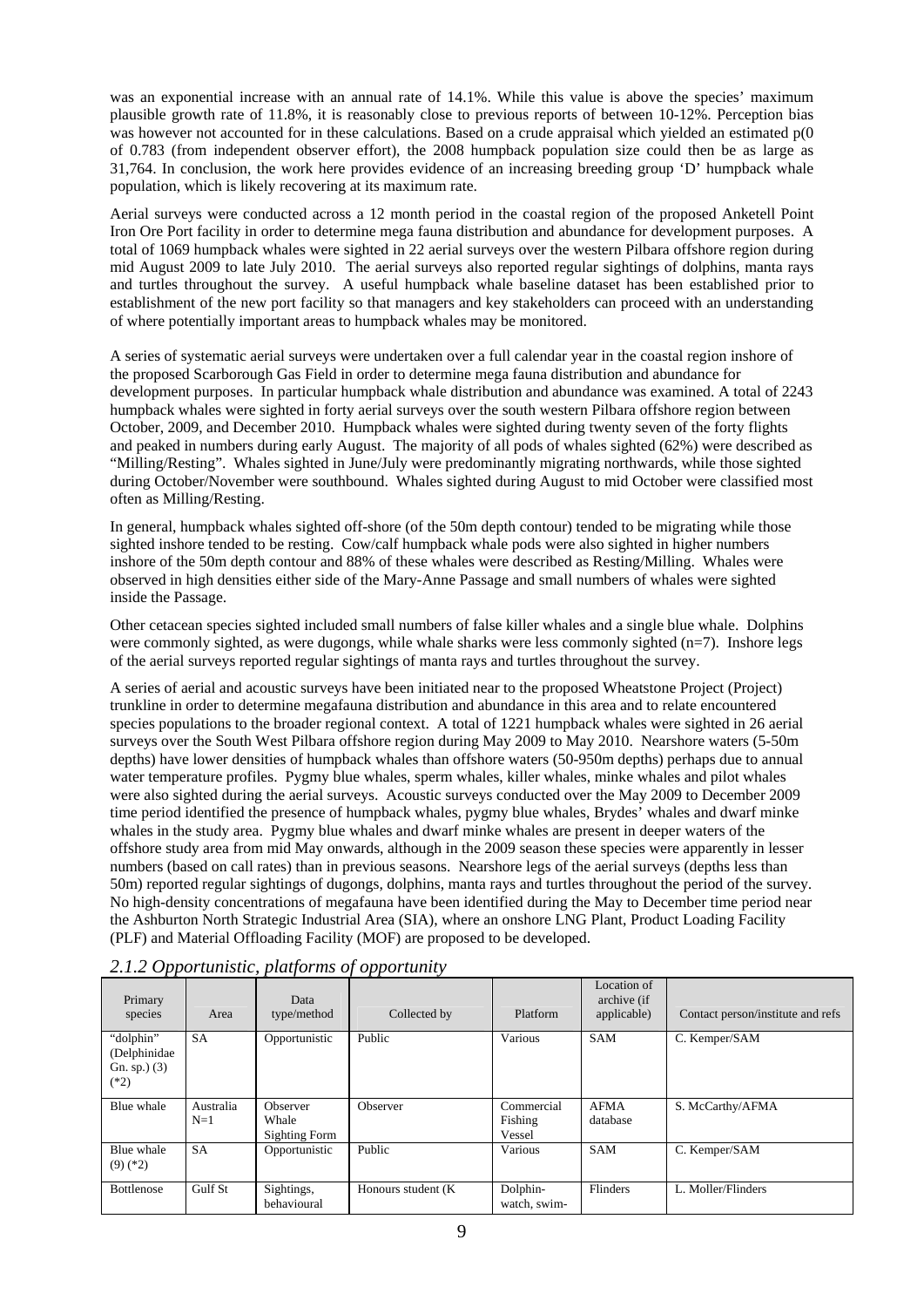| dolphin                             | Vincent                                            | observations,<br>Photo-ID*                                                 | Peters)                                               | with-dolphin<br>vessel                                                                                            | University                                                              |                                |
|-------------------------------------|----------------------------------------------------|----------------------------------------------------------------------------|-------------------------------------------------------|-------------------------------------------------------------------------------------------------------------------|-------------------------------------------------------------------------|--------------------------------|
| Bottlenose<br>dolphin               | Port<br>Macquarie                                  | Photo-ID*;<br>sightings, GPS                                               | C.A. Fury                                             | Whale<br>watching<br>vessel                                                                                       | C. A. Fury                                                              | C.A. Fury/ SCU                 |
| Bottlenose<br>dolphin $(*1)$        | N/A                                                | <b>Sightings</b>                                                           | Staff / public / crew                                 | Light plane,<br>shore, whale<br>watching<br>vessel                                                                | N/A                                                                     | R. Gales/DPIPWE                |
| Bottlenose<br>dolphin (5)<br>$(*2)$ | <b>SA</b>                                          | Opportunistic                                                              | Public                                                | Various                                                                                                           | SAM                                                                     | C. Kemper/SAM                  |
| Bryde's<br>whale                    | Port<br>Macquarie                                  | Photo-ID*;<br>sightings, GPS                                               | C.A. Fury                                             | Whale<br>watching<br>vessel                                                                                       | C. A. Fury                                                              | C.A. Fury/ SCU                 |
| Common<br>dolphin $(*1)$            | N/A                                                | Sightings                                                                  | Staff / public / crew                                 | Light plane,<br>shore, whale<br>watching<br>vessel                                                                | N/A                                                                     | R. Gales/DPIPWE                |
| Dusky<br>dolphin $(*1)$             | N/A                                                | Sightings                                                                  | Staff                                                 | vessel                                                                                                            | N/A                                                                     | R. Gales/DPIPWE                |
| Dwarf minke<br>whale $(*3)$         | Northern<br><b>GBR</b>                             | Photo-id:<br>behavioural<br>observation;<br>sightings                      | Primarily scientists +<br>vessel crew                 | whale<br>watching<br>vessels                                                                                      | <b>JCU</b>                                                              | A. Birtles/JCU.                |
| False killer<br>whale               | NT                                                 | Sightings                                                                  | Crew                                                  | Coastal<br>dolphin<br>research<br>vessel                                                                          | <b>NRETAS</b>                                                           | C. Palmer/NRETAS               |
| Humpback<br>whale                   | Norfolk<br>Island                                  | Sightings                                                                  | A.Oosterman and<br>volunteers                         | Land stations<br>& charter<br>vessel                                                                              |                                                                         | A. Oosterman/NIWS              |
| Humpback<br>whale                   | Australia<br>$N=24$                                | Observer<br>Whale<br><b>Sighting Form</b>                                  | Observer                                              | Commercial<br>Fishing<br>Vessel                                                                                   | <b>AFMA</b><br>database                                                 | S. McCarthy/AFMA               |
| Humpback<br>whale                   | Gold<br>Coast Bay                                  | Photo-ID*;<br>sightings                                                    | Crew/volunteers/students                              | whale<br>watching<br>vessel                                                                                       | Griffith<br>University                                                  | J.O. Meynecke, S. Vindenes /GU |
| Humpback<br>whale                   | Port<br>Macquarie                                  | Sightings, GPS                                                             | C.A. Fury                                             | Whale<br>watching<br>vessel                                                                                       | C. A. Fury                                                              | C.A. Fury/ SCU                 |
| Humpback<br>whale                   | Great<br>Sandy<br>Marine<br>Park,<br>Hervey<br>Bay | Opportunistic<br>collection of<br>blow samples                             | Nicole Lima, Marlee<br>Tucker, Tracey Rogers          | Whale<br>watching<br>vessel                                                                                       | <b>UNSW</b>                                                             | T.Rogers/ UNSW                 |
| Humpback<br>whale                   | <b>VIC</b>                                         | 14 recorded<br>sightings<br>(count, date,<br>time, location,<br>behaviour) | Mandy Watson, DSE<br>staff, other reliable<br>sources | Land based<br>eg: Logans<br>Beach<br>viewing<br>platform and<br>other<br>locations<br>along<br>Victorian<br>coast | DSE,<br>Warrnambool                                                     | M. Watson/DSE                  |
| Humpback<br>whale $(*1)$            | N/A                                                | Sightings                                                                  | Staff / public / crew                                 | Light plane,<br>shore, whale<br>watching<br>vessel                                                                | <b>DPIPWE</b>                                                           | R. Gales/DPIPWE                |
| Humpback<br>whale $(*4)$            | NW Shelf                                           | Visual<br>sightings with<br>effort                                         | Crew                                                  | FPSO vessel                                                                                                       | $C_{\cdot}$<br>Jenner/CWR,<br><b>CWR</b><br>website oil<br>and gas link | C. Jenner / CWR                |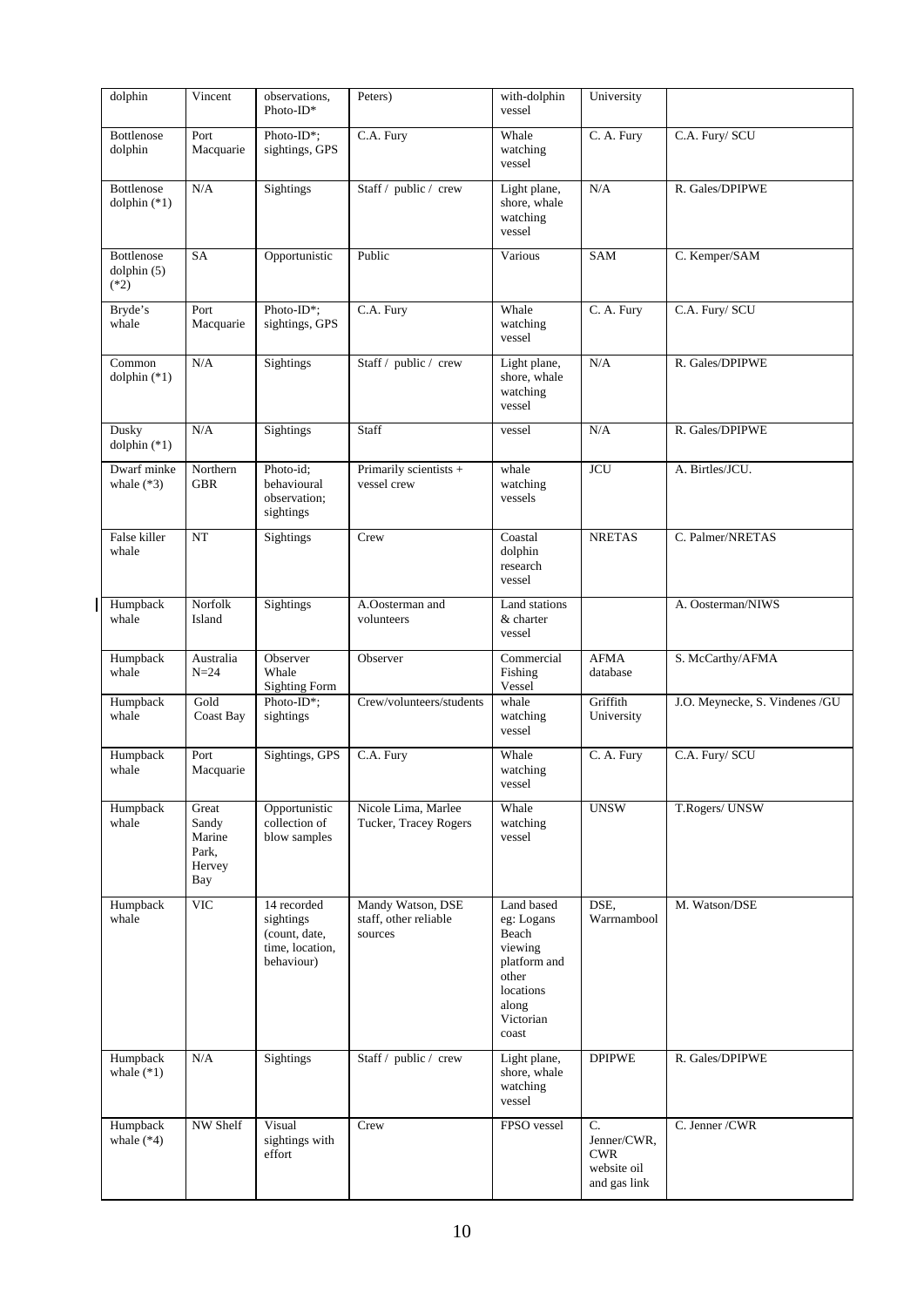| Humpback<br>whale $(*4)$                                 | Rottnest<br>Island       | Photo Id                                                                                                                                                                                  | Crew & Whale watching<br>passengers                                  | Sea Eagle III<br>& Ocean<br>Spirit<br><b>II/Rottnest</b><br><b>Express Ferry</b>                                                 | C.<br>Jenner/CWR                                 | C. Jenner / CWR                                                                                    |
|----------------------------------------------------------|--------------------------|-------------------------------------------------------------------------------------------------------------------------------------------------------------------------------------------|----------------------------------------------------------------------|----------------------------------------------------------------------------------------------------------------------------------|--------------------------------------------------|----------------------------------------------------------------------------------------------------|
| Humpback<br>whale $(4)$<br>$(*2)$                        | SA                       | Opportunistic                                                                                                                                                                             | Public                                                               | Various                                                                                                                          | SAM                                              | C. Kemper/SAM                                                                                      |
| Incidental<br>sightings of<br>various<br>species         | Entire<br>GBRMPA.<br>QLD | Incidental<br>sighting data<br>and photo ID                                                                                                                                               | Crew and passengers                                                  | Tourist<br>vessels                                                                                                               | Eye on the<br>Reef<br>Database.<br><b>GBRMPA</b> | Chris Briggs, 07 47500777;<br>Mark Read 07 47500725                                                |
| Indo-Pacific<br>bottlenose<br>$d$ olphin $(1)$<br>$(*2)$ | <b>SA</b>                | Opportunistic                                                                                                                                                                             | Public                                                               | Various                                                                                                                          | SAM                                              | C. Kemper/SAM                                                                                      |
| Indo-Pacific<br>hump-<br>backed<br>dolphin               | Australia<br>$N=1$       | Observer<br>Whale<br><b>Sighting Form</b>                                                                                                                                                 | Observer                                                             | Commercial<br>Fishing<br>Vessel                                                                                                  | <b>AFMA</b><br>database                          | S. McCarthy/AFMA                                                                                   |
| Killer whale                                             | Australia<br>$N=25$      | Logbook<br>comment                                                                                                                                                                        | Skipper                                                              | Commercial<br>Fishing<br>Vessel                                                                                                  | <b>AFMA</b><br>database                          | S. McCarthy/AFMA                                                                                   |
| Killer whale                                             | Australia<br>$N=22$      | Observer<br>Whale<br><b>Sighting Form</b>                                                                                                                                                 | Observer                                                             | Commercial<br>Fishing<br>Vessel                                                                                                  | <b>AFMA</b><br>database                          | S. McCarthy/AFMA                                                                                   |
| Killer whale                                             | <b>VIC</b>               | 1 recorded<br>sightings<br>(count, date,<br>time, location,<br>behaviour,<br>photo-<br>identification*)                                                                                   | Mandy Watson, DSE<br>staff, other reliable<br>sources                | Land based -<br>Logans Beach<br>viewing<br>platform,<br>Warrnambool,<br><b>VIC</b>                                               | DSE,<br>Warrnambool                              | M. Watson, DSE                                                                                     |
| Killer whale<br>$(*1)$                                   | N/A                      | Sightings                                                                                                                                                                                 | Staff / public / crew                                                | Light plane,<br>shore, whale<br>watching<br>vessel                                                                               | <b>DPIPWE</b>                                    | R. Gales/DPIPWE                                                                                    |
| Minke whale                                              | Australia<br>$N=6$       | Observer<br>Whale<br><b>Sighting Form</b>                                                                                                                                                 | Observer                                                             | Commercial<br>Fishing<br>Vessel                                                                                                  | <b>AFMA</b><br>database                          | S. McCarthy/AFMA                                                                                   |
| Minke whale                                              | Norfolk<br>Island        | Sightings;<br>behaviour                                                                                                                                                                   | A.<br>Oosterman<br>and<br>volunteers;<br>charter vessel<br>operators | Land stations<br>& charter<br>vessel                                                                                             |                                                  | A. Oosterman/NIWS                                                                                  |
| Minke whale<br>$(*1)$                                    | N/A                      | Sightings                                                                                                                                                                                 | Staff / public / crew                                                | Light plane,<br>shore, whale<br>watching<br>vessel                                                                               | N/A                                              | R. Gales/DPIPWE                                                                                    |
| Short-beaked<br>common<br>$d$ olphin $(2)$<br>$(*2)$     | SA                       | Opportunistic                                                                                                                                                                             | Public                                                               | Various                                                                                                                          | SAM                                              | C. Kemper/SAM                                                                                      |
| Short-finned<br>pilot whale                              | Australia<br>$N=23$      | Observer<br>Whale<br><b>Sighting Form</b>                                                                                                                                                 | Observer                                                             | Commercial<br>Fishing<br>Vessel                                                                                                  | <b>AFMA</b><br>database                          | S. McCarthy/AFMA                                                                                   |
| Southern<br>right whale                                  | Australia<br>$N=6$       | Observer<br>Whale<br><b>Sighting Form</b>                                                                                                                                                 | Observer                                                             | Commercial<br>Fishing<br>Vessel                                                                                                  | <b>AFMA</b><br>database                          | S. McCarthy/AFMA                                                                                   |
| Southern<br>right whale                                  | <b>VIC</b>               | $\overline{263}$ recorded<br>sightings<br>(count, date,<br>time, location,<br>behaviour,<br>photo-<br>identification<br>if possible $*)$<br>may include<br>repeat<br>sightings of<br>same | Mandy Watson, DSE<br>staff, other reliable<br>sources                | Aircraft, and<br>land based eg:<br>Logans Beach<br>viewing<br>platform, and<br>other<br>locations<br>along<br>Victorian<br>coast | DSE,<br>Warrnambool                              | M. Watson/DSE<br>* South-east Australian Southern<br>Right Whale Photo-identification<br>Catalogue |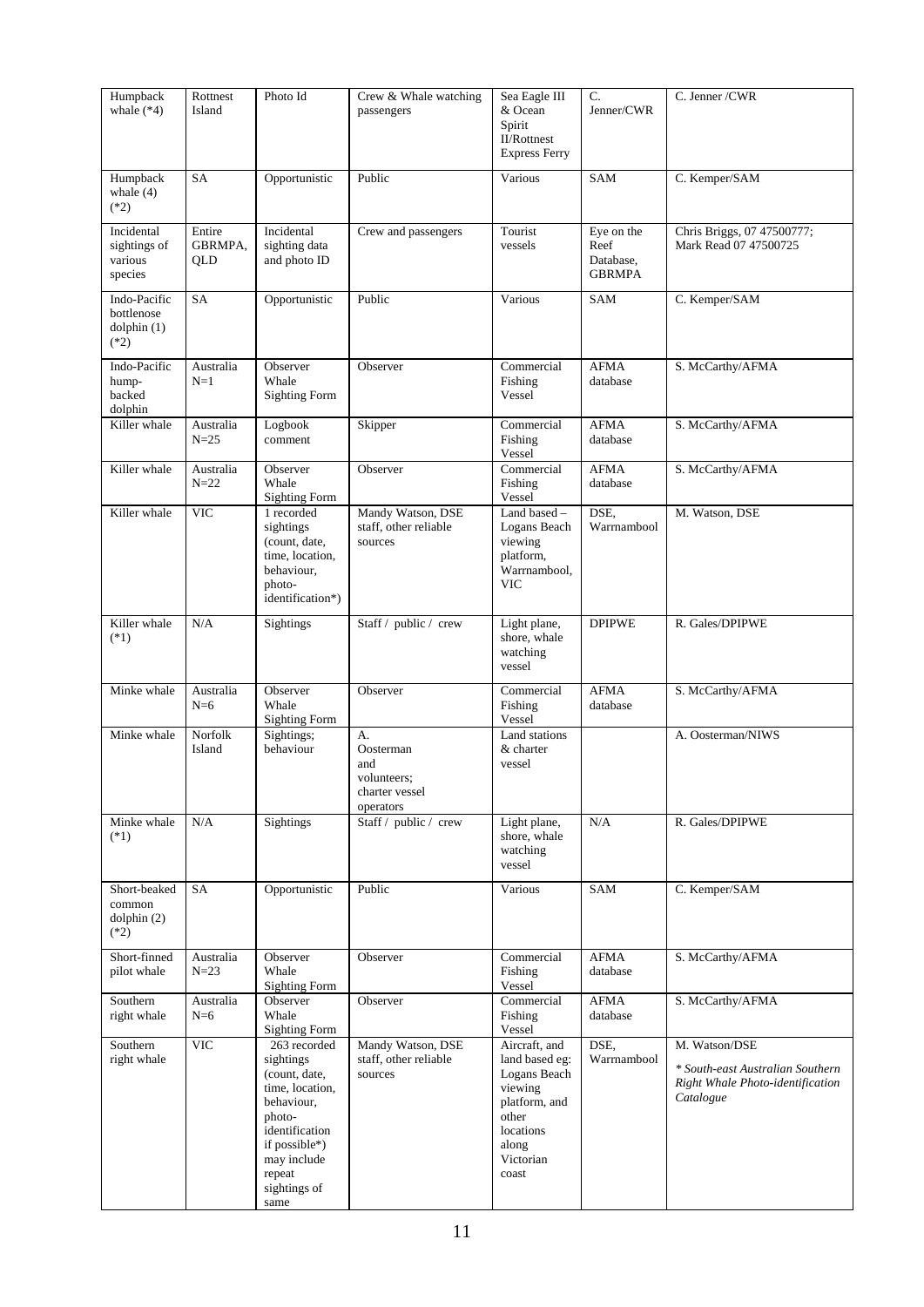|                                        |                     | individuals                               |                       |                                                    |                         |                  |
|----------------------------------------|---------------------|-------------------------------------------|-----------------------|----------------------------------------------------|-------------------------|------------------|
| Southern<br>right whale<br>$(*1)$      | N/A                 | Sightings<br>Photo ID                     | Staff / public / crew | Light plane,<br>shore, whale<br>watching<br>vessel | <b>DPIPWE</b>           | R. Gales/DPIPWE  |
| Southern<br>right whale<br>$(*2)$      | <b>SA</b>           | Opportunistic                             | Public                | Various                                            | <b>SAM</b>              | C. Kemper/SAM    |
| Sperm<br>Whale                         | Australia<br>$N=2$  | Observer<br>Whale<br><b>Sighting Form</b> | Observer              | Commercial<br>Fishing<br>Vessel                    | <b>AFMA</b><br>database | S. McCarthy/AFMA |
| Unidentified<br>baleen whale<br>$(*1)$ | 2 N/A               | Sightings                                 | Staff / public / crew | Light plane,<br>shore, whale<br>watching<br>vessel | N/A                     | R. Gales/DPIPWE  |
| Unidentified<br>cetacean $(*1)$        | N/A                 | Sightings                                 | Staff / public / crew | Light plane,<br>shore, whale<br>watching<br>vessel | N/A                     | R. Gales/DPIPWE  |
| Unidentified<br>dolphin $(*1)$         | N/A                 | Sightings                                 | Staff / public / crew | Light plane,<br>shore, whale<br>watching<br>vessel | N/A                     | R. Gales/DPIPWE  |
| Unidentified<br>pilot whale<br>$(*6)$  | Australia<br>$N=7$  | Logbook<br>comment                        | Skipper               | Commercial<br>Fishing<br>Vessel                    | <b>AFMA</b><br>database | S. McCarthy/AFMA |
| Unidentified<br>whale $(*6)$           | Australia<br>$N=34$ | Logbook<br>comment                        | Skipper               | Commercial<br>Fishing<br>Vessel                    | <b>AFMA</b><br>database | S. McCarthy/AFMA |

#### *(\*1) Department of Primary Industries, Parks, Water and Environment Whale Hotline (DPIPWE-TAS).*

DPIPWE manages a comprehensive sightings database facilitated by the Whale Hotline (0427 WHALES). The hotline provides a single point of call to report whale sightings and strandings within Tasmania. Due to the variety of sources, the sightings data presented encapsulates reports from agency staff undertaking dedicated cetacean work (e.g. attending strandings or sighting events), whale-watching and eco-tour operators, maritime professionals and the general public. Sightings are scored for their reliability based on key criteria such as experience of observer, features described and the availability of images relating to the sighting. Only reliable data are reported. Sighting events are an aggregate of sightings from multiple observers that relate to the same discrete individuals, considering the time between sightings, pod size, direction of travel and the presence of identifying features. If doubt occurs over species identification, species are allocated as unidentified and classified with the following, dependent on the information available (Unidentified Cetacean, Unidentified Mysticeti, Unidentified Delphinidae, Unidentified Ziphiidae, Unidentified Phocoenidae, and Unidentified Odonticeti). The numbers of whales sighted presented in this table may not represent the number of discrete individuals due to lack of photo-ID for all individuals, chances of multiple sightings of the same individuals over large spatial scales and return on migratory paths. Please see section 3.1.1 for references to the agencies photo ID program for southern right whales and humpback whales. Staff refers to agency staff, Public relates to sightings provided by members of the public from shore based vantage points, whilst crew refers to either fisherman or to one of a number eco-tour operators that call in sightings on a regular basis.

*(\*2) South Australia Museum (SAM)* This section is based on the incomplete sightings records for 2010. All data have not yet been entered into SAM database. The numbers in brackets are the number of events in the database as at April 2011(only reliably identified records are included).

*(\*3) James Cook University (JCU)* Observations were recorded by researchers who were provided space on three tourist dive vessels (live-aboards: *Taka*, *Spoil Sport & Silent World)*. Days on an individual vessel ranged from 12 to 30 (total of 53 researcher days at sea). Additional whales seen when researchers were not on board were reported on Whale Sighting Sheets (see below).

A total of 117 Whale Sighting Sheets (WSS) were received from six tourism vessels operating in the northern Great Barrier Reef. All day and live-aboard dive vessels running swim-with whale programs have submitted WSS (return of these has been a GBRMPA permit requirement since 2003 season). Analyses of those returns are still ongoing.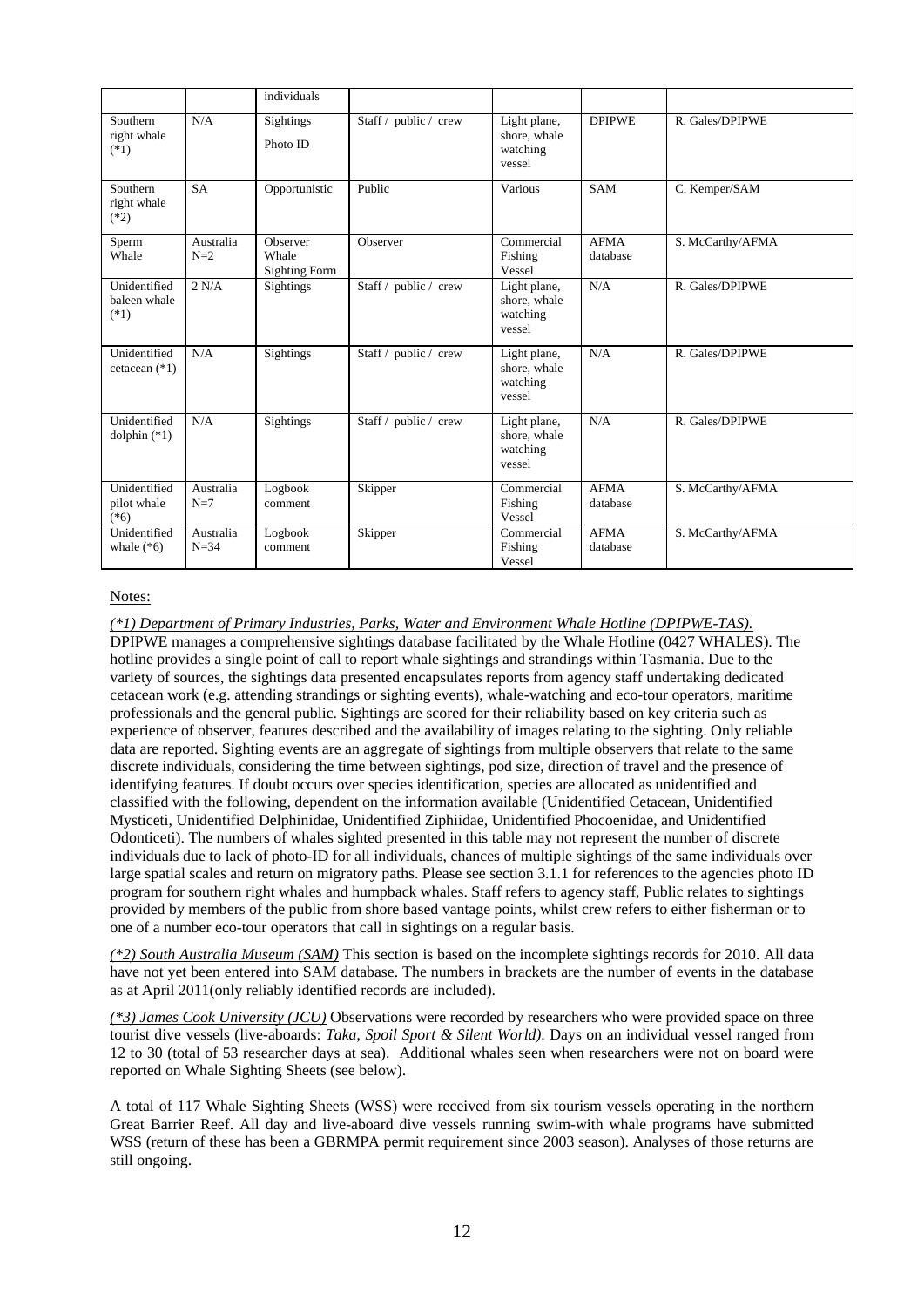*(\*4) Centre for Whale Research (WA) Inc. (CRW)* This is the 6<sup>th</sup> year of a programme involving BHP Billiton employees on their FPSO Stybarrow near NW Cape, Western Australia. The programme aims to stimulate interest in the environment for oil and gas workers and won an industry award in 2006.

### **MUCRU**

### **Bunbury:**

Survey effort: 170 sightings done on 69 surveys by Delphine Chabanne

115 sightings done on 75 surveys by Valissa Buchanan

Including 11 surveys without sighting (9 on Backbeach area and 2 on Buffalo area) by Delphine Chabanne and 12 surveys without sighting (4 on Buffalo area, 3 on Myalup area and 5 on Preston area) by Valissa Buchanan.

**All other areas:** NOT transect surveys, however dedicated, planned, boat-based surveys to locate, photograph and biopsy sample inshore delphinids

*(\*5) Australian Fisheries Management Authority (AFMA)* The following represent opportunistic sightings made by AFMA fisheries observers and Commonwealth fishers. It documents both anecdotal evidence of catch/ bait depredation allegedly by whales that was reported as comments in fishery logbooks and sightings recorded in fishery observer whale sighting forms. For the logbook comments data, N= number of occurrences reported. The number of individuals involved in each occurrence reported is unknown. For the Observer Whale Sighting Form data the number reported reflects the number of individuals.

Some sightings may have been reported by both skipper and observer.

#### Target species Date Area Methods/effort Parameters/ factors measured **Contact** person/institute; refs Antarctic minke whale 5- 23/01/11 Vincennes Bay, East Antarctica Continuous coverage of water surface with digital photographs; transects predetermined using sea ice information. Transects flown using CASA aircraft. Distribution; sighting frequency N. Kelly/AAD; *Kelly et al. (2010a and 2010b).* Australian snubfin dolphin 01-03- 2010 to 30-10- 2010 Gladstone to Shoalwater Bay, QLD, Australia Line transect survey Distribution; sighting frequency, population size, survival rate, association, genetic, toxicology C.Daniele/ CQU Bottlenose dolphin 03/10- 05/10 Gulf St Vincent, SA Opportunistic Behavioural responses to dolphin-watch and swimwith-dolphin activities L. Moller/Flinders Bottlenose dolphin 2/2011 Byron Bay Data from land-based surveys from the Cape Byron Lighthouse carried out between 2009-2010 Usage patterns of dolphins, identification of critical habitat & important habitat zones, levels of dolphin-vessel encounters, human usage patterns E. Hawkins, SCU Bottlenose dolphin On-going Port Phillip Opportunistic surveys Sighting frequency, identification of individuals S. Mason/DRI Bottlenose dolphin On-going Gippsland Lakes Opportunistic surveys Sighting frequency, identification of individuals S. Mason/DRI Common dolphin 2010 Southern Ocean west of TAS Line transect survey Distribution; sighting frequency K.Evans/IMAS Common dolphin On-going Port Phillip Opportunistic surveys Sighting frequency, identification of individuals S. Mason/DRI Dwarf minke whale 2010 Northern GBR/Ribbon Reef area, QLD Visual surveys of whales that aggregate around vessels/photo ID/length measurements Whale behaviour; population demographics including size, sex ratio and descriptors of population size A.Birtles/JCU; Team Leader for the Minke Whale Project, James Cook

### **2.2 Analyses/development of techniques**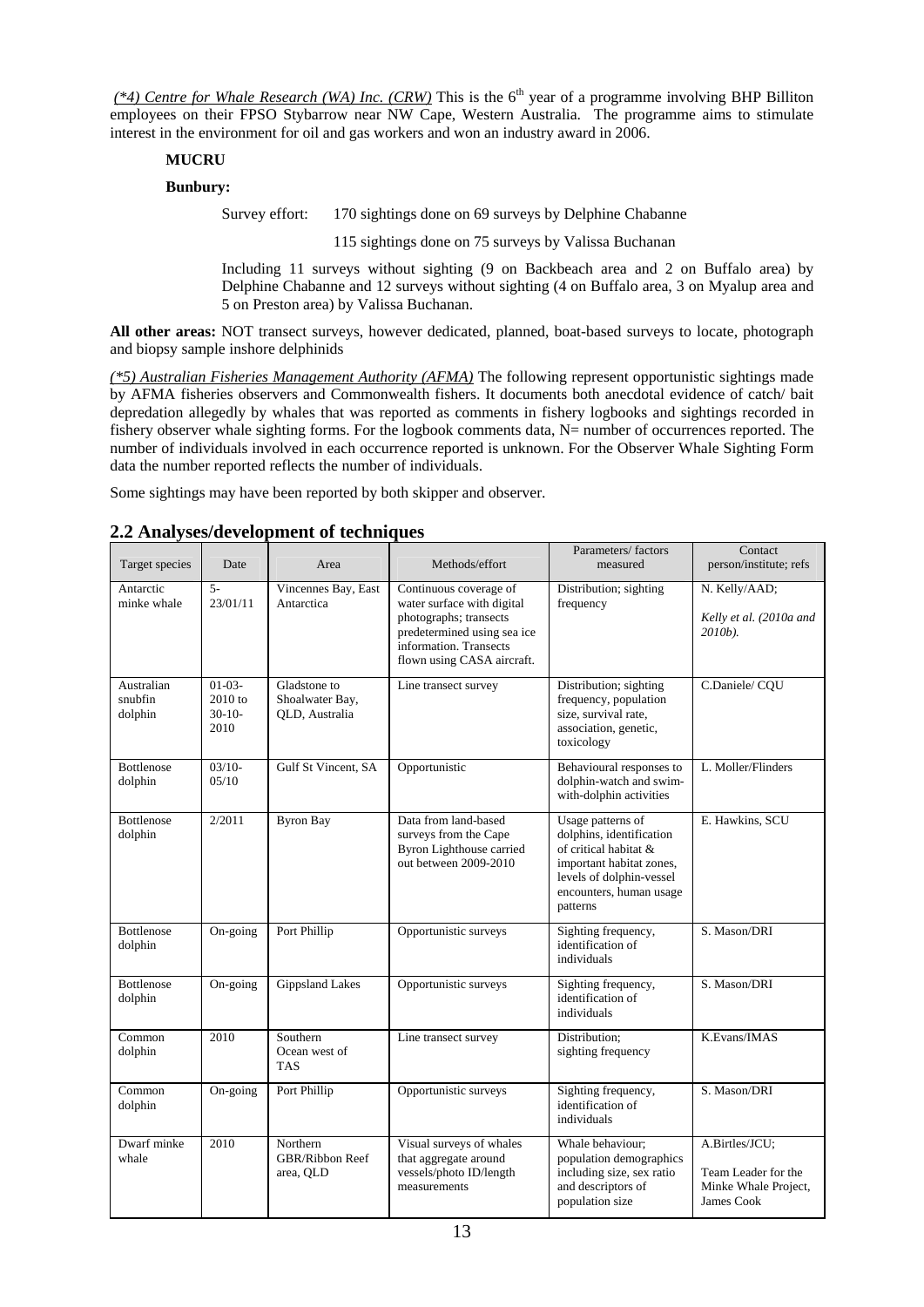|                                                                     |                                           |                                                                                                    |                                                                                                                                                     |                                                                                                                                          | University, Tourism<br>Program, QLD 4811,<br>tel: (07) 4781 4736                                                                                                               |
|---------------------------------------------------------------------|-------------------------------------------|----------------------------------------------------------------------------------------------------|-----------------------------------------------------------------------------------------------------------------------------------------------------|------------------------------------------------------------------------------------------------------------------------------------------|--------------------------------------------------------------------------------------------------------------------------------------------------------------------------------|
| Dwarf minke<br>whale; other<br>species on<br>opportunistic<br>basis | 2003-<br>present                          | Northern GBR<br>(primarily offshore<br>from Cairns, Port<br>Douglas, Cooktown,<br>Lizard Is.), QLD | <b>GBR</b> Minke Whale<br><b>Sightings Network (Whale</b><br><b>Sighting Sheets)</b>                                                                | Species, location, date,<br>time, type and duration<br>of encounter, weather &<br>sea conditions.<br>behaviours observed                 | A.Birtles/JCU:<br>Dr Mark Read Great<br><b>Barrier Reef Marine</b><br>Park Authority<br>(Project Manager,<br><b>GBRMPA</b> Dwarf<br>Minke Whale Tourism<br>Monitoring Program) |
| Humpback<br>whale                                                   | $21/09/10-$<br>28/10/10                   | Norfolk Island                                                                                     | Land-based survey                                                                                                                                   | Numbers observed.<br>behaviour, weather<br>statistics                                                                                    | A. Oosterman/NIWS;<br>Oosterman, Whicker<br>and Garbett (2011)                                                                                                                 |
| Humpback<br>whale                                                   | 28 June-<br>11 July,<br>2010              | North Stradbroke<br>Island                                                                         | Hydrophone recordings                                                                                                                               | Sound field on 4-<br>hydrophone vertical<br>array                                                                                        | Ann Allen                                                                                                                                                                      |
| Humpback<br>whale                                                   | $9 - 21$<br>August<br>2010                | Great Sandy Marine<br>Park, Hervey Bay                                                             | Whale watching vessel                                                                                                                               | Microbial load of whale<br>blow to be measured                                                                                           | T.Rogers                                                                                                                                                                       |
| Humpback<br>whale                                                   | 2007-<br>2011                             | Moreton Bay/north<br>Stradbroke Island                                                             | Enzyme and contaminant<br>analyses on blubber biopsies                                                                                              | Persistent organic<br>pollutants/CYP1A1/GST                                                                                              | S.Bengtson Nash                                                                                                                                                                |
| Humpback<br>whale $(*1)$                                            | AUG $6 -$<br>AUG 22,<br>2010              | Port Douglas, QLD                                                                                  | Photo-Id; Sightings                                                                                                                                 | Resight Rates,<br>movements, reproductive<br>rates                                                                                       | G. Kaufman/PWF                                                                                                                                                                 |
| Humpback<br>whale $(*1)$                                            | AUG 19,<br>2010                           | Cairns, QLD                                                                                        | Photo-Id; Sightings                                                                                                                                 | Resight Rates,<br>movements, reproductive<br>rates                                                                                       | G. Kaufman/PWF                                                                                                                                                                 |
| Humpback<br>whale $(*1)$                                            | AUG 25 -<br>SEP <sub>2</sub><br>2010      | Whitsunday Islands,<br><b>OLD</b>                                                                  | Photo-Id; Sightings                                                                                                                                 | Resight Rates,<br>movements, reproductive<br>rates                                                                                       | G. Kaufman/PWF                                                                                                                                                                 |
| Humpback<br>whale $(*1)$                                            | AUG 31 -<br>SEP 29,<br>2010               | Hervey Bay, QLD                                                                                    | Photo-Id; Sightings                                                                                                                                 | Resight Rates,<br>movements, reproductive<br>rates                                                                                       | G. Kaufman/PWF                                                                                                                                                                 |
| Humpback<br>whale $(*1)$                                            | $OCT3 -$<br><b>OCT 23,</b><br>2010        | Eden, NSW                                                                                          | Photo-Id; Sightings                                                                                                                                 | Resight Rates,<br>movements, reproductive<br>rates                                                                                       | G. Kaufman/PWF                                                                                                                                                                 |
| Humpback<br>whale $(*3)$                                            | $23/08 -$<br>13/09, 2009                  | Nickol Bay                                                                                         | <b>Behavioural Follows to</b><br>quantify humpback whale<br>behaviour in response to<br>shipping in Nickol Bay.                                     | Behaviours patterns were<br>collected in a systematic<br>and quantified manner<br>for Before/During/After<br>exposure study              | R.Jenner/CWR,<br>R. Jenner, K.C.S., M.<br>Jenner. 2010 unpub.<br>data.                                                                                                         |
| Humpback<br>whale $(*3)$                                            | $30/5 -$<br>25/7/201<br>$\overline{0}$    | Pt Lookout, East<br>Australia                                                                      | Land-based visual<br>observations; acoustic<br>recordings                                                                                           | Rate of population<br>growth                                                                                                             | M. Noad/ UO                                                                                                                                                                    |
| Humpback<br>whale $(*3)$                                            | $22/09 -$<br>23/10/20<br>10               | Peregian Beach, east<br>Australia                                                                  | Land-based vis observations<br>from 5 stations; acoustic<br>recordings two arrays;<br>biopsy; Dtags; Argos sat<br>tags; experiments with<br>airgun. | Behavioural responses to<br>airgun (analyses on-<br>going); propagation loss<br>in study area.                                           | M. Noad/ UQ                                                                                                                                                                    |
| Humpback<br>whale $(*3)$                                            | Various                                   | Lagoon of Great<br>Barrier Reef, QLD                                                               | Predictive habitat modelling<br>using opportunistic data<br>with validation by sat tag                                                              | Presence of whales; sea<br>surface temperature,<br>water depth, distance to<br>shore, distance to reef,<br>seafloor slope &<br>rugosity. | J. Smith/MUCRU,<br>Murdoch Univ, Perth                                                                                                                                         |
| Indo-Pacific<br>humpback<br>dolphin                                 | $01-03-$<br>2010 to<br>$30-10-$<br>2010   | Gladstone to<br>Shoalwater Bay,<br>QLD, Australia                                                  | Line transect survey                                                                                                                                | Distribution; sighting<br>frequency, population<br>size, survival rate,<br>association                                                   | C.Daniele/CQU                                                                                                                                                                  |
| Inshore<br>bottlenose<br>dolphin                                    | $01-03-$<br>$2010$ to<br>$30-10-$<br>2010 | Gladstone to<br>Shoalwater Bay,<br>QLD, Australia                                                  | Line transect survey                                                                                                                                | Distribution; sighting<br>frequency, population<br>size, survival rate,<br>association, genetic,                                         | C.Daniele/CQU                                                                                                                                                                  |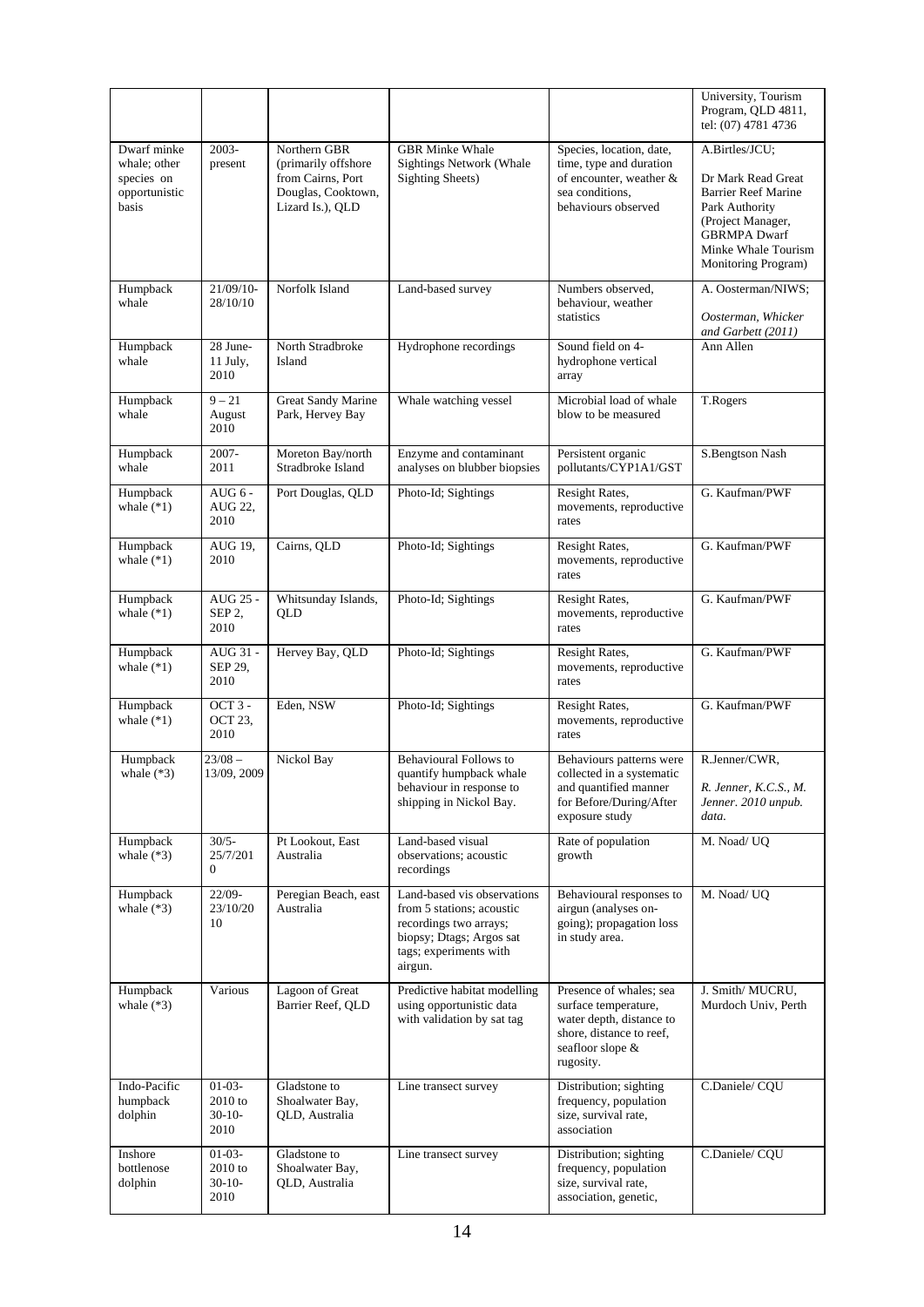|                           |                             |                                                    |                                              | toxicology                                                                                                                                                                                                                                                                                           |                                                                |
|---------------------------|-----------------------------|----------------------------------------------------|----------------------------------------------|------------------------------------------------------------------------------------------------------------------------------------------------------------------------------------------------------------------------------------------------------------------------------------------------------|----------------------------------------------------------------|
| Long-finnd<br>pilot whale | 2010                        | Southern<br>Ocean west of<br>TAS                   | Line transect survey                         | Distribution;<br>sighting frequency                                                                                                                                                                                                                                                                  | K. Evans/IMAS                                                  |
| Minke whale               | $21/09/10-$<br>28/10/10     | Norfolk Island                                     | Land-based survey;<br>vessel survey          | Numbers observed.<br>behaviour, weather<br>statistics                                                                                                                                                                                                                                                | A. Oosterman/NIWS;<br>Oosterman, Whicker<br>and Garbett (2011) |
| Southern right<br>whale   | $10 - 15$<br>August<br>2010 | Southern Australia.<br>C Leeuwin.WA-<br>Ceduna, SA | Aerial survey/5 days, 33.75<br>flying hours. | Max numbers present/<br>distribution.<br>Annual percentage<br>increase rate 1993-2010:<br>all animals 6.79 (95%<br>CI 3.88, 9.78), cow/calf<br>pairs 6.82 (2.92, 10.86).<br>Est. min. pop size for<br>area surveyed $(=$<br>'western' population)<br>2892; total 'Australian'<br>population ca 3500. | J Bannister (WAM);<br>ref Bannister, 2011                      |
| Sperm whale               | 2010                        | Southern<br>Ocean west of<br><b>TAS</b>            | Line transect survey                         | Distribution;<br>sighting frequency                                                                                                                                                                                                                                                                  | K. Evans/IMAS                                                  |

*(\*1) Pacific Whale Foundation (PWF)* For the 2010 season, there was a total research effort of 441.3 hours on the water and 7122.72 km distance travelled. Sites were located along the east coast of Australia, and included areas in Queensland and New South Wales (see below a breakdown of each individual site). In 68 days of field effort there was a total of 314 pods of whales sighted (including affiliations and disaffiliations), and were comprised of 756 animals. Mean pod size was 2.4 whales. 135.84 hours were spent observing whales (31% of field effort), with approximately 11 (total) animals observed each day. Using photographic identification techniques, 307 unique whales were identified. To date, 274 of these animals have been reconciled with the catalogue, 46 were re-sights to the catalogue and 228 new animals were added to the catalogue.

### *Port Douglas/Cairns, QLD*

In Port Douglas/Cairns, we travelled 1200.1 miles (1931.37 km) on the water during 14 days in the field (6-22 August 2010). The 37 sightings included 20 whale pods (14 adults, 19 sub-adults, and four calves). We spent 11.9% of our field effort (94.7hrs) with whales and observed an average of three animals each day. We observed an average of two pods per day, with a mean pod size of two whales. We photo-identified 17 whales (two adults, 12 sub-adults, and three calves). Calves were observed in three pods, all of which contained only one calf. High winds and seas restricted data collection and effort during 2010 season.

#### *Whitsunday Islands, QLD*

In the Whitsunday Islands, we travelled 546.3 miles (879.18 km) on the water during seven days in the field (25 August – 2 September 2010). The 59 sightings included 27 whale pods (39 adults, one subadult, and 19 calves). We spent 22.5% of our field effort (54.3 hrs) on whales and observed an average of eight animals each day, with an average of four pods per day and an average pod size of two whales. During the course of our surveys 18 whales were photo-identified (17 adults and one sub-adult). Calves were observed in 18 pods, 17 of which contained only one calf and one pod containing two calves.

#### *Hervey Bay, QLD*

A research effort of 224 hours were spent on the water in Hervey Bay over 10 days of field effort. A total of 741 sightings comprised of 302 pods (including affiliations and disaffiliations) of whales were observed comprised of 602 animals. Ninety hours were spent observing whales, with an average of 22 (total) animals observed each day. The average number of pods (groups) observed per day was 11. Using photographic identification techniques, 278 whales were individually identified;.

#### *Eden, NSW*

We spent 60.70 hours on the water for a total of nine days of effort. We encountered 63 whale pods (in total 269 sightings) comprised of 168 animals (91 adults, 75 sub-adults and 2 calves). We observed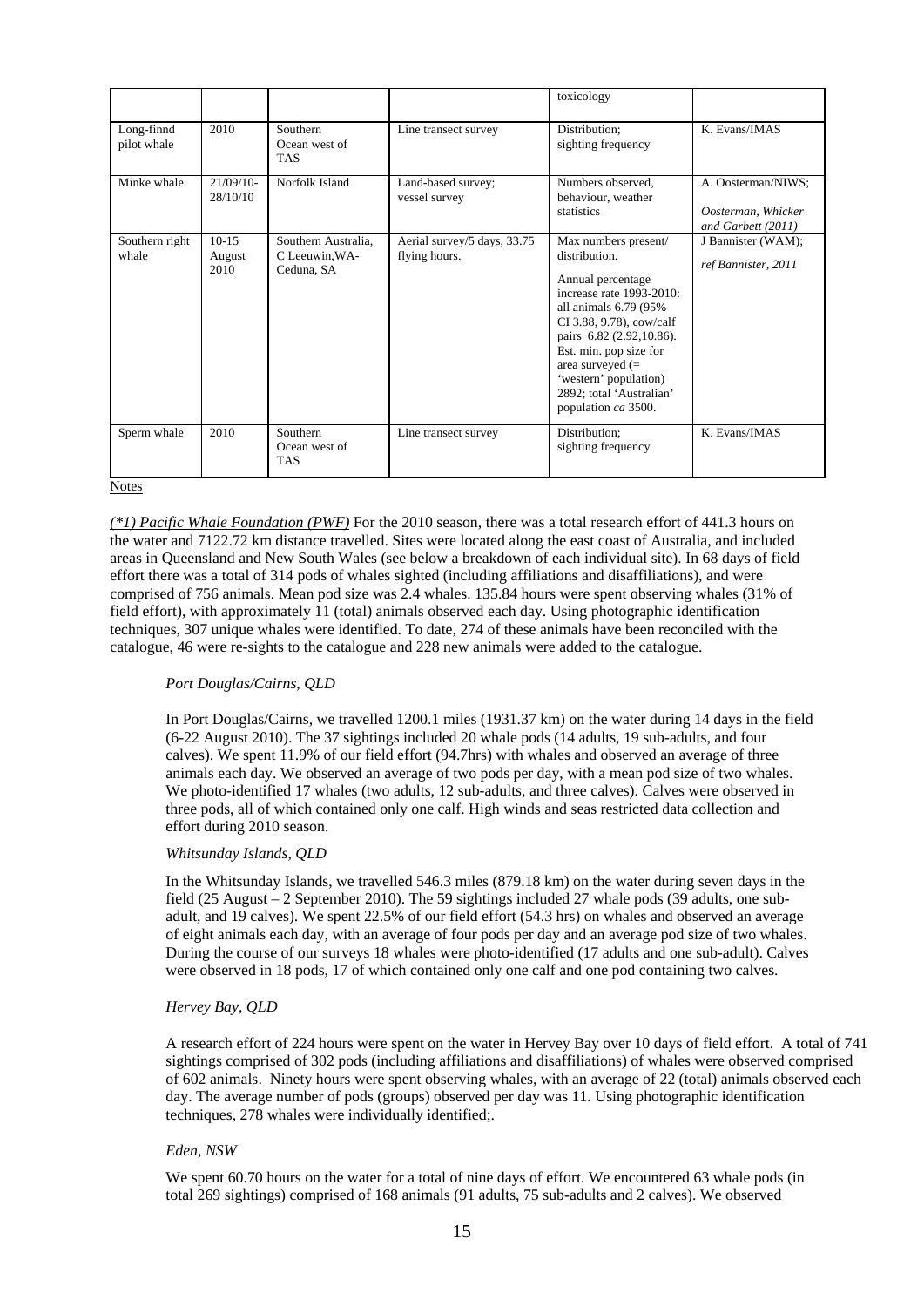whales for 22 hours (36% of field effort). Average pod size was  $3 (SD \pm 2)$  but number of pods observed ranged from three to eight on a given day. During the course of the study, we collected 3,256 digital images and photo-identified 79 individual whales (35 adult-5 females, 32 sub-adults, and 12 of unknown age class).

### *(\*2) Cetacean Ecology & Acoustics Lab., The University of Queensland (UQ)*

**East Australian humpback whale survey, 2010**: Data analyses show that the east coast population is continuing to grow. Over the peak 4 weeks of the northward migration, the average sighting rate was 84.7 whales per 10h. When added to previous survey data, this yields a long-term rate of increase of 10.8% per annum (95% CI 10.4-11.3%). Acoustic data were also collected as part of a long-term project for developing acoustic survey techniques for humpback whales, but these have not been analysed.

**Behavioural Responses of Australian Humpback whales to Seismic Surveys, Year 1, 2010**: Large data sets were acquired and data are being sorted, summarised and calibrated. Acoustic data will be used to develop a detailed propagation model for estimates of received level of the airgun shots across the study area. Behavioural data have not yet been analysed. New techniques include the use of a new version of *Cyclops* software (E. Kniest, Univ. Newcastle) which enabled data collected across five theodolite stations as well as boat and singer positional data to be combined in real time over two networks. This allowed the use of a single command centre to maintain an overview of all whales and boats.

**Habitat modelling to identify breeding grounds of Australian east coast humpback whales:** Wide-scale aerial survey data that included whale sightings incidentally were used to develop a predictive model of humpback whale habitat inside the Great Barrier Reef in an attempt to better define the breeding grounds of the east Australian population. The most predictive factors were found to be sea surface temperature and water depth. The model was validated using satellite tracks of whales in the region. It appears the core of the breeding area is likely to be between Bowen and Shoalwater Bay, between 20°S and 22°S. This study shows the value of predictive modelling using sparse data combined with satellite tag data for validation.

*(\*3) Centre for Whale Research (WA) Inc (CWR)* Pile driving and dredging activities for a new harbour facility at Anketell Point in the Pilbara Region of Northwest Australia are planned for 2011. Whale pod density distribution plots and behaviour distribution plots from systematic vessel were collected for comparison with similar data to be collected in 2011 and 2012. Specifically, whale distribution and behaviour patterns in relation to pile driving activities are examined using passing mode line transects.

Behavioural follows of randomly selected individual pods were conducted that can, in future, add detail to pile driving/whale interactions during 0.5 hour periods at varying range categories to the pile driver. Range bins of one nautical mile radiating out from the pile driver have been used for grouping and comparing data.

*(\*4) The Oceania Project* The Oceania Project's photography in Hervey Bay for 2010 has been recorded in the field notes log, and archived on CD. The Hervey Bay Fluke catalogue, reconciled within and between seasons, for the period 1992-2009 consists of 2288 flukes. The photo-id analysis and intra-, inter-season reconciliation for 1992-2009 has been completed. Statistical analysis of the 1992-2005 dataset has been completed for group characteristics and group behaviour. The 1992-2009 re-sight dataset will be completed and ready for CMR analysis by late-2011.

### **3. MARKING DATA**

### **3.1 Field work**

|  |  | 3.1.1 Natural marking data |  |
|--|--|----------------------------|--|
|--|--|----------------------------|--|

| <b>Species</b>                | Feature                | Area/stock                  | No. photo-<br>id'd | Catalogue<br>(Y/N) | Catalogue total | Contact person/institute;<br>refs                                            |
|-------------------------------|------------------------|-----------------------------|--------------------|--------------------|-----------------|------------------------------------------------------------------------------|
| Australian snubfin<br>dolphin | Dorsal                 | NT, Australia               | 40                 | Y                  | 60              | C. Palmer/NRETAS                                                             |
| Australian snubfin<br>dolphin | Dorsal fin-<br>genetic | Central OLD                 | 79                 | y                  | 79              | C.Daniele/COU                                                                |
| Blue whale                    | Lateral                | Geographe Bay,<br><b>WA</b> | 12                 | Y                  | 180             | C. Burton/WWR<br>Land, small vessel<br>surveys (include biopsy<br>sightings) |
| <b>Bottlenose</b><br>dolphin  | Dorsal fin             | Gulf St Vincent, SA         | 51                 | Y                  | 51              | L. Moller/Flinders                                                           |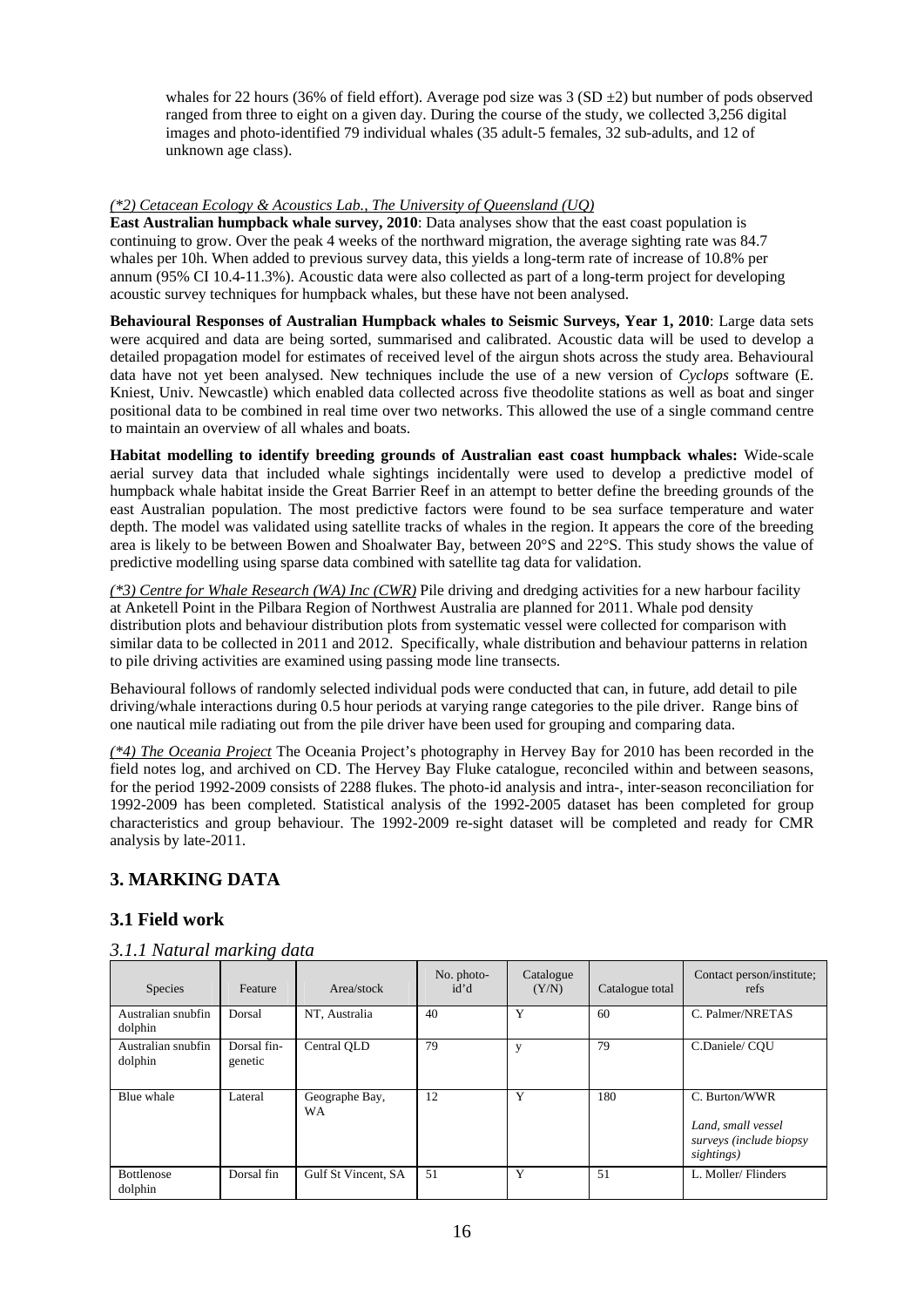| Bottlenose<br>dolphin | Dorsal fin                                                                                                               | Byron Bay, NSW                                                 | 550                                                                                                                                                                                 | Y           | 550                                                                                                                                                                                                                                                                                                       | E. Hawkins/SCU                                                                                                                               |
|-----------------------|--------------------------------------------------------------------------------------------------------------------------|----------------------------------------------------------------|-------------------------------------------------------------------------------------------------------------------------------------------------------------------------------------|-------------|-----------------------------------------------------------------------------------------------------------------------------------------------------------------------------------------------------------------------------------------------------------------------------------------------------------|----------------------------------------------------------------------------------------------------------------------------------------------|
| Bottlenose<br>dolphin | Dorsal fin                                                                                                               | Gold Coast/Tweed<br>Heads region, QLD                          | 200                                                                                                                                                                                 | Y           | 200                                                                                                                                                                                                                                                                                                       | E. Hawkins/SCU                                                                                                                               |
| Bottlenose<br>dolphin | Dorsal fin                                                                                                               | Moreton Bay, QLD                                               | 132                                                                                                                                                                                 | Y           | 477                                                                                                                                                                                                                                                                                                       | I.Ansmann/UQ                                                                                                                                 |
| Bottlenose<br>dolphin | Dorsal fin                                                                                                               | Port Phillip                                                   | Analysis<br>continuing                                                                                                                                                              | Y           | $\overline{110}$                                                                                                                                                                                                                                                                                          | S. Mason/DRI                                                                                                                                 |
| Bottlenose<br>dolphin | Dorsal fin                                                                                                               | <b>Gippsland Lakes</b>                                         | Analysis<br>continuing                                                                                                                                                              | Y           | 30                                                                                                                                                                                                                                                                                                        | K.Charlton-Robb-<br>Monash/DRI                                                                                                               |
| Bryde's whale         | Dorsal fin                                                                                                               | Pacific                                                        | $\overline{2}$                                                                                                                                                                      | Y           | $\overline{2}$                                                                                                                                                                                                                                                                                            | C.A. Fury/ SCU                                                                                                                               |
| Common dolphin        | Dorsal fin                                                                                                               | Gold Coast/Tweed<br>Heads region, QLD                          | 30                                                                                                                                                                                  | $\mathbf Y$ | 30                                                                                                                                                                                                                                                                                                        | E. Hawkins/SCU                                                                                                                               |
| Common dolphin        | Dorsal fin                                                                                                               | Port Phillip                                                   | Analysis<br>continuing                                                                                                                                                              | $\mathbf Y$ | 12                                                                                                                                                                                                                                                                                                        | S. Mason/DRI                                                                                                                                 |
| Dwarf minke<br>whale  | Lateral<br>markings/u<br>nique<br>features                                                                               | Northern<br><b>GBR/Ribbon Reef</b><br>area, QLD                | Unknown                                                                                                                                                                             | Y           | Unknown                                                                                                                                                                                                                                                                                                   | A.Birtles/JCU;<br>Team Leader for the<br>Minke Whale Project,<br>James Cook University,<br>Tourism Program, QLD<br>4811, tel: (07) 4781 4736 |
| Dwarf minke<br>whale  | L & R<br>thorax<br>region<br>primarily;<br>plus scar<br>patterns<br>and other<br>unique<br>features<br>where<br>present. | Northern GBR,<br>QLD                                           | For 2010:<br>Approx. 100<br>different<br>animals seen<br>underwater<br>and<br>photographed.<br>5 whales<br>identified so<br>far from<br>previous<br>seasons.<br>Analysis<br>ongoing | Y           | Photographs<br>available of<br>c.1000 whales<br>since 1996.<br>Full analysis<br>completed for<br>seasons 2006,<br>2007 and 2008<br>only - which<br>has provided<br>384 complete<br>ID's (images<br>available for<br>both sides of<br>the whale) of<br>different<br>whales from<br>these 3 years<br>alone. | A. Birtles/JCU<br>S. Sobtzick/JCU.                                                                                                           |
| Humpback whale        | Fluke                                                                                                                    | Group V                                                        | 400                                                                                                                                                                                 | Y           | 400                                                                                                                                                                                                                                                                                                       | J.O. Meynecke/GU                                                                                                                             |
| Humpback whale        | Fluke                                                                                                                    | Port Douglas/Cairns<br>and Whitsundays<br>Island, Area V stock | Unknown                                                                                                                                                                             | $\mathbf Y$ | Unknown                                                                                                                                                                                                                                                                                                   | G. Kaufman/PWF                                                                                                                               |
| Humpback whale        | Fluke                                                                                                                    | East Australia,<br>Stock V                                     | 504                                                                                                                                                                                 | Y           | 5,285                                                                                                                                                                                                                                                                                                     | G. Kaufman/PWF                                                                                                                               |
| Humpback whale        | Ventral<br>Flukes/<br>Left &<br>right<br>Dorsal fin/<br>Lateral<br>Body<br>marks                                         | AreaV/Hervey Bay                                               | 788                                                                                                                                                                                 | Y           | 2288 (1992-<br>2009)                                                                                                                                                                                                                                                                                      | T.Franklin/TOP;<br>W.Franklin/TOP                                                                                                            |
| Humpback whale        | Fluke                                                                                                                    | East Australia (E(i))                                          | 19                                                                                                                                                                                  | Y           | $~100$                                                                                                                                                                                                                                                                                                    | M. Noad/ UQ                                                                                                                                  |
| Humpback whale        | Fluke and<br>lateral body                                                                                                | Exmouth Gulf/Stock<br>D                                        | 526                                                                                                                                                                                 | ${\bf N}$   | 3352                                                                                                                                                                                                                                                                                                      | C. Jenner, W. Osborn, P<br>Osborn/CWR                                                                                                        |
| Humpback whale        | Fluke and<br>lateral body                                                                                                | Rottnest<br>Island/Stock D                                     | 459                                                                                                                                                                                 | ${\bf N}$   | 3352                                                                                                                                                                                                                                                                                                      | C.Jenner, V.Boladeras/<br><b>CWR</b>                                                                                                         |
| Humpback whale        | Fluke                                                                                                                    | Geographe Bay,<br>WA                                           | 30                                                                                                                                                                                  | N           | 2000                                                                                                                                                                                                                                                                                                      | C. Burton/WWR<br>Land, small vessel<br>surveys                                                                                               |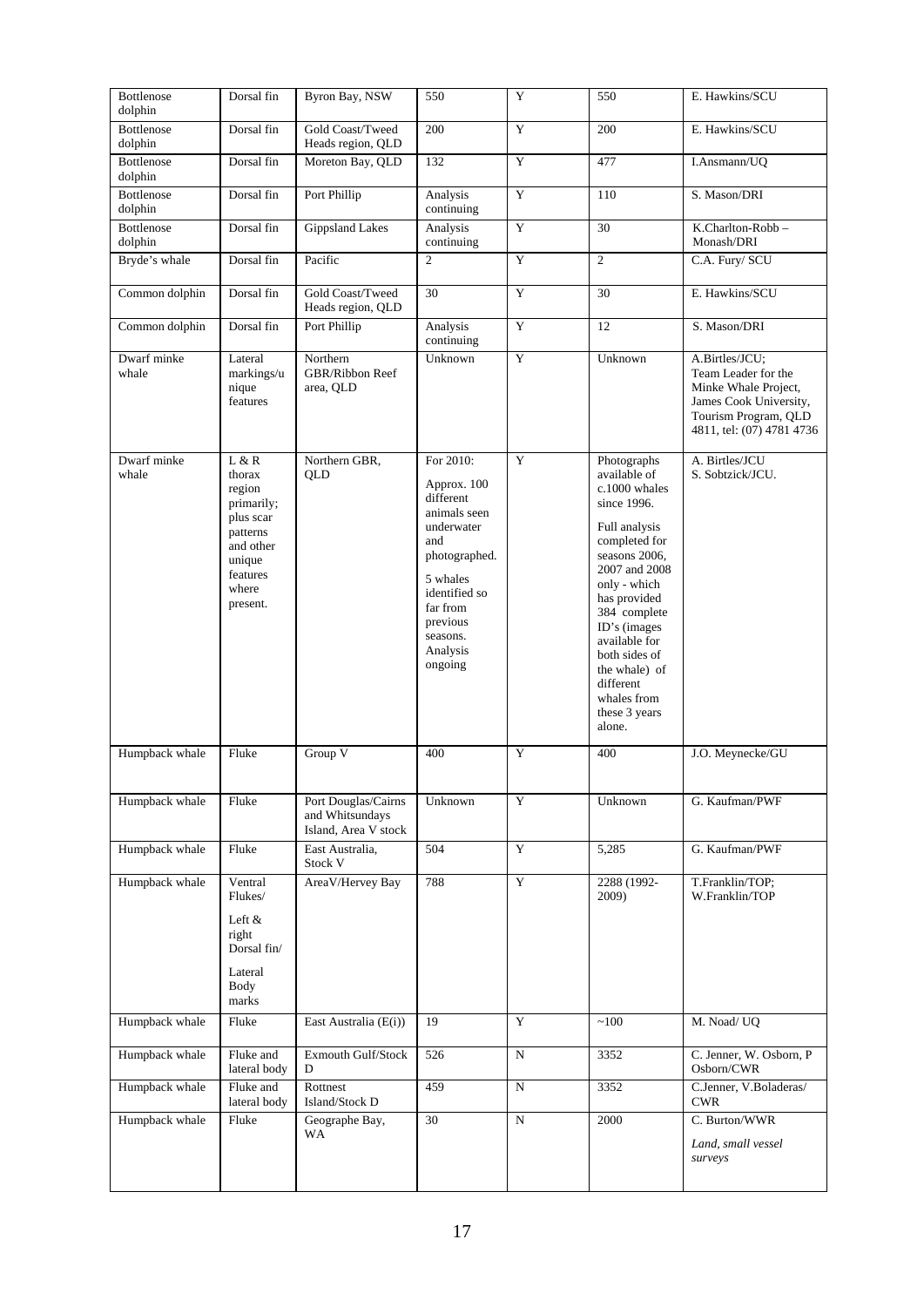| Humpback whale                               | Lateral                               | Geographe Bay,                                      | 50                                     | $\mathbf N$           | 2500                              | C. Burton/WWR                                  |
|----------------------------------------------|---------------------------------------|-----------------------------------------------------|----------------------------------------|-----------------------|-----------------------------------|------------------------------------------------|
|                                              |                                       | WA                                                  |                                        |                       |                                   | Land, small vessel<br>surveys                  |
| Indo-Pacific<br>bottlenose                   | dorsal                                | NT, Australia                                       | 30                                     | Y                     | 171                               | C. Palmer/NRETAS                               |
| Indo-Pacific<br>bottlenose                   | Dorsal fin                            | Coral Bay                                           | 10                                     | Y                     | 10                                | S. Allen/MUCRU                                 |
| Indo-Pacific<br><b>Bottlenose</b><br>Dolphin | Dorsal Fin                            | Adelaide area, SA                                   | U                                      | U                     | U                                 | M. Bossley/WDCS                                |
| Indo-Pacific<br>bottlenose dolphin           | Dorsal fin                            | Bunbury                                             | 503                                    | Y                     | 503                               | V. Buchanan, D.<br>Chabanne, MUCRU             |
| Indo-Pacific<br>bottlenose dolphin           | Fluke                                 | Pacific                                             | 14                                     | Y                     | 14                                | C.A. Fury/ SCU                                 |
| Indo-Pacific<br>humpback dolphin             | Dorsal fin                            | Gold Coast/Tweed<br>Heads region                    | 6                                      | Y                     | $\overline{6}$                    | E. Hawkins, SCU                                |
| Indo-Pacific<br>humpback dolphin             | Dorsal fin-<br>genetic                | Central QLD                                         | 150                                    | Y                     | 150                               | C.Daniele/CQU                                  |
| Indo-Pacific<br>humpback dolphin             | dorsal                                | NT, Australia                                       | 45                                     | Y                     | 175                               | C. Palmer/NRETAS                               |
| Indo-Pacific<br>humpback dolphin             | Dorsal fin                            | Exmouth, Dampier,<br>Port Hedland                   | 60                                     | Y                     | 60                                | L. Bejder/MUCRU                                |
| Indo-Pacific<br>humpback dolphin             | Dorsal fin                            | Coral Bay                                           | 3                                      | Y                     | 3                                 | S.Allen/MUCRU                                  |
| Inshore bottlenose<br>dolphin                | Dorsal fin                            | Central QLD                                         | NA                                     | Y                     | N/A                               | C.Daniele/CQU                                  |
| Minke whale                                  | Lateral                               | Geographe Bay,<br>WA                                | $\overline{c}$                         | $\mathbf N$           |                                   | C. Burton/WWR<br>Land, small vessel<br>surveys |
| Pygmy blue whale                             | lateral<br>pigment                    | Southern Australia<br>(off SA)                      | 6                                      | Y                     | 200                               | M.Morrice/BWS                                  |
| Pygmy blue whale                             | lateral<br>pigment<br>pattern         | Southern Australia<br>(off VIC)                     | 21                                     | Y                     | 200                               | M.Morrice/BWS                                  |
| Pygmy blue whale                             | Dorsal fin                            | Perth Canyon                                        | 23                                     | Y                     | 320                               | C. Jenner/CWR                                  |
| Snubfin dolphin                              | Dorsal fin                            | Roebuck Bay                                         | 15                                     | Y                     | 15                                | S. Allen/MUCRU                                 |
| Southern right<br>whale                      | Callosity<br>aerial and<br>boat based | $\overline{\text{SE}}$ Aus                          | $\overline{16}$                        | $\overline{Y}$        | 104                               | R. Gales/DPIPWE                                |
| Southern right<br>Whale                      | Callosities                           | Southern Australia                                  | $\overline{52}$                        | Y                     | ~1060                             | Burnell, Charlton/SAM                          |
| Southern right<br>Whale                      | Head<br>callosity                     | SE Australia                                        | 25<br>individuals                      | Y                     | 163                               | M. Watson/DSE                                  |
| Southern right<br>whale                      | Head<br>callosity<br>pattern          | Southern Australia,<br>C Leeuwin, WA-<br>Ceduna, SA | From 2010<br>survey, ca<br>5100 images | $\overline{\text{N}}$ | 6208 images<br>1976-2009.<br>1406 | J. Bannister/WAM                               |

### *3.1.2. Artificial marking data*

**Department of Primary Industries, Parks, Water and Environment (DPIPWE-TAS)** DPIPWE attach approved floy "spaghetti" tags on individuals released at stranding events. Please contact R. Gales, DPIPWE for further information. All individuals were bottlenosed dolphins released alive from a stranding at the Pieman River 12/04/2010.

120 Floy Tags were deployed by DPIPWE-TAS on Bottlenose Dolphins.

**J.O. Meynecke, Griffith University.** One attempted deployment of National Geographics Crittercam for training purposes. However, no deployment in 2010.

### *3.1.3 Telemetry data*

| - - - - - - - - - - - - - - - | -------- |                  |              |                                |
|-------------------------------|----------|------------------|--------------|--------------------------------|
| <b>Species</b>                | Tag type | No. successfully | Maximum time | Contact person/institute: refs |
|                               |          | deployed         | transmitting |                                |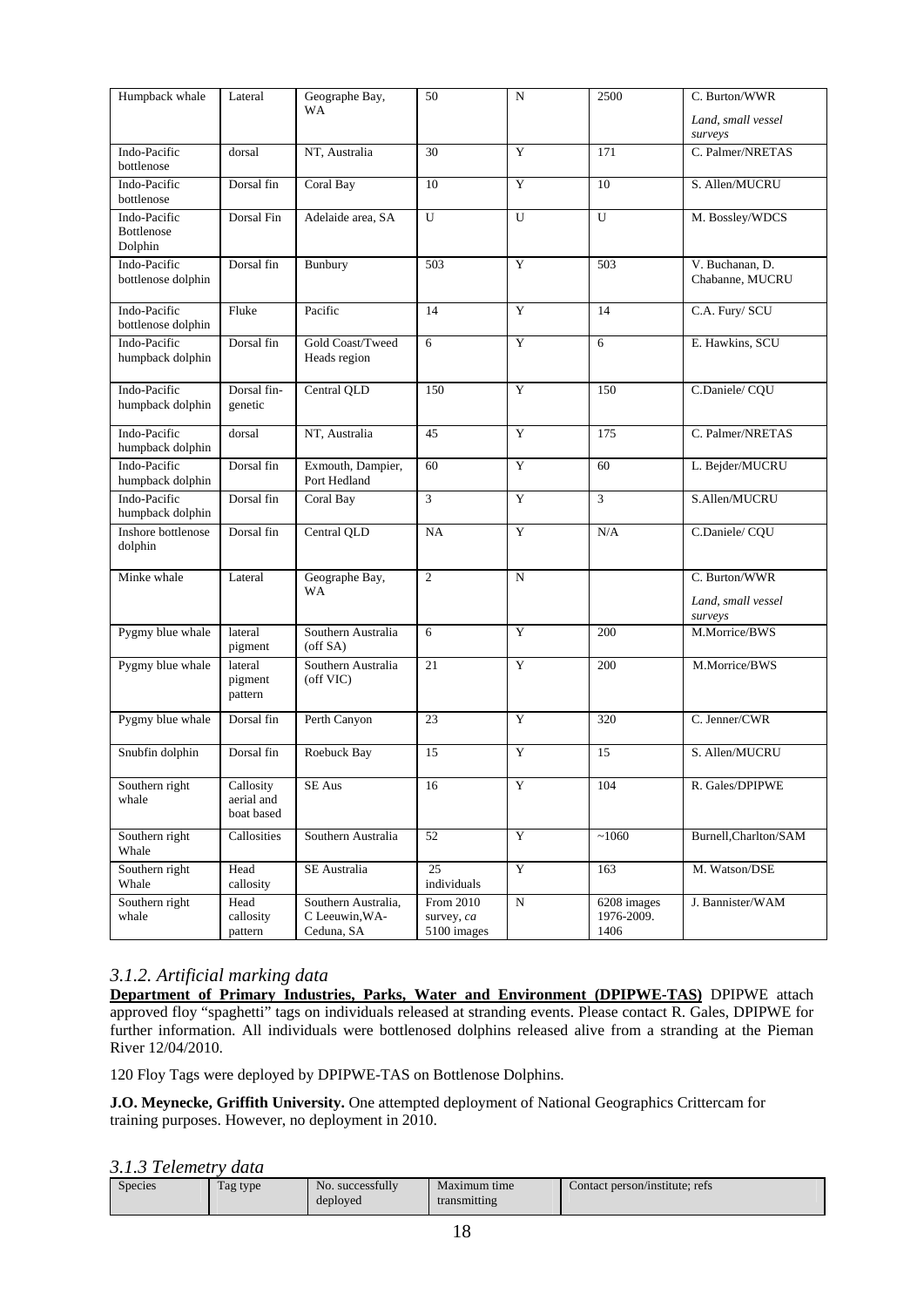| Humpback<br>whale                        | Satellite | 37     | 106 days | N. Gales/AAD                                   |
|------------------------------------------|-----------|--------|----------|------------------------------------------------|
| Humpback<br>whale                        | Satellite | $\tau$ | 4 months | M. Noad/ UO                                    |
| Humpback<br>whale                        | Dtag      | 11     | 4 hours  | M. Noad/ UO                                    |
| Humpback<br>whale                        | Argos     | 23     | 108 days | N. Gales, M. Double/AAD,<br>Jenner/Jenner/CWR  |
| Pygmy blue<br>whale                      | Argos     | 3      | 7 months | N. Gales, M. Double/AAD,<br>Jenner, Jenner/CWR |
| Southern right<br>whale                  | Satellite |        | 52 days  | N. Gales/AAD                                   |
| Southern right<br>whale $(*1)$           | Satellite |        |          | R. Gales/DPIPWE<br>S. Childerhouse/AAD         |
| $N_{\alpha\uparrow\alpha\alpha\uparrow}$ |           |        |          |                                                |

(\*1) Department of Primary Industries, Parks, Water and Environment (DPIPWE-TAS) In collaboration with researchers from AMMC, DPIPWE attached a satellite transmitter on a single Southern Right Whale (Eubalaena australis) on the  $25<sup>th</sup>$  October 2010.

### **3.2 Analyses/development of techniques**

| Target species               | Date          | Area             | Methods/effort | Parameters/factors<br>measured             | Contact<br>person/institute: refs |
|------------------------------|---------------|------------------|----------------|--------------------------------------------|-----------------------------------|
| <b>Bottlenose</b><br>dolphin | 2008-<br>2010 | Moreton Bay, QLD | Photo-ID       | Social structure /<br>association patterns | I. Ansmann/UO                     |

(\*1) James Cook University (JCU) Analyses of the 2010 photo-identification data are still ongoing. Based on initial results, there were at least 5 between season re-sightings.

(\*2) Pacific Whale Foundation (PWF) Fluke identification photographs are first matched within-season and the best photograph of each individual is selected and then matched to the overall catalogue. The photographs and accompanying data enable us to produce sighting histories of known individuals. These sightings records are then used to generate Capture-Mark-Recapture profiles for individuals across years and field sites.

Reproductive parameters (i.e. calving rates and intervals) were calculated based upon mark-recapture data (obtained via photo-ID) from eastern Australia from 1984 – 2007 and are currently being updated to include 2008 to 2010. Analyses of rates of interchange across several sites within eastern Australia are currently underway.

(\*3) The Oceania Project (TOP) Trish and Wally Franklin as PhD Candidates at Southern Cross University have analysed photo-id data for fourteen-year period 1992-2009. The respective focus of their PhD work is the 'Social and ecological significance of Hervey Bay to the Area V humpback whales' and 'Population dynamics and migratory interchange of humpback whales in Hervey Bay'. Professor Peter Harrison, Director, Southern Cross University Whale Research Centre, Emeritus Professor Peter Baverstock, and Dr Phil Clapham, Adjunct Professor, Southern Cross University Whale Research Centre are supervising their PhD work. Publications include:

Collaborations using data from the Hervey Bay Fluke catalogue are underway between Members of the Southern Cross University Whale Centre Group (Dave Paton & Dan Burns), Members of the South Pacific Whale Research Consortium and the AMMC AWE Antarctica photo-id project. Papers in review, in press or accepted include:

1 - Franklin, T., W. Franklin, L. Brooks, P. Harrison, P. Baverstock and P. Clapham. (2010). Seasonal changes in pod characteristics of eastern Australian humpback whales (Megaptera novaeangliae), Hervey Bay 1992-2005. Marine Mammal Science. DOI: 10.1111/j.1748-7692.2010.00430.x.

2 - Franklin, T., W. Franklin, L. Brooks, P. Harrison, P. Baverstock and P. Clapham. (In review). Seasonal changes in social 1 behavior of eastern Australian humpback whales (Megaptera novaeangliae) in Hervey Bay, Queensland, 1992-2005. Submitted to Marine Mammal Science March 29th 2011.

3 - Franklin, W., T. Franklin, N. Gibbs, S. Childerhouse, C. Garrigue, R. Constantine, L. Brooks, D. Burns, D. Paton, M. M. Poole, N. Hauser, M. Donoghue, K. Russell, D. K. Mattila, J. Robbins, M. Anderson, C. Olavarria, J. Jackson, M. Noad, P. Harrison, P. Baverstock, R. Leaper, S. C. Baker and P. Clapham. (In press). Photo-identification confirms that humpback whales (Megaptera novaeangliae) from eastern Australia migrate past New Zealand but indicates low levels of interchange with breeding grounds of Oceania. J. CETACEAN RES. MANAGE.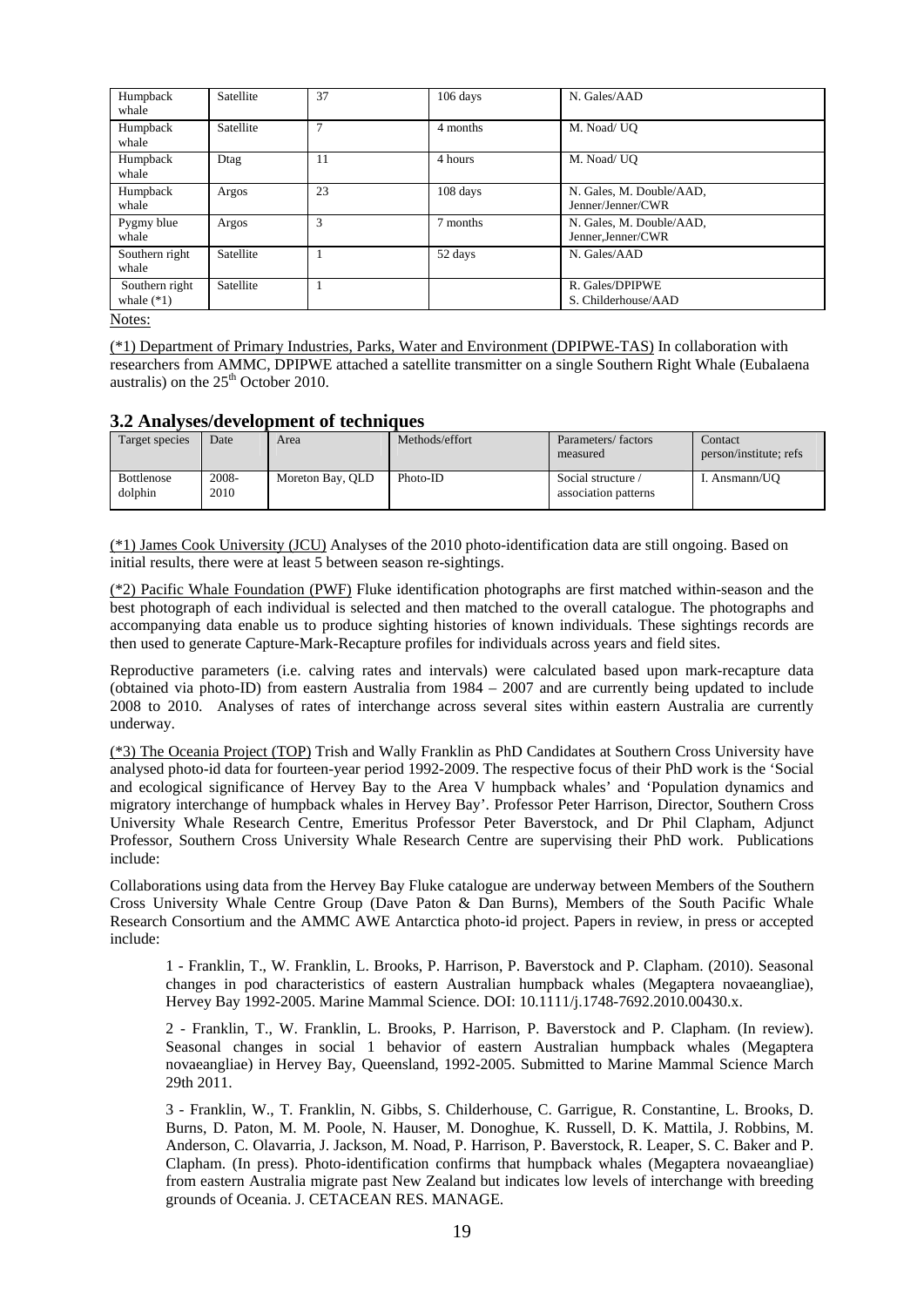4 - Franklin, W., T. Franklin, L. Brooks, N. Gibbs, S. Childerhouse, F. Smith, D. Burns, D. Paton, C. Garrigue, R. Constantine, M. M. Poole, N. Hauser, M. Donoghue, K. Russell, D. K. Mattila, J. Robbins, A. Ooseterman, R. Leaper, P. Harrison, S. C. Baker and P. Clapham. (In press). Antarctic waters (Area V) near the Balleny Islands are a summer feeding area for some Eastern Australian (E (i) breeding group) Humpback whales (Megaptera novaeangliae). J. CETACEAN RES. MANAGE.

5 - Garrigue, C., T. Franklin, K. Russell, D. Burns, M. Poole, D. Paton, N. Hauser, M. Oremus, R. Constantine, S. Childerhouse, D. Mattila, N. gibbs, W. Franklin, J. robbins, P. Clapham and C. S. Baker. (In press). First assessment of interchange of humpback whales between Oceania and the east coast of Australia. J. CETACEAN RES. MANAGE, CASH Special Edition.

6 - Paton, D. A., L. Brooks, D. Burns, T. Franklin, W. Franklin, P. Harrison and P. Baverstock. (In press). First abundance estimate of east coast Australian humpback whales (*Megaptera novaeangliae*) utilising mark-recapture analysis and multi-point sampling. J. Cetacean Res. Manage, CASH Special Edition.

7 - Wally Franklin, Trish Franklin, Curt Jenner, Micheline Jenner, Leandra Goncalves, Russell Leaper, Lyndon Brooks and Phil Clapham (2008). Photo-identification comparison of humpback whale (Megaptera novaeangliae) flukes from Antarctic Area IV with Western and Eastern Australian fluke catalogues. (IWC Scientific Committee SC/60/SH1).

### **4. TISSUE/BIOLOGICAL SAMPLES COLLECTED**

| Species                            | Area/stock                            | Calendar year/<br>season - no.<br>collected | Archived<br>(Y/N) | No.<br>analysed | <b>Total holdings</b> | Contact person/institute        |
|------------------------------------|---------------------------------------|---------------------------------------------|-------------------|-----------------|-----------------------|---------------------------------|
| Australian snubfin<br>dolphin      | NT                                    | 2010/2                                      | Y                 | $\Omega$        | 8                     | Celine Frere Old Uni            |
| Australian snubfin<br>dolphin      | Central<br><b>OLD</b><br><b>GBRMP</b> | 11                                          | Y                 | To<br>analyse   | 11                    | C.Daniele/CQU                   |
| Blue whale                         | Geographe<br>Bay                      | $\overline{7}$                              | Y                 |                 |                       | L. Moller/Flinders              |
| Bottlenose dolphin                 | WA, SA                                | 16                                          | Y                 | $\Omega$        | 16                    | L. Moller, K. Bilgmann/Flinders |
| Bottlenose dolphin                 | Moreton<br>Bay, OLD                   | 34                                          | Y                 | 34              | 123                   | I. C. Ansmann/UQ                |
| Common dolphin                     | WA, SA                                | 71                                          | $\overline{Y}$    | 71              | 71                    | L. Moller, K. Bilgmann/Flinders |
| Common dolphin                     | Albany                                | 16                                          | Y                 | N/A             | N/A                   | S. Allen/MUCRU                  |
| Common dolphin                     | Dillon Bay,<br>South<br>Coast         | 5                                           | Y                 | N/A             | N/A                   | S. Allen/MUCRU                  |
| Dwarf minke whale                  | Northern<br><b>GBR</b>                | $\mathbf{1}$                                | Y                 | $\Omega$        | c.50                  | A. Birtles; JCU.                |
| False killer whale                 | NT                                    | 23/11/2009/3                                | Y                 | 3               | 3                     | C. Palmer/NRETAS                |
| Fin whale                          | Area V                                | $\mathbf{1}$                                | $\overline{Y}$    | $\mathbf{1}$    | $\mathbf{1}$          | N.Gales/AAD                     |
| Humpback whale                     | Area V                                | 64                                          | $\overline{Y}$    | 64              | 825                   | N.Gales/AAD                     |
| Humpback whale                     | Group E(i)                            | 33                                          | Y                 | $\Omega$        |                       | M. Noad/UO                      |
| Humpback whale                     | Group E1                              | 2007-2009 (90)                              | Y                 | 90              | 10                    | S.Bengtson Nash/GU              |
| Humpback whale (*1)                | AreaV<br>Hervey Bay                   | $\Omega$                                    | Y                 | 846             | 1464                  | W. Franklin/TOP                 |
| Indo-Pacific<br>bottlenose         | NT                                    | 2010/2                                      | $\overline{Y}$    | $\Omega$        | 12                    | C. Palmer/NRETAS                |
| Indo-Pacific<br>bottlenose dolphin | Esperance                             | 13                                          | $\overline{Y}$    | N/A             | N/A                   | S. Allen/MUCRU                  |
| Indo-Pacific<br>bottlenose dolphin | Albany                                | 17                                          | $\overline{Y}$    | N/A             | N/A                   | S. Allen/MUCRU                  |
| Indo-Pacific<br>bottlenose dolphin | Augusta                               | 15                                          | Y                 | N/A             | N/A                   | S. Allen/MUCRU                  |
| Indo-Pacific<br>bottlenose dolphin | Bunbury                               | 23                                          | $\overline{Y}$    | N/A             | N/A                   | S. Allen/MUCRU                  |
| Indo-Pacific<br>bottlenose dolphin | Coral Bay                             | 11                                          | Y                 | N/A             | N/A                   | S. Allen/MUCRU                  |

#### **4.1 Biopsy samples (summary only)**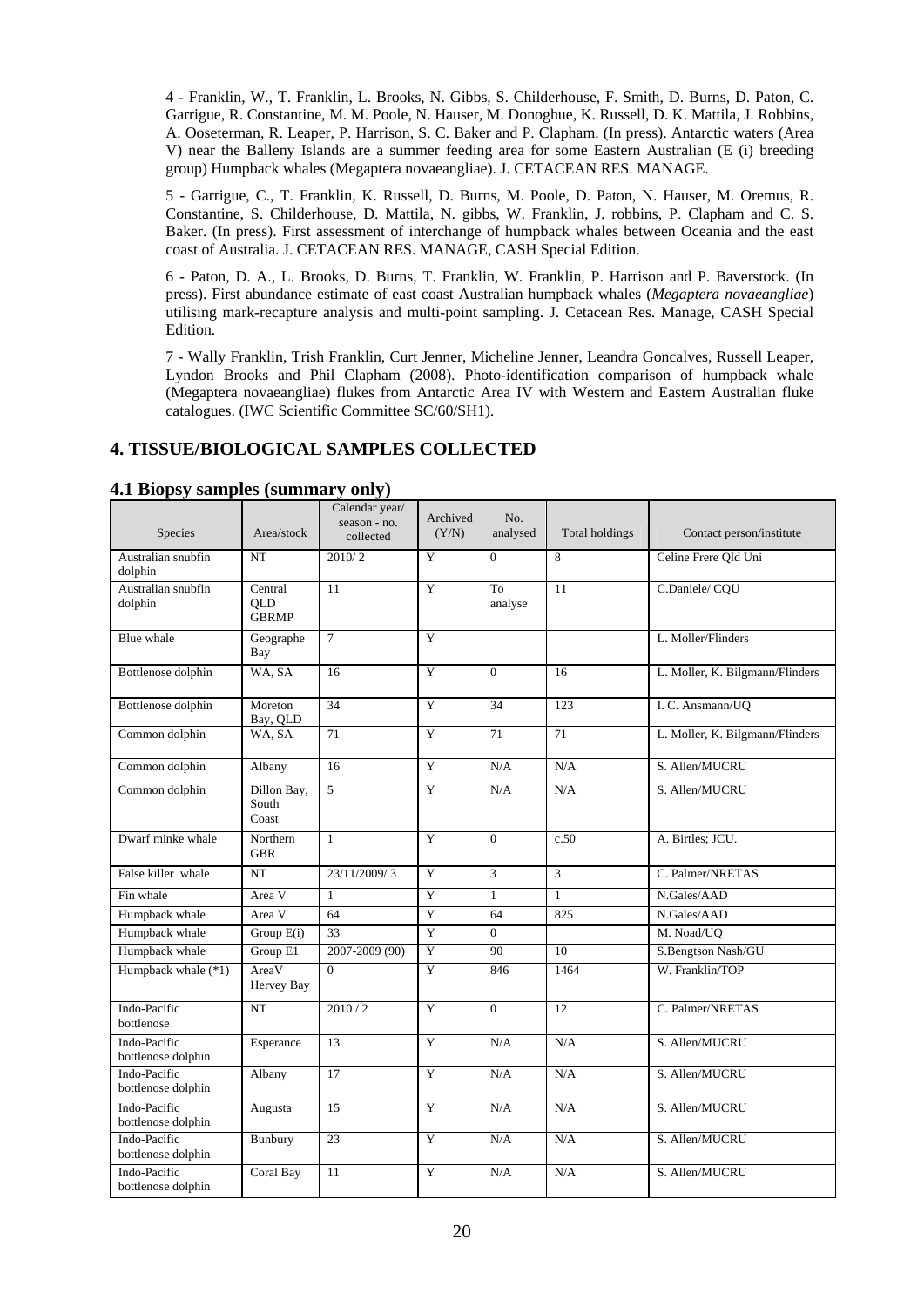| Indo-Pacific<br>bottlenose dolphin | Exmouth               | 32            | Y              | N/A           | N/A            | S. Allen/MUCRU                                      |
|------------------------------------|-----------------------|---------------|----------------|---------------|----------------|-----------------------------------------------------|
| Indo-Pacific<br>bottlenose dolphin | Onslow                | 6             | Y              | N/A           | N/A            | S. Allen/MUCRU                                      |
| Indo-Pacific<br>bottlenose dolphin | Dampier               | 29            | Y              | N/A           | N/A            | S. Allen/MUCRU                                      |
| Indo-Pacific<br>bottlenose dolphin | Port<br>Hedland       | 27            | Y              | N/A           | N/A            | S. Allen/MUCRU                                      |
| Indo-Pacific<br>bottlenose dolphin | <b>Broome</b>         | 22            | Y              | N/A           | N/A            | S. Allen/MUCRU                                      |
| Indo-Pacific<br>humpback           | NT                    | 2010/1        | $\mathbf N$    | $\Omega$      | $\overline{4}$ | C. Frere/OU                                         |
| Indo-Pacific<br>humpback dolphin   | Central<br><b>OLD</b> | 16            | Y              | To<br>analyse | 16             | C.Daniele/COU                                       |
| Indo-Pacific<br>humpback dolphin   | Moreton<br>Bay, QLD   | 8             | Y              |               |                | G. J. Parra/Flinders                                |
| Indo-Pacific<br>humpback dolphin   | Coral Bay             | $\mathcal{R}$ | Y              | N/A           | N/A            | S. Allen/MUCRU                                      |
| Indo-Pacific<br>humpback dolphin   | Exmouth               | 24            | $\overline{Y}$ | N/A           | N/A            | S. Allen/MUCRU                                      |
| Indo-Pacific<br>humpback dolphin   | Dampier               | 20            | Y              | N/A           | N/A            | S. Allen/MUCRU                                      |
| Indo-Pacific<br>humpback dolphin   | Port<br>Hedland       | $\mathbf{1}$  | Y              | N/A           | N/A            | S. Allen/MUCRU                                      |
| Pygmy blue whale                   | WA, VIC,<br><b>SA</b> | 32            | $\overline{Y}$ | 32            | 32             | L Moller/Flinders,<br>C Attard/Macquarie University |
| Pygmy blue Whale                   | Rottnest<br>Island    | 2010          | Y              | 16            | 16             | C. Jenner/CWR.<br>L.Moller/Flinders                 |
| Snubfin dolphin                    | <b>Broome</b>         | 15            | Y              | N/A           | N/A            | S.Allen/MUCRU                                       |

(\*1) These samples were used by Megan Anderson for her PhD thesis, which was submitted in 2010.

**(\*2) South Australia (SA)** Biopsy samples have been obtained by Moller et al. but no report was received.

### **4.2 Samples from directed catches (commercial, aboriginal and scientific permits) or bycatches**

| Species                                | Area/stock                       | Tissue type(s) $*$                                                                                                                                                                 | No.<br>collected | Archived<br>(Y/N) | No.<br>analysed | Contact person/institute                                    |
|----------------------------------------|----------------------------------|------------------------------------------------------------------------------------------------------------------------------------------------------------------------------------|------------------|-------------------|-----------------|-------------------------------------------------------------|
| Humpback whale                         | Group V                          | Skin                                                                                                                                                                               | $\overline{c}$   | Y                 | $\overline{2}$  | J.O. Meynecke/GU and Woods<br>Whole Oceanographic Institute |
| Humpback whale                         | Group V,<br>Eastern<br>Australia | Whale blow                                                                                                                                                                         | 25               | Y                 | 25              | T Rogers/UNSW                                               |
| Indo-Pacific<br>bottlenose dolphin(*1) | <b>SA</b>                        | Genetic<br>tissues, (blood,<br>liver, kidney,<br>muscle, skin)<br>reproductive's,<br>stomach and<br>intestines,<br>toxic<br>contaminants<br>(liver, kidney,<br>muscle,<br>blubber) | $\overline{2}$   | Y                 | $\overline{0}$  | C. Kemper/SAM                                               |
| Short-beaked common<br>dolphin $(*1)$  | SA                               | Genetic<br>tissues, (blood,<br>liver, kidney,<br>muscle, skin)<br>reproductive's,<br>stomach and<br>intestines,<br>toxic<br>contaminants<br>(liver, kidney,<br>muscle,<br>blubber) | $\overline{4}$   | Y                 | $\overline{0}$  | C. Kemper/SAM                                               |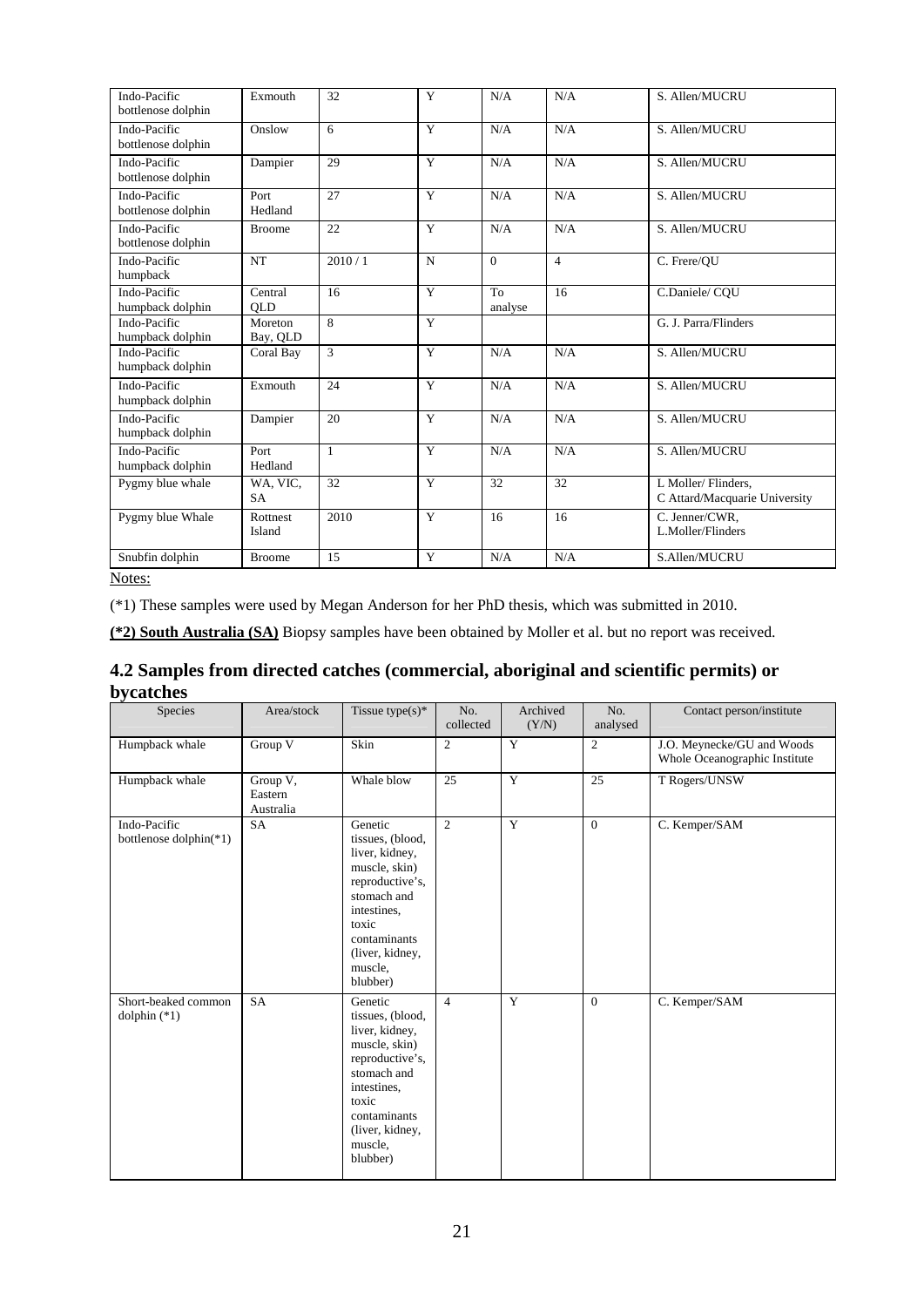### (\*1) *South Australian Museum (SAM)*

The following list includes:

- Entanglement Probable for example, animals with net marks/injuries and/or that have had flippers or fluke's removed, and full stomachs and sometimes food in the oesophagus, suggesting a sudden death.
- Entanglement known entanglements in aquaculture nets, wild fishery nets and other types of net
- Other Unintentional Accidental injury by humans for example, boat strike
- $\bullet$  Intentional e.g. shooting, stabbing

\*Complete sets of tissue samples were not collected from all animals because in some cases the state of decomposition made this inappropriate.

| Species                                                     | Area/stock                 | Tissue type $(s)$ *                                          | No.<br>collected                 | Archived<br>(Y/N) | No.<br>analysed                                     | Contact person/institute                                                                                         |
|-------------------------------------------------------------|----------------------------|--------------------------------------------------------------|----------------------------------|-------------------|-----------------------------------------------------|------------------------------------------------------------------------------------------------------------------|
| Australian snubfin<br>dolphin                               | <b>GBRMP</b>               | Skin, blubber                                                | 1                                | Y                 | $\mathbf{0}$                                        | C.Daniele/CQU                                                                                                    |
| Australian snubfin<br>dolphin                               | <b>OLD</b>                 | Skin                                                         | $\mathbf{1}$                     | Y                 |                                                     | Col Limpus/DERM                                                                                                  |
| Baleen whale<br>(decomposed)                                | Gulf of<br>Carpentaria, NT | Skin                                                         | 1                                | N                 | $\overline{0}$                                      | R. Chatto/NRETAS                                                                                                 |
| Blue whale (washed<br>up 05/04/10)                          | <b>Bass Strait</b>         | Skin, blubber,                                               | $\overline{2}$                   | Y                 | 1 skin<br>sample<br>analysis<br>underway            | D.Donnelly - DRI / Samples sent<br>to and stored at Melbourne<br>Museum<br>C.Attard/MQ (skin sample<br>analysis) |
| Bottlenose dolphin                                          | <b>TAS</b>                 | Skin                                                         | 41                               | Y                 | 40                                                  | R. Gales/DPIPWE                                                                                                  |
| Bottlenose dolphin                                          | <b>TAS</b>                 | Blubber                                                      | 27                               | $\mathbf Y$       | 27                                                  | R. Gales/DPIPWE                                                                                                  |
| Bottlenose dolphin                                          | <b>TAS</b>                 | Kidney                                                       | 25                               | $\mathbf Y$       | 25                                                  | R. Gales/DPIPWE                                                                                                  |
| Bottlenose dolphin                                          | <b>TAS</b>                 | Liver                                                        | 25                               | $\mathbf Y$       | 25                                                  | R. Gales/DPIPWE                                                                                                  |
| Bottlenose dolphin                                          | <b>TAS</b>                 | Teeth                                                        | 9                                | $\mathbf Y$       |                                                     | R. Gales/DPIPWE                                                                                                  |
| Bottlenose dolphin                                          | Cronulla, NSW              | Full tissue set                                              | $\mathbf{1}$                     | $\mathbf Y$       | $\mathbf{1}$                                        | J. Hall/ARWH                                                                                                     |
| Bottlenose dolphin -<br>calf (washed up<br>20/7/10          | Gippsland Lakes            | Carcass<br>currently in<br>freezer at DSE,<br>East Gippsland | unknown                          | N                 | will be<br>analysed<br>once<br>collected            | K.Charlton-Robb DRI/MU                                                                                           |
| Bottlenose dolphin<br>(10/10/10)                            | Port Phillip Bay           | Skin                                                         | $\mathbf{1}$                     | Y                 | 1 skin                                              | K.Charlton-Robb/MU                                                                                               |
| Bottlenose dolphin<br>$\left(\text{calf} - 23/04/10\right)$ | <b>Bass Strait</b>         | Head (brain)<br>skin, blubber,<br>liver, kidney,<br>melon    | $\mathbf{1}$<br>$\mathfrak{2}$   | N                 | 1 skin<br>sample<br>stored<br>ready for<br>analysis | K.Charlton-Robb/MU                                                                                               |
| Bottlenose dolphin<br>(Mum and calf $-$<br>03/03/10         | <b>Bass Strait</b>         | Head (brain),<br>blubber, liver                              | $\mathbf{1}$<br>$\overline{2}$   | N                 | sample<br>stored<br>ready for<br>analysis           | Kelly O'Sullivan - Phillip Island<br><b>Nature Park</b><br>Alissa Monk - Monash<br>University                    |
| Bryde's whale                                               | Northern NSW<br>Coast      | <b>Blood</b>                                                 | 1                                | N                 |                                                     | SW                                                                                                               |
| Common dolphin                                              | <b>TAS</b>                 | Whole carcass                                                | $\mathfrak{2}$                   | Y                 |                                                     | R. Gales/DPIPWE                                                                                                  |
| Common dolphin                                              | <b>TAS</b>                 | Skin                                                         | $\mathbf{1}$                     | $\mathbf Y$       |                                                     | R. Gales/DPIPWE                                                                                                  |
| Common dolphin                                              | <b>TAS</b>                 | Tooth                                                        | $\overline{2}$                   | Y                 |                                                     | R. Gales/DPIPWE                                                                                                  |
| Common dolphin                                              | TAS                        | Blubber                                                      | $\mathbf{1}$                     | Y                 |                                                     | R. Gales/DPIPWE                                                                                                  |
| Common dolphin                                              | South-east Qld<br>coast    | Multiple                                                     | 1                                | ${\bf N}$         |                                                     | SW                                                                                                               |
| Common dolphin<br>(08/07/10)                                | <b>Bass Strait</b>         | Head (brain),<br>blubber                                     | $\mathbf{1}$<br>$\boldsymbol{2}$ | N                 | sample<br>stored<br>ready for<br>analysis           | Marcus Salton-Phillip Island<br>Nature Park<br>Alissa Monk - Monash<br>University                                |

### **4.3 Samples from stranded animals**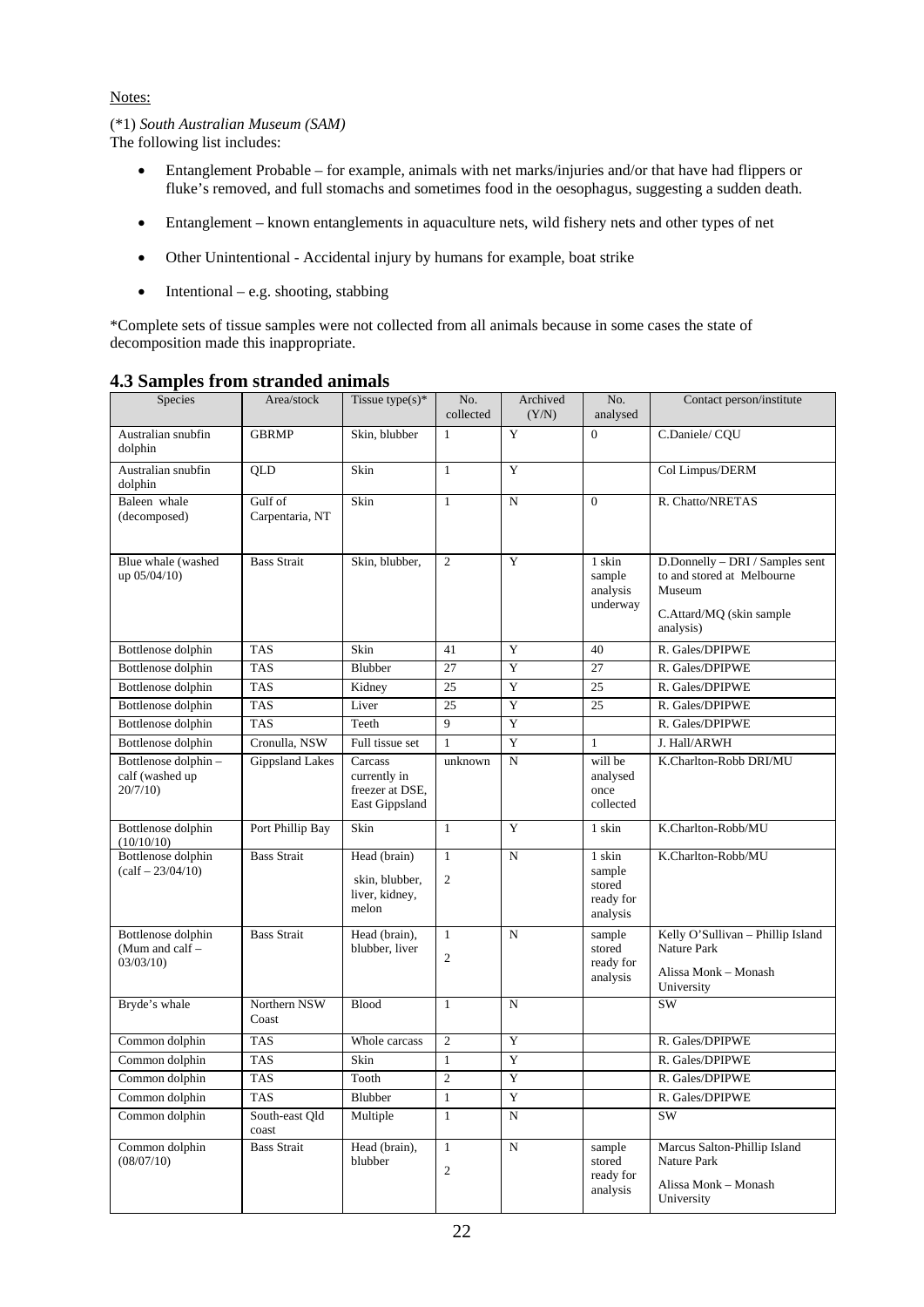| Common dolphin<br>(3/11/10)        | <b>Bass Strait</b>                                                    | Head (brain)<br>skin, blubber,<br>liver, kidney,<br>melon                                                                                                                          | $\mathbf{1}$<br>$\mathbf{2}$ | ${\bf N}$   | sample<br>stored<br>ready for<br>analysis | K.Charlton-Robb/MU                                                 |
|------------------------------------|-----------------------------------------------------------------------|------------------------------------------------------------------------------------------------------------------------------------------------------------------------------------|------------------------------|-------------|-------------------------------------------|--------------------------------------------------------------------|
| False killer whale                 | Illaroo-South<br>Sandon Beach,<br><b>NSW</b>                          | Skin, teeth,<br>blubber                                                                                                                                                            | $\mathbf{1}$                 |             |                                           |                                                                    |
| Gingko-toothed<br>beaked whale     | Kingscliff;<br>180m south of<br><b>Cudgen Creek</b><br>breakwall, NSW | <b>Blood</b>                                                                                                                                                                       | $\mathbf{1}$                 |             |                                           |                                                                    |
| Ginkgo-toothed<br>beaked whale     | <b>NSW</b>                                                            | Muscle tissue                                                                                                                                                                      | $\mathbf{1}$                 | Y           |                                           | S. Ingleby/AM                                                      |
| Gray's beaked whale                | VIC, Portland,<br>Nuns Beach                                          | Muscle,<br>Blubber,<br>Skeleton                                                                                                                                                    | $\mathbf{1}$                 | Y           | $\overline{0}$                            | R.O'Brien/MV                                                       |
| Humpback whale                     | Woolgoolga,<br><b>NSW</b>                                             | Eye, skin,<br>blubber, ocular<br>fluid                                                                                                                                             | $\mathbf{1}$                 | Y           | $\mathbf{1}$                              | J. Hall/ARWH                                                       |
| Humpback whale                     | SA                                                                    | Genetic<br>tissues, (blood,<br>liver, kidney,<br>muscle, skin)<br>reproductive's,<br>stomach and<br>intestines,<br>toxic<br>contaminants<br>(liver, kidney,<br>muscle,<br>blubber) | $\mathbf{1}$                 | Y           | $\mathbf{0}$                              | C. Kemper/SAM                                                      |
| Humpback whale                     | Woolgoolga,<br><b>NSW</b>                                             | Eye, skin,<br>blubber, ocular<br>fluid                                                                                                                                             | $\mathbf{1}$                 | Y           | $\mathbf{1}$                              | J. Hall/ARWH                                                       |
| Humpback whale                     | South Golden<br>Beach, NSW                                            | Skin                                                                                                                                                                               | $\mathbf{1}$                 |             |                                           |                                                                    |
| Humpback whale                     | Woolgoolga<br>Back Beach,<br>$_{\rm NSW}$                             | Eye and<br>Blubber                                                                                                                                                                 | $\mathbf{1}$                 |             |                                           |                                                                    |
| Humpback whale                     | E1                                                                    | Skin, blubber                                                                                                                                                                      | $(2010)$ 3                   | $\mathbf Y$ | $\overline{0}$                            | Susan Bengtson nash                                                |
| Humpback whale                     | QLD                                                                   | Skin                                                                                                                                                                               | $\mathbf{1}$                 | $\mathbf Y$ |                                           | Col Limpus/DERM                                                    |
| Indo-Pacific<br>bottlenose dolphin | Mandurah, WA                                                          | Skin, blubber,<br>teeth, skull,<br>brain, lung,<br>heart, stomach,<br>intestine, liver,<br>kidney,<br>adrenal glands,<br>muscle,<br>gonads, bone,<br>lymph nodes,<br>parasites     | $\mathbf{1}$                 | $\mathbf Y$ | Histologi<br>cal<br>examinati<br>on       | Dr Nahiid Stephens/Dr Carly<br>Holyoake, Murdoch University,<br>WA |
| Indo-Pacific<br>bottlenose dolphin | Bunbury, WA                                                           | Skin, blubber,<br>teeth, skull,<br>brain, lung,<br>heart, stomach,<br>intestine, liver,<br>kidney,<br>adrenal glands,<br>muscle,<br>gonads, bone,<br>lymph nodes,<br>parasites     | 3                            | $\mathbf Y$ | Histologi<br>cal<br>examinati<br>on       | Dr Nahiid Stephens/Dr Carly<br>Holyoake, Murdoch University,<br>WA |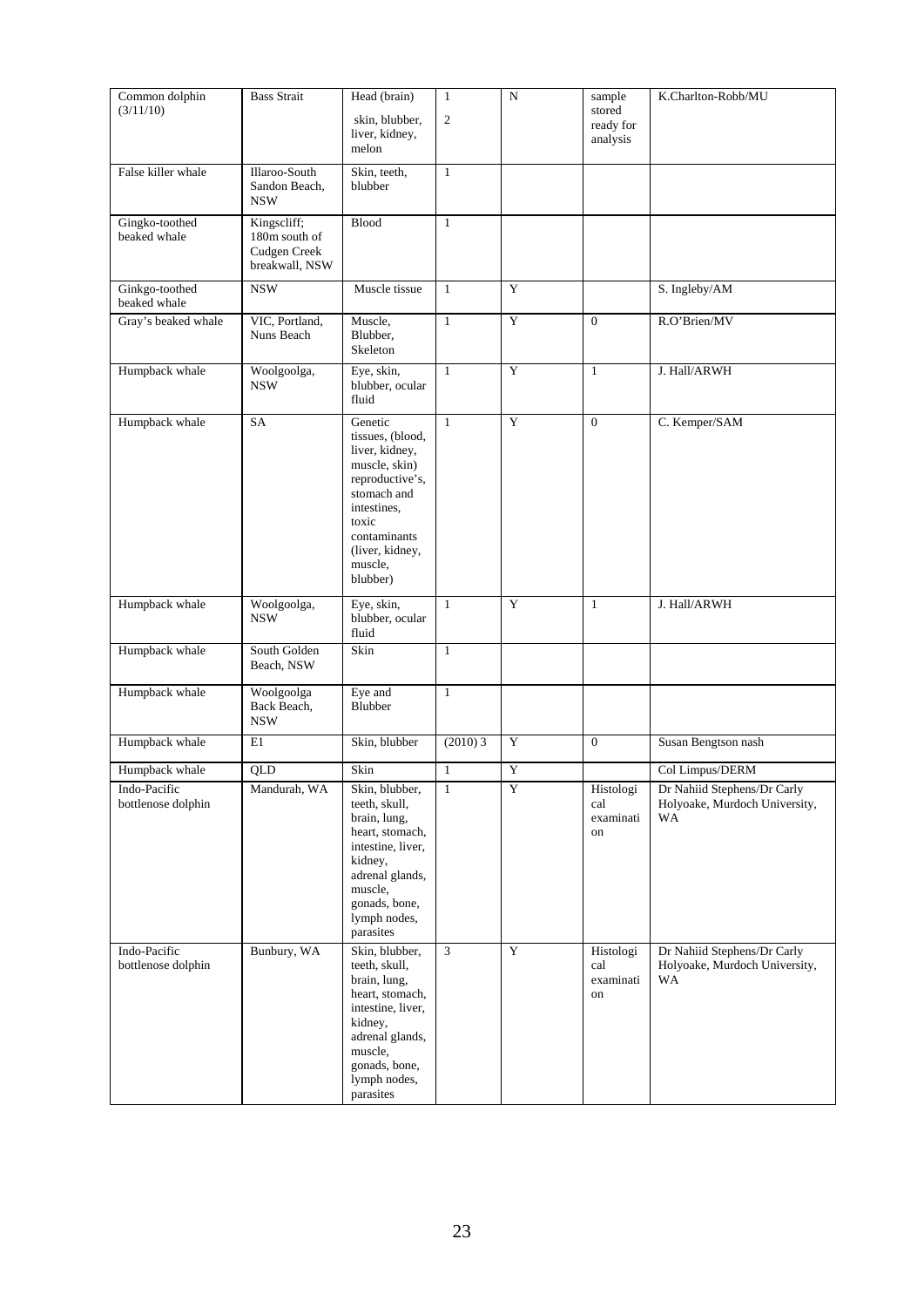| Indo-Pacific<br>bottlenose dolphin                          | Shark Bay, WA            | Skin, blubber,<br>teeth, skull,<br>brain, lung,<br>heart, stomach,<br>intestine, liver,<br>kidney,<br>adrenal glands,<br>muscle,<br>gonads, bone,<br>lymph nodes,<br>parasites                     | $\mathbf{1}$      | $\mathbf Y$                | Histologi<br>cal<br>examinati<br>on | Dr Nahiid Stephens/Dr Carly<br>Holyoake, Murdoch University,<br><b>WA</b> |
|-------------------------------------------------------------|--------------------------|----------------------------------------------------------------------------------------------------------------------------------------------------------------------------------------------------|-------------------|----------------------------|-------------------------------------|---------------------------------------------------------------------------|
| Indo-Pacific<br>bottlenose dolphin<br>$(*1)$                | SA                       | Genetic<br>tissues, (blood,<br>liver, kidney,<br>muscle, skin)<br>reproductive's,<br>stomach and<br>intestines,<br>toxic<br>contaminants<br>(liver, kidney,<br>muscle,<br>blubber)                 | $\mathbf{1}$      | Y                          | $\overline{0}$                      | C. Kemper/SAM                                                             |
| Long-finned pilot<br>whale                                  | <b>SA</b>                | Genetic<br>tissues, (blood,<br>liver, kidney,<br>muscle, skin)<br>reproductive's,<br>toxic<br>contaminants<br>(liver, kidney,<br>muscle,<br>blubber)                                               | 1                 | Y                          | $\overline{0}$                      | C. Kemper/SAM                                                             |
| Melon headed whale                                          | Woolgoolga<br><b>NSW</b> | Full tissue set                                                                                                                                                                                    | $\mathbf{1}$      | Y                          | $\mathbf{1}$                        | J. Hall/ARWH                                                              |
| Mesoplodon<br>ginkgodens                                    | <b>NSW</b>               | Skull and<br>muscle tissue                                                                                                                                                                         | $\mathbf{1}$      | Y                          |                                     | S. Ingleby/AM                                                             |
| Mesoplodon sp.<br>Beaked whale                              | Pacific                  | Skin, Blubber                                                                                                                                                                                      | $\mathbf{1}$      | $\overline{Y}$             | $\mathbf{0}$                        | C.A. Fury/ SCU                                                            |
| Off-shore bottlenose<br>dolphin                             | South-east Qld<br>Coast  | Multiple                                                                                                                                                                                           | $\mathbf{1}$      | ${\bf N}$                  |                                     | <b>SW</b>                                                                 |
| Off-shore bottlenose<br>dolphin                             | South east Qld<br>Coast  | Multiple                                                                                                                                                                                           | $\mathbf{1}$      | ${\bf N}$                  |                                     | $\overline{\text{SW}}$                                                    |
| Pygmy right whale                                           | <b>TAS</b>               | Whole carcass                                                                                                                                                                                      | $\mathbf{1}$      | $\mathbf Y$                |                                     | R. Gales/DPIPWE                                                           |
| Pygmy right whale                                           | TAS                      | Skin                                                                                                                                                                                               | $\mathbf{1}$      | Y                          |                                     | R. Gales DPIPWE                                                           |
| Pygmy sperm whale                                           | SA                       | Genetic<br>tissues, (blood,<br>liver, kidney,<br>muscle, skin)<br>reproductive's,<br>stomach and<br>intestines,<br>toxic<br>contaminants<br>(liver, kidney,<br>muscle,<br>blubber)                 | $\mathbf{1}$      | $\overline{Y}$             | $\mathbf{0}$                        | C. Kemper/SAM                                                             |
| Short-beaked common<br>dolphin $(*1)$<br>Short-finned pilot | SA<br>Pacific            | Genetic<br>tissues, (blood,<br>liver, kidney,<br>muscle, skin)<br>reproductive's,<br>stomach and<br>intestines,<br>toxic<br>contaminants<br>(liver, kidney,<br>muscle,<br>blubber)<br>Skin, teeth, | 6<br>$\mathbf{1}$ | $\mathbf Y$<br>$\mathbf Y$ | $\overline{0}$<br>$\overline{0}$    | C. Kemper/SAM<br>C.A. Fury/ SCU                                           |
| whale                                                       |                          | blubber                                                                                                                                                                                            |                   |                            |                                     |                                                                           |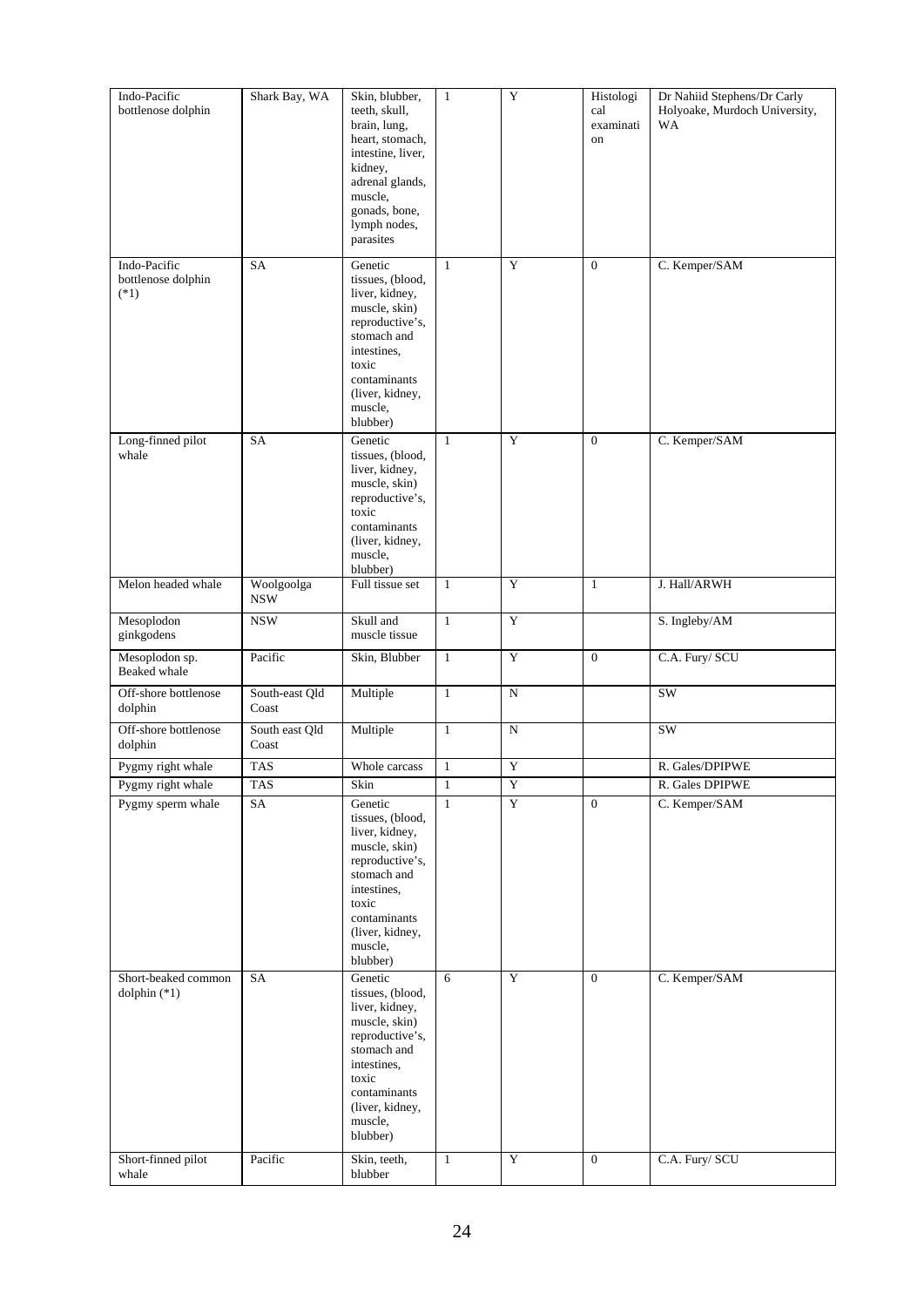| Southern right whale       | <b>SA</b>  | Genetic tissue<br>(skin), toxic<br>contaminant<br>(blubber)                                                                                                                        | $\mathbf{1}$   | Y | $\mathbf{0}$ | C. Kemper/SAM      |
|----------------------------|------------|------------------------------------------------------------------------------------------------------------------------------------------------------------------------------------|----------------|---|--------------|--------------------|
| Sperm whale                | <b>TAS</b> | Skin                                                                                                                                                                               | $\mathbf{1}$   | Y |              | R. Gales/DPIPWE    |
| Sperm whale                | <b>TAS</b> | Blubber                                                                                                                                                                            | $\mathbf{1}$   | Y |              | R. Gales/DPIPWE    |
| Sperm whale                | <b>WA</b>  | S/B                                                                                                                                                                                | $\mathbf{1}$   | Y | $\Omega$     | L. Moller/Flinders |
| Straptooth whale           | <b>SA</b>  | Genetic<br>tissues, (blood,<br>liver, kidney,<br>muscle, skin)<br>reproductive's,<br>stomach and<br>intestines.<br>toxic<br>contaminants<br>(liver, kidney,<br>muscle,<br>blubber) | $\overline{2}$ | Y | $\mathbf{0}$ | C. Kemper/SAM      |
| Strap-toothed whale        | QLD        | Skin                                                                                                                                                                               | 1              | Y |              | Col Limpus/DERM    |
| Striped dolphin            | <b>NSW</b> | Skull and<br>muscle tissue                                                                                                                                                         | $\mathbf{1}$   | Y |              | S. Ingleby/AM      |
| Whale - unidentified<br>sp | QLD        | Skin                                                                                                                                                                               | 1              | Y |              | Col Limpus/DERM    |

*(\*1) South Australian Museum (SAM)* The following list includes other circumstances of death:

- Unknown no information, too decomposed, incomplete specimen
- Diseased e.g. significant parasites, heart disease, infection
- Live stranding put back to sea and died, euthanaised, died after stranding
- Other natural e.g. choked on shark, starved, neonatal death, predator ( killer whale, shark )

Complete sets of tissue samples were not collected from all animals because in some cases the state of decomposition made this inappropriate.

### **4.4 Analyses/development of techniques**

**(\*1) Australian Registry of Wildlife Health (ARWH)** Morphometric measurements were taken for all animals listed. Tissues collected were examined histologically and results are available from the Australian Registry of Wildlife Health: Melon Headed Whale (ARWH 7411.1), Bottlenose Dolphins (ARWH 7577.1 and ARWH 8010.1) and Humpback Whale (ARWH 7814.1)

**(\*2) Susan Bengsten nash/Griffith University:** Analysed for Persistent organic pollutants (POPs) and detoxification enzymes Waugh, C.A., et al., Cytochrome P450 isoenzyme protein verified in the skin of southern hemisphere humpback whales (Megaptera novaeangliae); Implications for biochemical biomarker assessment. Marine Pollution Bulletin, Available online 28th January, 2011.

**(\*3) The Oceania Project (TOP)** DNA analysis of Sloughed Skin Samples being undertaken by Megan Anderson and Wally Franklin, at the Centre for Animal Conservation Genetics, Southern Cross University, under the Supervision of Professor Peter Baverstock. Analysis of total holdings will be completed and up to date by end of 2011. The following references are relevant:

Anderson, M., D. Steel, W. Franklin, T. Franklin, D. Paton, D. Burns, P. Harrison, P. Baverstock, C. Garrigue, P. Baverstock, C. Olavarria, M. Poole, N. Hauser, R. Constantine, D. Theile, P. Clapham, M. Donoghue and S. Baker. 2010. Microsatellite genotype matches of eastern Australian humpback whales to Area V feeding and breeding grounds. For consideration by the Scientific Committee of the International Whaling Commission, Agadir, Morocco, 30th May - 11th June 2010. SC/62/SH7. [Available from the office of this Journal]:11pp

Elphinstone MS, Hinten GN, Anderson MJ, Nock CJ (2003) An inexpensive and high-throughput procedure to extract and purify total genomic DNA for population studies. Molecular Ecology Notes TECHNICAL NOTE 3:317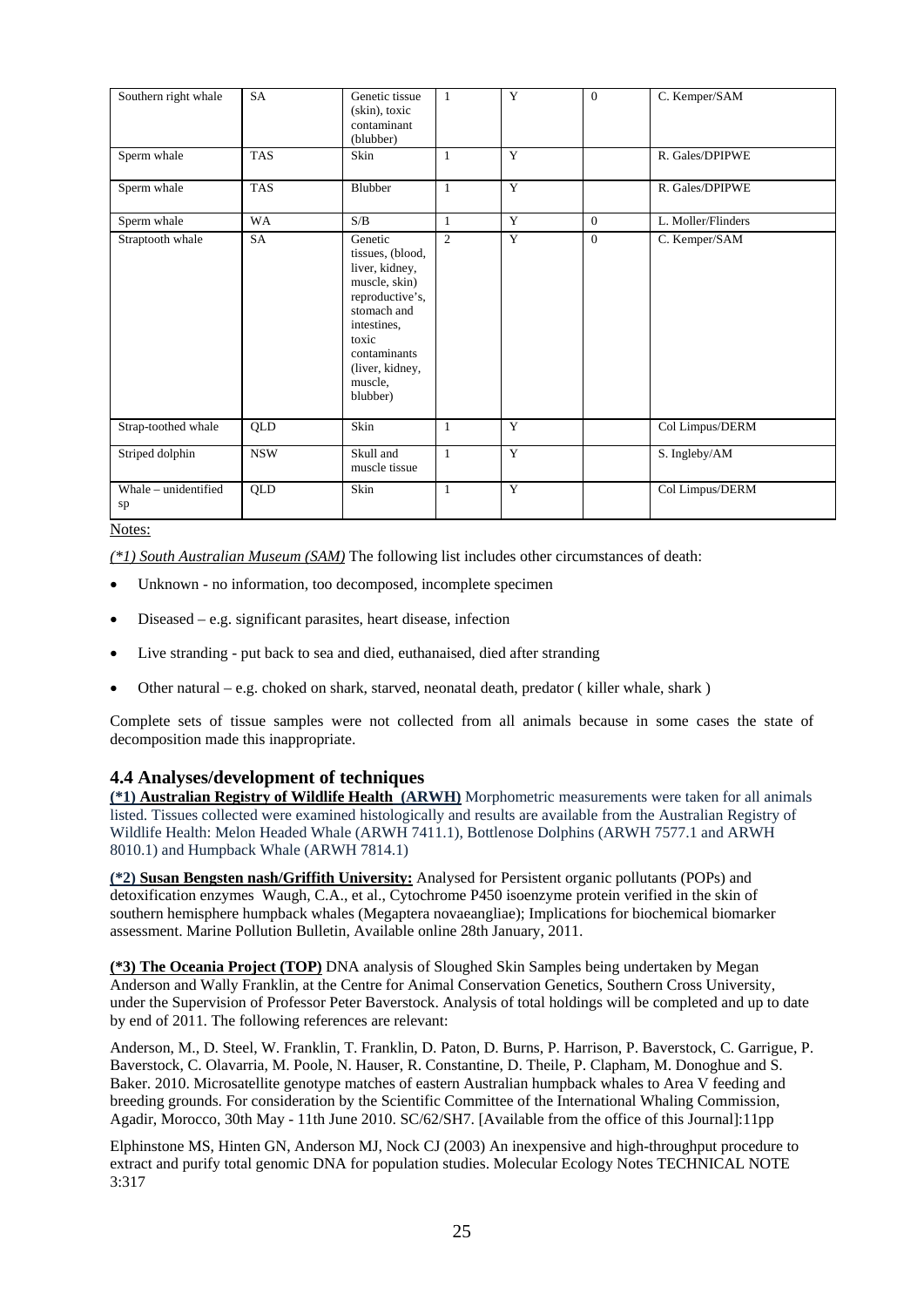Anderson, M.J., Hinten, G., Paton, D., Baverstock, P.R., 2001. A model for the integration of microsatellite genotyping with photographic identification of humpback whales. Memoirs of the Queensland Museum 47(2): 451-457.

**(\*4) Flinders University of South Australia:** DNA was extracted from all samples. Genetic sexing was completed for blue whales and common dolphins. Sequencing of the mtDNA control region and microsatellite genotyping are currently underway for blue whale and common dolphin samples.

### **5. POLLUTION STUDIES**

**South Australian Museum (SAM):** The South Australian Museum continues to archive tissues for toxic contaminant studies and now has samples for hundreds on cetaceans. No further analysis of samples was undertaken in 2010. An application has been made to the IWC small cetacean committee to study the effects of heavy metal pollution in upper Spencer Gulf. Since the Museum's collection is by far the largest and most comprehensive in Australia, there is a need to discuss how it is going to be maintained in the long term.

**Susan Bengsten nash/Griffith University**: Analyses have been conducted on all biopsies and results are in preparation for publication.

### **The Oceania Project (TOP) – Long-term Water Quality Monitoring Program, Hervey Bay Marine Park**

**1993-2008:** During the 2006 humpback season The Oceania Project undertook the 14<sup>th</sup> year of Chlorophyll A sampling for a long-term habitat and water quality monitoring program, in the Whale Management and Monitoring Area of the Hervey Bay Marine Park. The program is being conducted in conjunction with Andrew Moss, Environment Division, Queensland Environment Protection Agency. Weekly triplicate Chlorophyll A samples were obtained from 6 structured geographical areas within the Hervey Bay Marine Park between August 5th and October 15th 2006. Outcomes of the first five years of monitoring (1993/1997) and the eleven years of monitoring (1993-2003) are published in:

"Queensland Department of Environment & Heritage, Environmental Technical Report No 23: Hervey Bay Report - Chlorophyll-a Sampling by The Oceania Project, Andrew Moss and Julie Kocovski, ISSN 1037-4671 RE271, July 1998".

"Long-term monitoring of chlorophyll-a in Hervey Bay, Queensland (1993-2003) by The Oceania Project"; See: http://www.epa.qld.gov.au/publications?id=1771

### **6. STATISTICS FOR LARGE CETACEANS**

### **6.1 Corrections to earlier years' statistics for large whales**

**Centre for Whale Research (WA) Inc.** A long term monitoring programme to determine the risk of displacing resting humpback whales in Exmouth Gulf was begun in 2000 (Jenner and Jenner, 2005). A population modelling component using genetic and photo-id data was added in 2007. An ACAAMS grant was secured in 2008 to use Distance modelling to estimate population size for Breeding Population D whales. Resulting estimates from the migration model of best fit with the most credible assumptions were 7,276 (CI = 4,993-10,167) for 2000, 12,280 (CI = 6,830-49,434) for 2001, 18,692 (CI = 12,980-24,477) for 2006, 20,044 (CI = 13,815-31,646) for 2007, and 26,100 (CI = 20,152-33,272) for 2008. Based on these data, the trend model with the greatest  $r^2$  was exponential with an annual increase rate of 13%. While this value is above the species' maximum plausible growth rate of 11.8%, it is reasonably close to previous reports of between 10-12%. The coefficient of variation, however, was too large for a reliable trend estimate. Perception bias was only assessed in the 2008 survey and was not accounted for in the estimated 13% of annual population increase. Based on a crude appraisal which yielded an estimated p(0) of 0.783 (from independent observer effort), the 2008 humpback population size could then be as large as 31,764. The work presented provides evidence of an increasing breeding group 'D' humpback whale population; however more data are necessary to confirm whether the population is indeed increasing at its maximum rate.

### **6.2 Direct catches of large whales (commercial, aboriginal and scientific permits) for the calendar year 2010 or the season 2009/10**

Nil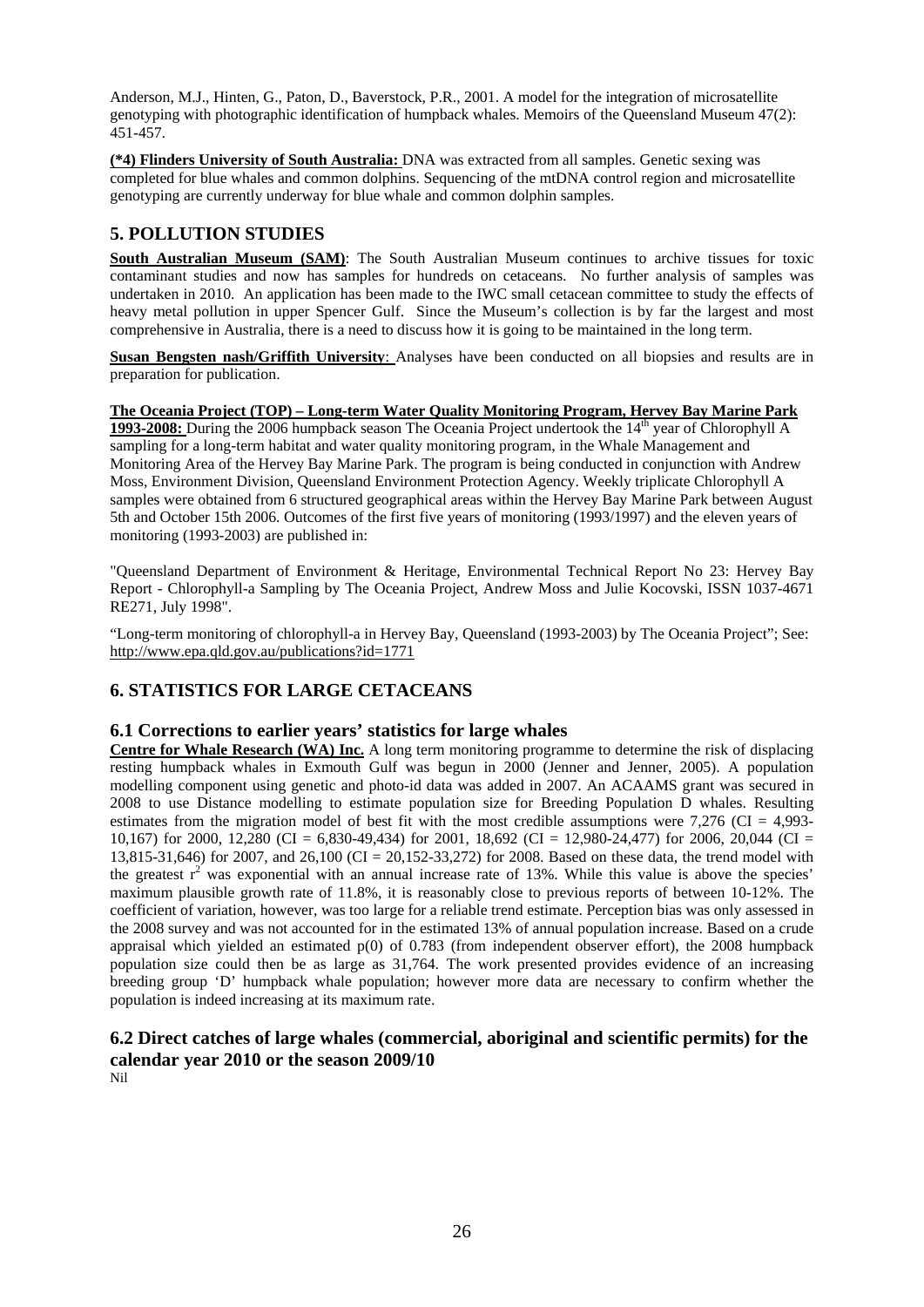### **6.3 Anthropogenic mortality of large whales for the calendar year 2010 or the season 2009/10**

*6.3.1 Observed or reported ship strikes of large whales (including non-fatal events)* 

| Whale<br>species                             | <b>Sex</b>   | No.          | Date                      | Location                                                                         | Vessel<br>type | Speed            | Fate         | How<br>observed                                                | Contact person/institute<br>and refs                                               |
|----------------------------------------------|--------------|--------------|---------------------------|----------------------------------------------------------------------------------|----------------|------------------|--------------|----------------------------------------------------------------|------------------------------------------------------------------------------------|
| Blue whale<br>sp. $(*2)$                     | M            | $\mathbf{1}$ | 0.5/0.4/2<br>010          | Flinders (washed<br>up)                                                          | $\overline{U}$ | U                |              | Washed<br>up                                                   | D. Donnelly/ DRI<br>ddonnelly6@yahoo.com.au<br>research@dolphinresearch.<br>org.au |
| Humpback<br>whale                            | $\mathbf{U}$ | $\mathbf{1}$ | 22/09/1<br>$\Omega$       | Sandon Point, off<br>Bulli. Illawarra,<br>NSW.                                   | U              | U                | $D^*$        | Beachwa<br>shed                                                | G. Ross/NSW DPC                                                                    |
| Humpback<br>whale                            | U            | $\mathbf{1}$ | 17/7/10                   | Off coast of Broome<br>17°53S; 122°01E                                           | <b>FV</b>      | $10.5$ kno<br>ts | $\mathbf{X}$ | Crew                                                           | D. Coughran/DEC                                                                    |
| Humpback<br>whale $(*1)$                     | M            | $\mathbf{1}$ | 22/11/2<br>010            | 1.4 km WSW Port<br>Wakefield<br>(township), SA<br>34° 11' 24" S<br>138° 8' 11" E | U              | U                | D            | <b>SAM</b><br>post<br>mortem<br>(possible)<br>ship<br>strike*) | C. Kemper,/SAM                                                                     |
| Humpback<br>whale<br>$\text{(calf)}$ (*3)    | U            | $\mathbf{1}$ | 23/11/1<br>0/27/11<br>/10 | Jacks Smith Beach,<br>Darriman.<br>Gippsland (wash up)                           | $\overline{U}$ | U                |              | Washed<br>up                                                   | DSE-<br>environmental.research@d<br>se.vic.gov.au                                  |
| <b>Notes</b>                                 |              |              |                           |                                                                                  |                |                  |              |                                                                |                                                                                    |
| (*1) Carcass showed severe blunt trauma.     |              |              |                           |                                                                                  |                |                  |              |                                                                |                                                                                    |
| $(*2)$ Possible large impact to head region. |              |              |                           |                                                                                  |                |                  |              |                                                                |                                                                                    |
|                                              |              |              |                           | (*3) Large cuts in whale consistent with ship's propeller                        |                |                  |              |                                                                |                                                                                    |

| Whale<br>species                      | <b>Sex</b>     | No.          | $\sim$ ) centers $\sim$ ) center $\sim$<br>Date | Location                                              | Fate           | Targeted fish<br>species | Gear                                 | How<br>observed? | Source or<br>contact               |
|---------------------------------------|----------------|--------------|-------------------------------------------------|-------------------------------------------------------|----------------|--------------------------|--------------------------------------|------------------|------------------------------------|
| Humpback<br>whale                     | U              | $\mathbf{1}$ | 5/8/10                                          | <b>Bremer Bay</b><br>34°24S; 119°25E                  | U              | Crayfish                 | Fishing<br>300mm<br>orange<br>float  | $\mathbf{A}$     | D.<br>Coughran/DE<br>$\mathcal{C}$ |
| Humpback<br>whale                     | U              | $\mathbf{1}$ | 19/8/10                                         | Exmouth, North<br>West Cape<br>24°48S: 114°06E        | $\overline{U}$ | Unknown                  | Fishing<br>Norwe<br>gian<br>float    | $\mathbf{A}$     | D.<br>Coughran/DE<br>$\mathcal{C}$ |
| Humpback<br>whale                     | U              | $\mathbf{1}$ | 28/8/10                                         | <b>Barrow Island Port</b><br>20°52S; 115 °20E         | $\mathbf{R}$   | NA                       | Data<br>logger                       | $\overline{A}$   | D.<br>Coughran/DE<br>$\mathcal{C}$ |
| Humpback<br>whale                     | U              | $\mathbf{1}$ | 14/9/10                                         | Warnbro Sound,<br>Rockingham Perth<br>32°21S; 115°36E | $\mathbf{R}$   | <i>Octopus</i>           | Fishing<br>rope<br>with 10<br>floats | $\mathbf{A}$     | D.<br>Coughran/DE<br>$\mathcal{C}$ |
| Melon-<br>headed whale<br>$(*1)$      | $\overline{U}$ | $\mathbf{1}$ | 8/03/20<br>10                                   | $-25.83S$<br>154E                                     | D              | Tuna                     | <b>LLD</b>                           | $\overline{V}$   | Sally<br>McCarthy,<br><b>AFMA</b>  |
| Short-finned<br>pilot whale<br>$(*1)$ | $\overline{U}$ | $\mathbf{1}$ | 13/02/1<br>$\overline{0}$                       | $-18.77S$<br>152.75E                                  | $\mathsf{R}$   | Tuna                     | <b>LLD</b>                           | $\mathbf{F}$     | Sally<br>McCarthy,<br><b>AFMA</b>  |
| Short-finned<br>pilot whale<br>$(*1)$ | $\overline{U}$ | $\mathbf{1}$ | 5/04/10                                         | $-20.3S$<br>153.93E                                   | $\mathsf{R}$   | Tuna                     | <b>LLD</b>                           | $\mathbf{V}$     | Sally<br>McCarthy,<br><b>AFMA</b>  |

| 6.3.2 Fishery bycatch of large whales |  |  |
|---------------------------------------|--|--|
|                                       |  |  |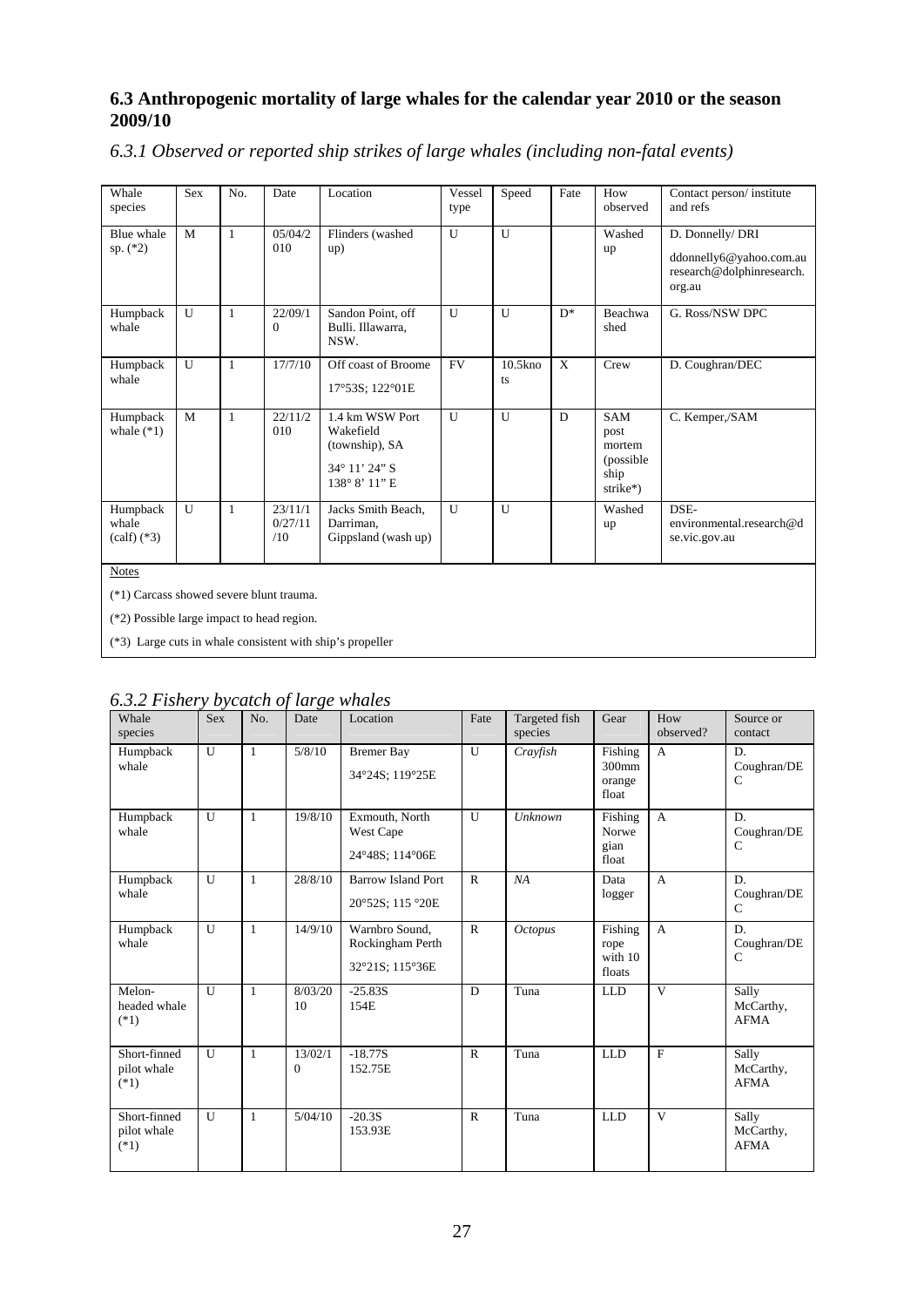| Short-finned<br>pilot whale<br>$(*1)$ | $\mathbf{U}$                                                                  | 1 | 6/04/10                 | $-25.45S$<br>154.06E | R            | Tuna | <b>LLD</b> | F,V          | Sally<br>McCarthy,<br><b>AFMA</b> |  |  |
|---------------------------------------|-------------------------------------------------------------------------------|---|-------------------------|----------------------|--------------|------|------------|--------------|-----------------------------------|--|--|
| Short-finned<br>pilot whale<br>$(*1)$ | $\mathbf{U}$                                                                  | 1 | 19/07/1<br>$\mathbf{0}$ | $-30.60S$<br>154.31E | $\mathsf{R}$ | Tuna | <b>LLD</b> | $\mathbf{F}$ | Sally<br>McCarthy,<br><b>AFMA</b> |  |  |
| Unidentified<br>whale $(*1)$          | $\mathbf{U}$                                                                  | 1 | 1/07/10                 | $-21.55S$<br>154.33E | D            | Tuna | <b>LLD</b> | V            | Sally<br>McCarthy,<br><b>AFMA</b> |  |  |
| Notes:                                | $(*1)$ Dates in Australian format. Latitude and longitude in decimal degrees. |   |                         |                      |              |      |            |              |                                   |  |  |

### **7. STATISTICS FOR SMALL CETACEANS**

### **7.1 Corrections to earlier years' statistics for small cetaceans**  Nil

### **7.2 Direct catches of small cetaceans for the calendar year 2010 or the season 2009/10**

| <b>Species</b>                               | Type of catch                                                                | Area/stock | Males | Females | <b>Total landed</b> | Struck and lost |  |  |  |  |  |
|----------------------------------------------|------------------------------------------------------------------------------|------------|-------|---------|---------------------|-----------------|--|--|--|--|--|
| Indo-Pacific<br>bottlenose dolphin<br>$(*1)$ | Illegal killing (12<br>shot gun pellets)                                     | SА         |       |         |                     |                 |  |  |  |  |  |
| <b>Notes</b>                                 | $(*1)$ Includes intentional injury by humans, for example shooting, stabbing |            |       |         |                     |                 |  |  |  |  |  |

### **7.3 Anthropogenic mortality of small cetaceans for the calendar year 2010 or the season 2009/10**

### *7.3.1 Observed or reported ship strikes of small cetaceans (including non fatal events)*

| Species                                             | Sex | No. | Date                      | Location                                                                        | Vessel<br>type | Speed | Fate | How<br>observed                                                | Contact person/institute<br>and refs |
|-----------------------------------------------------|-----|-----|---------------------------|---------------------------------------------------------------------------------|----------------|-------|------|----------------------------------------------------------------|--------------------------------------|
| Bottlenose<br>dolphin<br>$(*3)$                     | F   |     | 23/1/10                   | <b>Bunbury Surf Club</b><br>33°19 S; 115°00 E                                   | $\Omega$       | U     | D    | Post<br>mortem                                                 | D. Coughran/DEC<br>N. Stephens/MUCRU |
| Indo-<br>Pacific<br>bottlenose<br>dolphin<br>$(*1)$ | M   |     | 13/12/1<br>$\overline{0}$ | 0.6 km NNW St<br>Kilda (jetty), SA<br>$34^{\circ} 44' 18'' S$<br>138° 31' 55" E | U              | U     | D    | <b>SAM</b><br>post<br>mortem<br>(fatal)<br>propeller<br>wound) | C. Kemper/SAM                        |
| Indo-<br>Pacific-<br>humpback<br>$(*2)$             | U   |     |                           | Darwin, NT                                                                      | $\mathbf{U}$   | U     | D    | Washed<br>up on<br>beach                                       | C. Palmer/NRETAS                     |

Notes

(\*1) Accidental injury by humans for example boat strikes including probable incidents

(\*2) Fluke, dorsal and pectoral fins cut-off; had been dead for a number of days /week

(\*3) Small watercraft unknown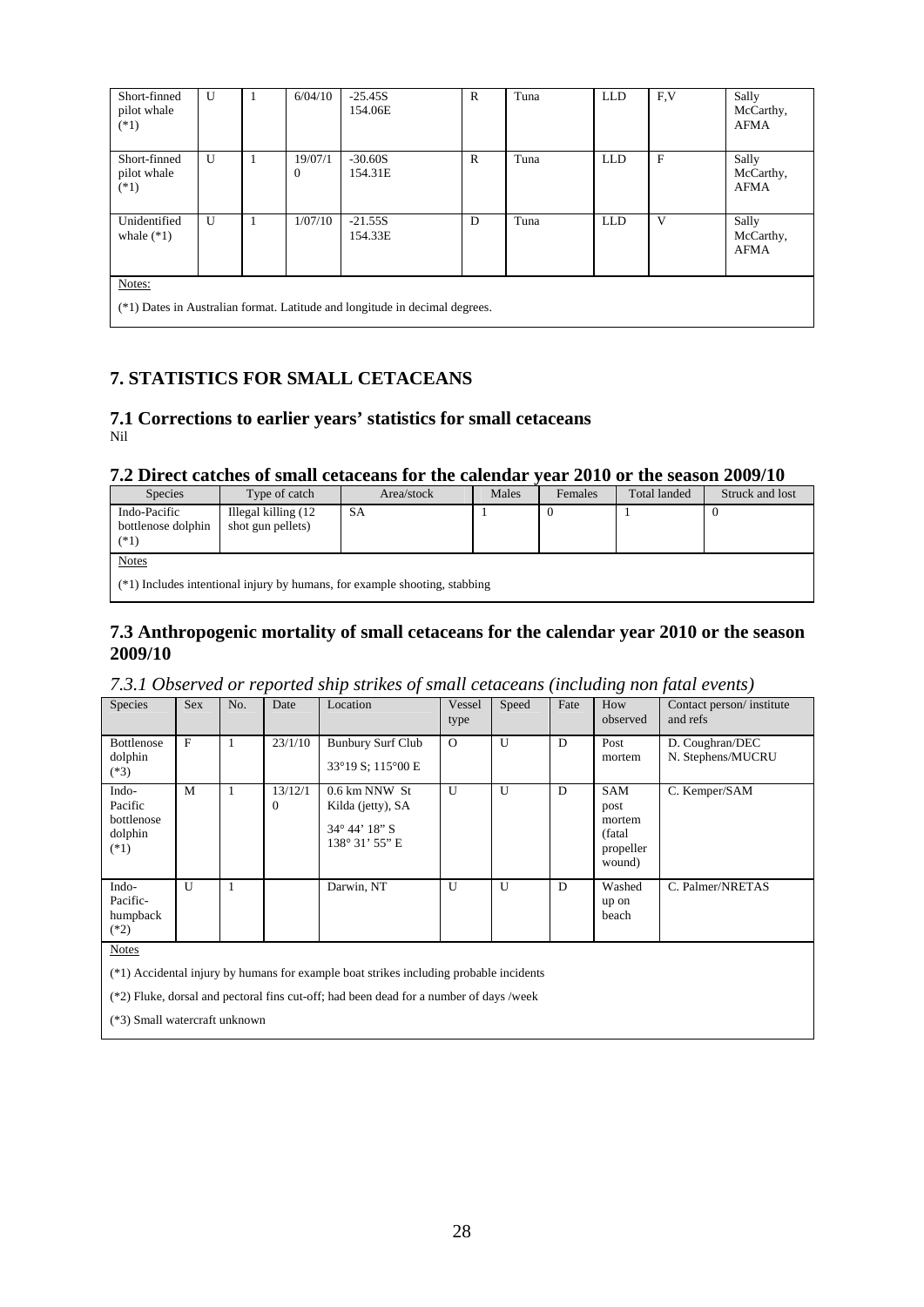## *7.3.2 Fishery bycatch of small cetaceans*

| Species                                           | Ratio of<br>male to<br>female (if<br>known) | No.            | No. extrapolated<br>to fleet total<br>(point estimate) | Range, CI<br>or CV | Date of<br>bycatch | Location<br>(description or<br>lat/long) | FAO statistical<br>area (if known) | <b>FAO</b><br>area | Fate                          | Targeted<br>species                | Gear           | How<br>observed?                    | Source or<br>contact    |
|---------------------------------------------------|---------------------------------------------|----------------|--------------------------------------------------------|--------------------|--------------------|------------------------------------------|------------------------------------|--------------------|-------------------------------|------------------------------------|----------------|-------------------------------------|-------------------------|
| Bottlenos 1:0<br>e dolphin                        |                                             |                |                                                        |                    | 2009               | Cronulla, NSW                            |                                    |                    | Froze<br>$n$ Th<br>aw<br>Necr |                                    | <b>NSC</b>     | Routine<br>contracted<br>net checks | <b>NSW DECCW</b>        |
| Bottlenos 1:0<br>e dolphin<br>$(*2)$              |                                             | 1              |                                                        |                    | 2009               | Cronulla, NSW                            |                                    |                    | Necr<br>opsy                  |                                    | <b>NSC</b>     | Routine<br>contracted<br>net checks | NSW DPC                 |
| Common $1:0$<br>dolphin                           |                                             | 1              |                                                        |                    | 7/5/10             | <b>King George</b><br>Sound, Albany      |                                    |                    | D                             | Tuna                               | Purse<br>seine | Post<br>mortem                      | D.<br>Coughran/DEC      |
| Common F<br>dolphin-<br>unidentifi<br>ed sp       |                                             |                |                                                        |                    | 07/06/10           | -28.1511; 153.51                         |                                    |                    | D                             | Shark<br>Control<br>Program        | Net            | V                                   | QDPI&F                  |
| Common F<br>dolphin-<br>unidentifi<br>ed sp       |                                             | 1              |                                                        |                    | 12/06/10           | $-28.0951;$<br>153.4686                  |                                    |                    | D                             | Shark<br>Control<br>Program        | Net            | V                                   | QDPI&F                  |
| Common F<br>dolphin-<br>unidentifi<br>ed sp       |                                             |                |                                                        |                    | 14/06/10           | $-28.0017;$<br>153.4387                  |                                    |                    | D                             | <b>Shark</b><br>Control<br>Program | Net            | $\mathbf{V}$                        | QDPI&F                  |
| Common M<br>dolphin-<br>unidentifi<br>ed sp       |                                             |                |                                                        |                    | 14/06/10           | $-28.1583;$<br>153.5381                  |                                    |                    | D                             | Shark<br>Control<br>Program        | Net            | $\mathbf{V}$                        | QDPI&F                  |
| Common F<br>dolphin-<br>unidentifi<br>ed sp       |                                             | 1              |                                                        |                    | 15/07/10           | $-28.1273;$<br>153.4937                  |                                    |                    | D                             | Shark<br>Control<br>Program        | Net            | $\mathbf V$                         | QDPI&F                  |
| Common $2x$ ?<br>dolphin-<br>unidentifi<br>ed sp  |                                             | $\mathfrak{2}$ |                                                        |                    | 08/08/10           | $-25.8987;$<br>153.0977                  |                                    |                    | D                             | Shark<br>Control<br>Program        | Net            | V                                   | QDPI&F                  |
| Common<br>dolphin-<br>unidentifi<br>ed sp         | $\mathcal{P}$                               |                |                                                        |                    | 10/09/10           | $-25.8987;$<br>153.0977                  |                                    |                    | D                             | Shark<br>Control<br>Program        | Net            | V                                   | QDPI&F                  |
| Common M<br>$d$ olphin $-$<br>unidentifi<br>ed sp |                                             | $\mathbf{1}$   |                                                        |                    | 15/09/10           | -28.087; 153.4573                        |                                    |                    | D                             | Shark<br>Control<br>Program        | Net            | <b>V</b>                            | QDPI&F                  |
| Common U<br>dolphin<br>$(*3)$                     |                                             | 1              | N/A                                                    | N/A                | 23/09/10           | $-35.97S$<br>138.58E                     | U                                  | U                  | $\overline{D}$                | shark                              | GNS F,V        |                                     | S.<br>McCarthy/AF<br>MA |
| $Common$ $U$<br>dolphin<br>$(*3)$                 |                                             | 1              | N/A                                                    | $\rm N/A$          | 25/09/10           | $-36.07S$<br>138.55E                     | U                                  | U                  | $\overline{D}$                | shark                              | GNS V          |                                     | S.<br>McCarthy/AF<br>MA |
| $Common$ $U$<br>dolphin<br>$(*3)$                 |                                             |                | $\rm N/A$                                              | $\rm N/A$          | 10/10/10           | $-35.78S$<br>138.85E                     | U                                  | $\overline{U}$     | D                             | shark                              | GNS V          |                                     | S.<br>McCarthy/AF<br>MA |
| $Common$ $U$<br>dolphin<br>$(*3)$                 |                                             |                | N/A                                                    | N/A                | 14/10/10           | $-35.85S$<br>138.87E                     | U                                  | U                  | $\mathbf D$                   | shark                              | GNS V          |                                     | S.<br>McCarthy/AF<br>MA |
| Common U<br>dolphin<br>$(*3)$                     |                                             | 1              | N/A                                                    | N/A                | 6/11/10            | $-36^{\circ}20^{\prime}S$<br>137°46'E    | U                                  | $\overline{U}$     | $\overline{D}$                | shark                              | GNS F,V        |                                     | S.<br>McCarthy/AF<br>MA |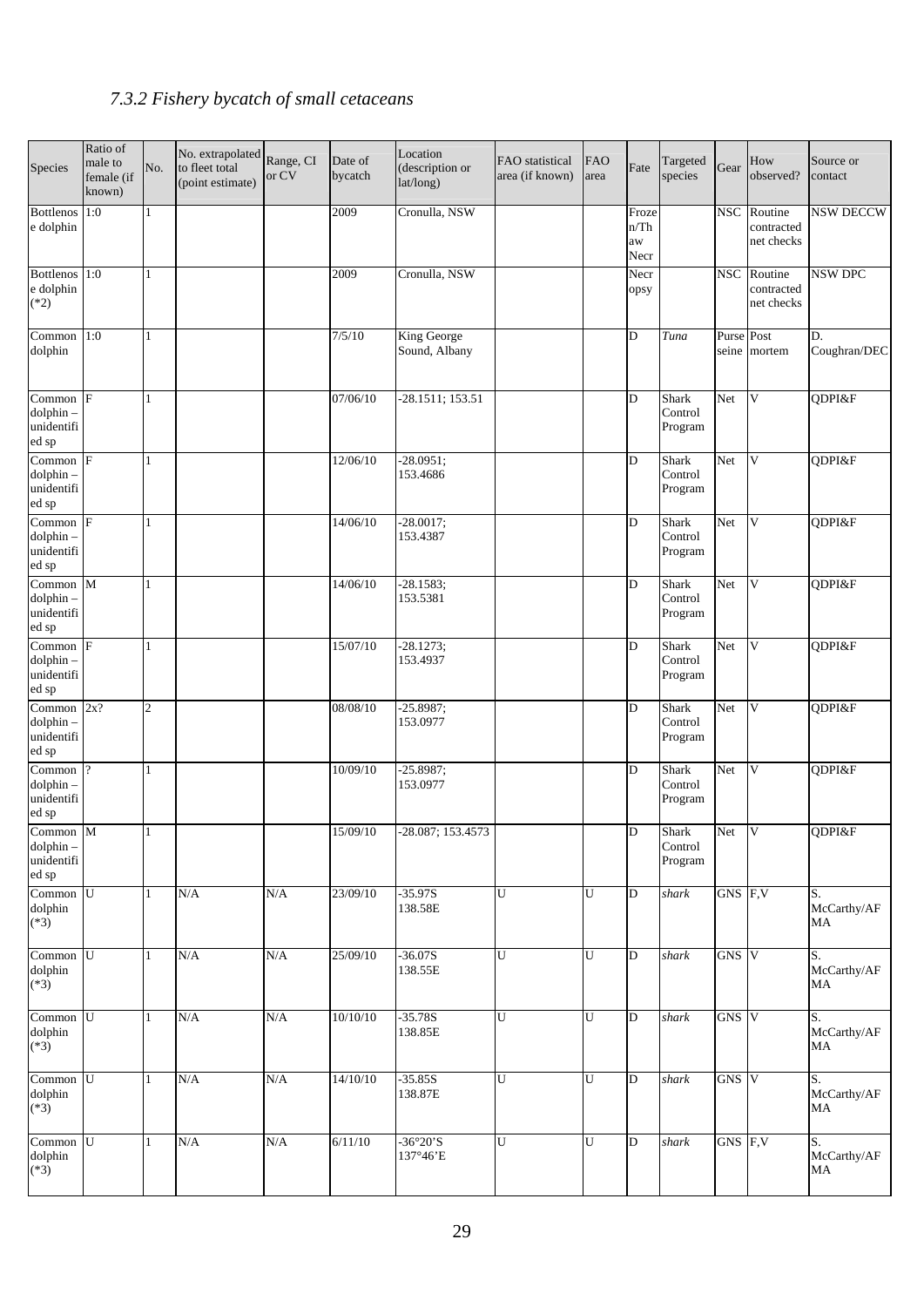| Common U<br>dolphin<br>$(*3)$                        |                          | $\mathbf{1}$ | N/A | N/A | $\sqrt{5/12/10}$ | $-36.55S$<br>138.63E                                      | U   | U         | D                  | shark                              | $GNS$ V                 |                                                     | S.<br>McCarthy/AF<br>MA    |
|------------------------------------------------------|--------------------------|--------------|-----|-----|------------------|-----------------------------------------------------------|-----|-----------|--------------------|------------------------------------|-------------------------|-----------------------------------------------------|----------------------------|
| Common<br>dolphin<br>$(*3)$                          | U                        | $\mathbf{1}$ | N/A | N/A | 9/12/10          | $-36.12S$<br>138.9E                                       | U   | U         | D                  | shark                              | GNS V                   |                                                     | S.<br>McCarthy/AF<br>MA    |
| Common<br>dolphin<br>$(*3)$                          | U                        | $\mathbf{1}$ | N/A | N/A | 23/09/10         | $-35.97S$<br>138.58E                                      | U   | ${\bf U}$ | D                  | shark                              | GNS F,V                 |                                                     | S.<br>McCarthy/AF<br>MA    |
| Indo-<br>Pacific<br>bottlenos<br>e dolphin<br>$(*1)$ | U                        | 1            | N/A | N/A | $5 - 6/5/10$     | Whyalla marina<br>35° 02' 27" S<br>137°35'33"E            | N/A | N/A       | ${\bf R}$          | Unknown NK*                        |                         | Known<br>Entanglem<br>ent, DA.                      | C. Kemper,<br><b>SAM</b>   |
| Indo-<br>Pacific<br>hump-<br>backed<br>dolphin       | $\overline{\mathcal{L}}$ | $\mathbf{1}$ |     |     | 05/11/10         | $-16.7846;$<br>145.7052                                   |     |           | D                  | <b>Shark</b><br>Control<br>Program | Net                     | V                                                   | QDPI&F                     |
| Long-<br>beaked<br>common<br>dolphin                 | F                        | $\mathbf{1}$ |     |     | 08/03/10         | $-28.1458;$<br>153.4903                                   |     |           | D                  | Shark<br>Control<br>Program        | Net                     | V                                                   | QDPI&F                     |
| Long-<br>beaked<br>common<br>dolphin                 | F                        | 1            |     |     | 09/03/10         | $-28.1586;$<br>153.5332                                   |     |           | D                  | <b>Shark</b><br>Control<br>Program | Net                     | V                                                   | QDPI&F                     |
| Long-<br>beaked<br>common<br>dolphin                 | F                        | $\mathbf{1}$ |     |     | 23/05/10         | $-28.0951;$<br>153.4686                                   |     |           | D                  | Shark<br>Control<br>Program        | Net                     | $\mathbf{V}$                                        | QDPI&F                     |
| Long-<br>beaked<br>common<br>dolphin                 | $\overline{\mathbf{M}}$  | $\mathbf{1}$ |     |     | 24/05/10         | $-26.3815;$<br>153.0892                                   |     |           | D                  | Shark<br>Control<br>Program        | Net                     | V                                                   | QDPI&F                     |
| Long-<br>beaked<br>common<br>dolphin                 | F                        | 1            |     |     | 02/06/10         | $-27.9734; 153.436$                                       |     |           | D                  | Shark<br>Control<br>Program        | Net                     | V                                                   | QDPI&F                     |
| Long-<br>beaked<br>common<br>dolphin                 | F                        | 1            |     |     | 15/07/10         | -28.087; 153.4573                                         |     |           | D                  | Shark<br>Control<br>Program        | Net                     | $\mathbf{V}$                                        | QDPI&F                     |
| Offshore<br>bottlenos<br>e dolphin                   | $\overline{F}$           | $\mathbf{1}$ |     |     | 14/12/10         | $-28.1583;$<br>153.53806                                  |     |           | D                  | <b>Shark</b><br>Control<br>Program | Net                     | V                                                   | QDPI&F                     |
| Offshore<br>bottlenos<br>e dolphin                   | $\mathbf{M}$             | $\mathbf{1}$ |     |     | 14/12/10         | $-27.97343;$<br>153.436                                   |     |           | D                  | <b>Shark</b><br>Control<br>Program | Net                     | $\mathbf{V}$                                        | QDPI&F                     |
| Short-<br>beaked<br>common<br>dolphin                | 1:0                      | $\mathbf{1}$ | N/A | N/A | April 2010       | Arno Bay<br>33° 55' S<br>136°34' E                        | N/A | N/A       | $\bf K$            | Kingfish                           | $\rm{NK}$               | Known<br>Entanglem<br>ent, F,<br>SAM post<br>mortem | C.<br>Kemper/SAM           |
| Short-<br>beaked<br>common<br>dolphin                | 1:0                      | $\mathbf{1}$ | N/A | N/A | 4/4/10           | E of Thistle Island N/A<br>35° 02' 02" S<br>136° 23' 03"E |     | N/A       | $\overline{\rm K}$ | SA<br>Sardine<br>Fishery           | PS1/<br>PS <sub>2</sub> | Known<br>ent, F,<br>SAM post                        | C.<br>Entanglem Kemper/SAM |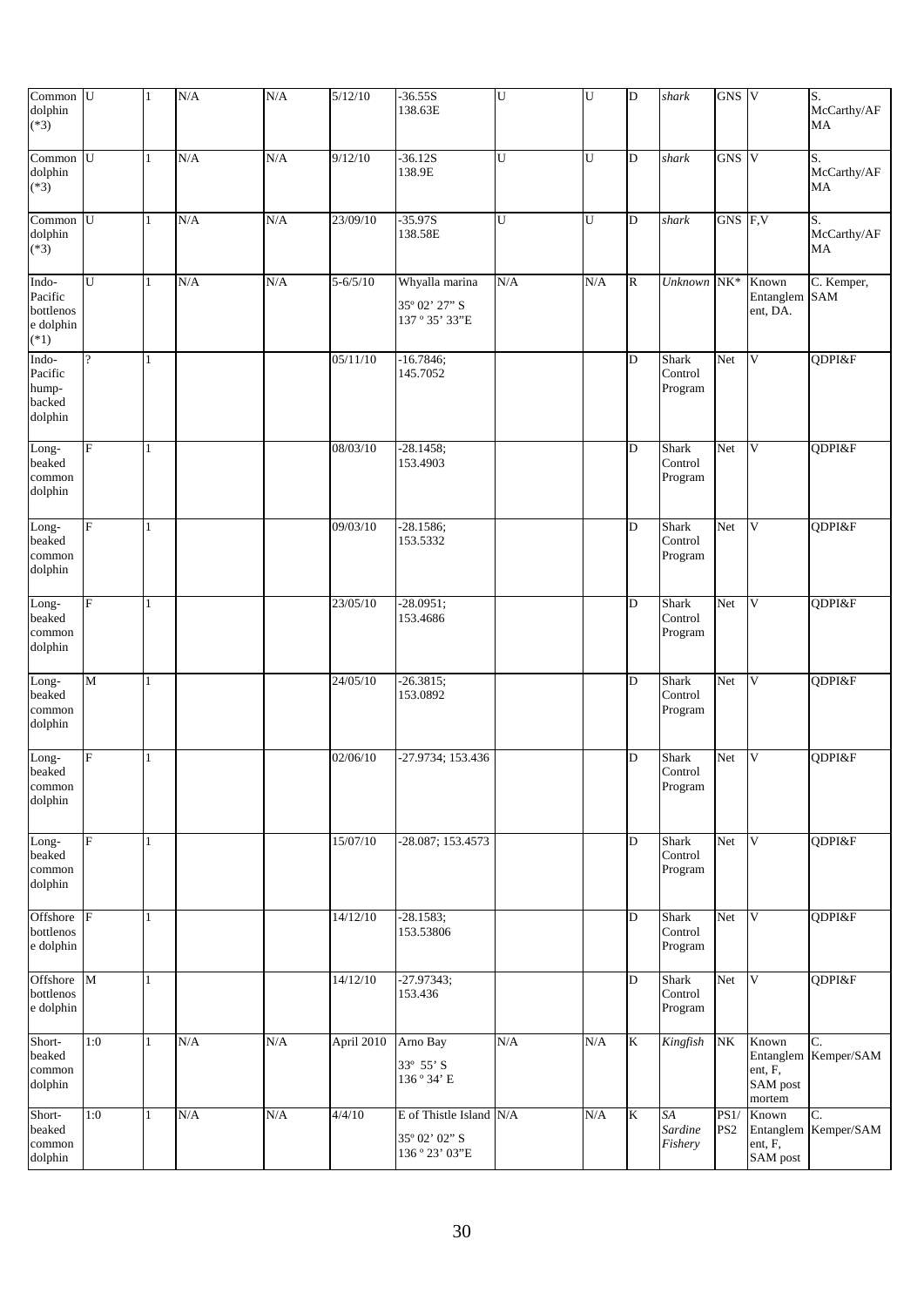| Short-<br>beaked<br>Common<br>Dolphin | 0:1                             | 1            | N/A | N/A | 14/5/10              | 24 km N, Emu<br>Bay<br>35° 20' S<br>137° 35' E     | N/A | N/A | K                       | SA<br>Sardine<br>Fishery           | PS1/<br>PS <sub>2</sub> | Known<br>ent, F,<br>SAM post<br>mortem | C.<br>Entanglem Kemper/SAM |
|---------------------------------------|---------------------------------|--------------|-----|-----|----------------------|----------------------------------------------------|-----|-----|-------------------------|------------------------------------|-------------------------|----------------------------------------|----------------------------|
| Short-<br>beaked<br>Common<br>Dolphin | 1:0                             | $\mathbf{1}$ | N/A | N/A | 27/6/10              | 25 km W, Corny<br>Point<br>34° 56' S<br>136° 45' E | N/A | N/A | $\overline{\mathbf{K}}$ | <b>SA</b><br>Sardine<br>Fishery    | PS1/<br>PS <sub>2</sub> | Known<br>ent, F,<br>SAM post<br>mortem | C.<br>Entanglem Kemper/SAM |
| Short-<br>beaked<br>Common<br>Dolphin | U                               | 1            | N/A | N/A | 22/12/10             | Port Neill<br>$34^{\circ}09'$ S<br>136°24'E        | N/A | N/A | K                       | <b>SA</b><br>Sardine<br>Fishery    | PS1/<br>PS <sub>2</sub> | Known<br>ent, post-<br>mortem          | C.<br>Entanglem Kemper/SAM |
| Short-<br>beaked<br>common<br>dolphin | F                               | 1            |     |     | $\frac{1}{30}/01/10$ | $-28.0652;$<br>153.4511                            |     |     | D                       | <b>Shark</b><br>Control<br>Program | Net                     | V                                      | QDPI&F                     |
| Short-<br>beaked<br>common<br>dolphin | F                               | 1            |     |     | 05/04/10             | $-26.66806;$<br>153.1139                           |     |     | D                       | <b>Shark</b><br>Control<br>Program | Net                     | V                                      | ODPI&F                     |
| Short-<br>beaked<br>common<br>dolphin | F                               | 1            |     |     | 30/05/10             | $-28.08306;$<br>153.4596                           |     |     | D                       | <b>Shark</b><br>Control<br>Program | Net                     | V                                      | ODPI&F                     |
| Notes:                                | $(*1)$ Reported as fishing line |              |     |     |                      |                                                    |     |     |                         |                                    |                         |                                        |                            |

(\*2) None reported in self regulated log book system for commercial fisheries in the Northern Territory

(\*3) Dates in Australian format. Latitude and longitude in decimal degrees.

### **8. STRANDINGS**

### *Queensland*

The Department of Environment and Resource Management's (DERM) marine wildlife stranding and mortality database ("StrandNet") summarises all records of sick, injured or dead marine wildlife reported to DERM.

Most records of individual strandings are supplied by DERM and Great Barrier Reef Marine Park Authority (GBRMPA) staff, including those reported via the state-wide stranding hotline 1300 130 372. Other records are received directly via members of the public and organisations such as Sea World, Australian Wildlife Hospital, Underwater World and Cairns Turtle Hospital.

| <b>Species</b>                          | No.<br>strandings | No. post<br>mortems | Contact person(s)/ Institute(s) | Contact email address(es)                                  |
|-----------------------------------------|-------------------|---------------------|---------------------------------|------------------------------------------------------------|
| Bottlenose dolphin -<br>unidentified sp | 3                 |                     | C.Limpus/DERM;<br>T.Biddle/DERM | col.limpus@derm.qld.gov.au<br>taryn.biddle@derm.qld.gov.au |
| Bryde's whale                           | 1                 | 1                   | D.Blyde/SW                      | David.Blyde@wvtp.com.au                                    |
| Common dolphin                          | 1                 | 1                   | D.Blyde/SW                      | David.Blyde@wvtp.com.au                                    |
| Common dolphin -<br>unidentified sp     | 9                 | $\Omega$            | C.Limpus/DERM;<br>T.Biddle/DERM | col.limpus@derm.qld.gov.au<br>taryn.biddle@derm.qld.gov.au |
| Dolphin - unidentified<br>sp            | 9                 | $\Omega$            | C.Limpus/DERM;<br>T.Biddle/DERM | col.limpus@derm.qld.gov.au<br>taryn.biddle@derm.qld.gov.au |
| Humpback whale                          | 9                 | 1                   | C.Limpus/DERM;<br>T.Biddle/DERM | col.limpus@derm.qld.gov.au<br>taryn.biddle@derm.qld.gov.au |
| Indo-pacific bottlenose<br>dolphin      | $\overline{4}$    | $\overline{c}$      | C.Limpus/DERM;<br>T.Biddle/DERM | col.limpus@derm.qld.gov.au<br>taryn.biddle@derm.qld.gov.au |
| Indo-Pacific humpback<br>dolphin        | $\mathbf{1}$      |                     | C.Daniele                       | Dcagna10@scu.edu.au                                        |
| Indo-pacific hump-<br>backed dolphin    | 3                 | $\Omega$            | C.Limpus/DERM;<br>T.Biddle/DERM | col.limpus@derm.qld.gov.au<br>taryn.biddle@derm.qld.gov.au |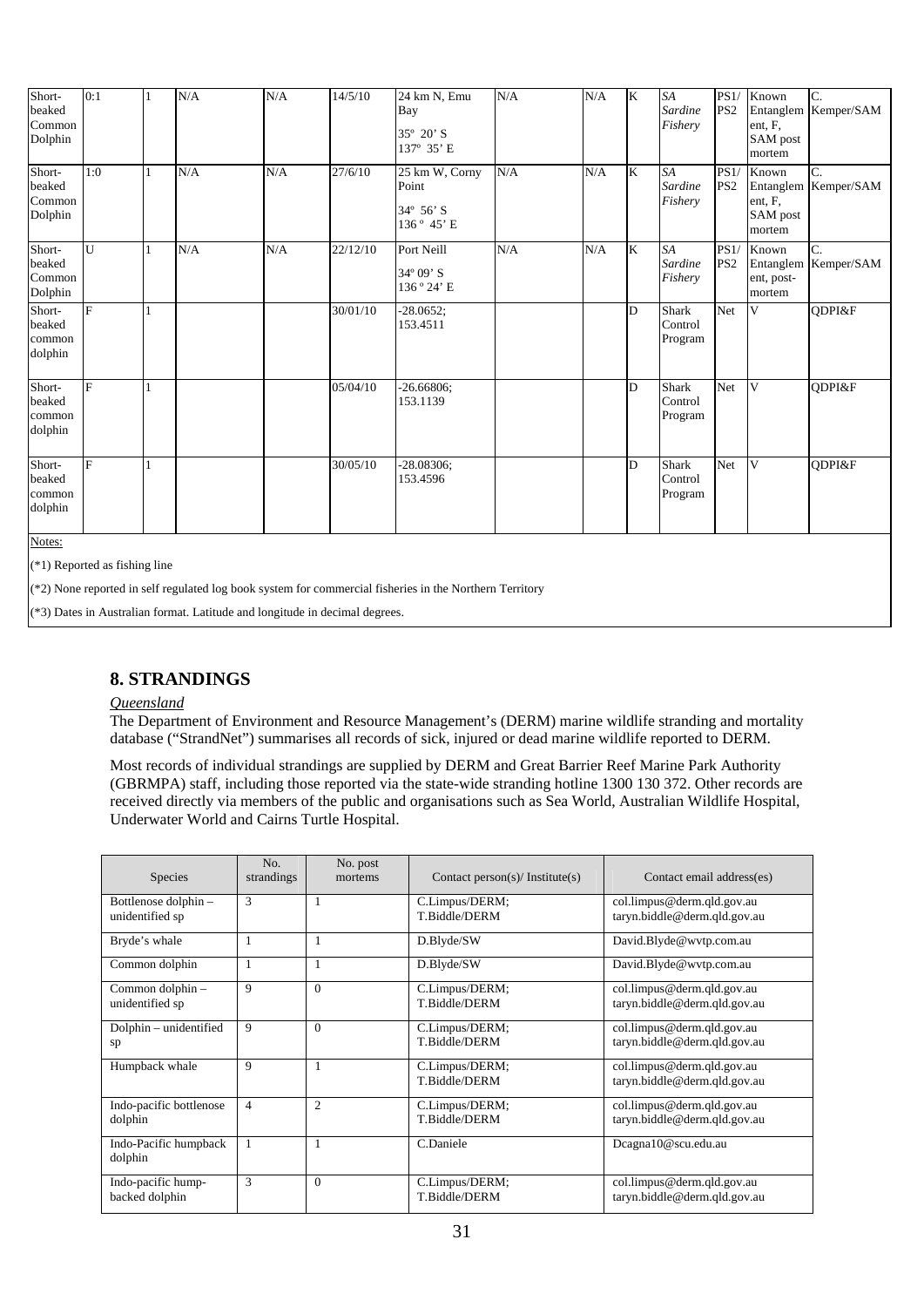| Long-beaked common<br>dolphin   | 6              | $\Omega$       | C.Limpus/DERM;<br>T.Biddle/DERM                              | col.limpus@derm.qld.gov.au<br>taryn.biddle@derm.qld.gov.au                            |
|---------------------------------|----------------|----------------|--------------------------------------------------------------|---------------------------------------------------------------------------------------|
| Long-snouted spinner<br>dolphin | $\mathfrak{2}$ | $\Omega$       | C.Limpus/DERM;<br>T.Biddle/DERM                              | col.limpus@derm.qld.gov.au<br>taryn.biddle@derm.qld.gov.au                            |
| Melon-headed whale              | $\overline{2}$ | $\Omega$       | C.Limpus/DERM;<br>T.Biddle/DERM                              | col.limpus@derm.qld.gov.au<br>taryn.biddle@derm.qld.gov.au                            |
| Offshore bottlenose<br>dolphin  | 6              | $\overline{2}$ | C.Limpus/DERM;<br>T.Biddle/DERM<br>D.Blyde/SW (2 necropsies) | col.limpus@derm.qld.gov.au<br>taryn.biddle@derm.qld.gov.au<br>David.Blyde@wvtp.com.au |
| Pygmy sperm whale               | $\mathfrak{2}$ | $\Omega$       | C.Limpus/DERM;<br>T.Biddle/DERM                              | col.limpus@derm.qld.gov.au<br>taryn.biddle@derm.qld.gov.au                            |
| Short-beaked common<br>dolphin  | $\overline{4}$ |                | C.Limpus/DERM;<br>T.Biddle/DERM                              | col.limpus@derm.qld.gov.au<br>taryn.biddle@derm.qld.gov.au                            |
| Snubfin dolphin                 | $\mathfrak{2}$ | 1              | C.Limpus/DERM;<br>T.Biddle/DERM                              | col.limpus@derm.qld.gov.au<br>taryn.biddle@derm.qld.gov.au                            |
| Strap-toothed whale             | 1              |                | C.Limpus/DERM;<br>T.Biddle/DERM                              | col.limpus@derm.qld.gov.au<br>taryn.biddle@derm.qld.gov.au                            |
| Whale – unidentified<br>sp      | 3              | $\Omega$       | C.Limpus/DERM;<br>T.Biddle/DERM                              | col.limpus@derm.qld.gov.au<br>taryn.biddle@derm.qld.gov.au                            |

#### *Victoria*

DRI / MONASH UNI - Strandings along the Victorian coastline were attended by members of the Dolphin Research Institute (DRI), Monash University and members representing the Victorian Strandings Network, Zoos Victoria and the Melbourne Museum. Specimens (skulls) collected will be incorporated into the Melbourne Museum IWC report.

DSE - Reports usually come in via opportunistic reports from local land manager, council or member of the public, either directly to DSE or to the Dolphin Research Institute who then reports it to DSE. A Whale and Dolphin Emergency Hotline (1300 136 017) was established in October 2009, through which reports will now be handled.

| Species             | No.<br>strandings | No. post<br>mortems | Contact person(s)/ Institute(s)                                                                 | Contact email address(es)                                  |
|---------------------|-------------------|---------------------|-------------------------------------------------------------------------------------------------|------------------------------------------------------------|
| Blue whale sp.      | 1                 | $\Omega$            | D.Donnelly -DRI                                                                                 | ddonnelly6@yahoo.com.au<br>research@dolphinresearch.org.au |
| Bottlenose dolphin  | 1                 | $\Omega$            | T.Wilson, L.Clausen/DSE<br>East Gippsland                                                       | lucy.clausen@dse.vic.gov.au                                |
| Bottlenose dolphin  | $\mathfrak{2}$    | $\Omega$            | S.Mason/DRI.<br>K.O'Sullivan/Phillip Island Nature<br>Park                                      | research@dolphinresearch.org.au                            |
| Bottlenose dolphin  | $\overline{2}$    | 1                   | K.Charlton-Robb /MU<br>Post mortem conducted by Dr<br>Padraig Duignan and Kate<br>Charlton-Robb | kate.charlton@monash.edu                                   |
| Common dolphin      | 1                 | $\Omega$            | S.Mason/DRI,<br>Marcus Salton - Phillip Island<br>Nature Park                                   | research@dolphinresearch.org.au                            |
| Common dolphin      | 1                 | $\mathbf{1}$        | K.Charlton-Robb/MU<br>Post mortem conducted by Kate<br>Charlton-Robb                            | kate.charlton@monash.edu                                   |
| Common dolphin      | 1                 | 1                   | M.Watson/DSE                                                                                    | mandy.watson@dse.vic.gov.au                                |
| Gray's beaked whale | 1                 | $\Omega$            | M.Watson/DSE                                                                                    | mandy.watson@dse.vic.gov.au                                |

### *Western Australia*

Murdoch University and DEC worked together to respond to reported strandings. In most instances strandings were of dead bottlenose dolphins 10 of 11 strandings. One stranding of 2 live individual bottenose dolphins (mother & calf) were stranded and successfully returned to the water in the Preston River 22 October 2009 by MUCRU staff. In all cases practicable samples were collected including full morphometric measurements and genetic samples. For 3 of the 10 bottlenose dolphin strandings post mortems were conducted by veterinarians at Murdoch University. There were more strandings of bottlenose dolphins than observed in previous 2 years (2007, 2008) by Murdoch University Cetacean Research Unit in the Bunbury area.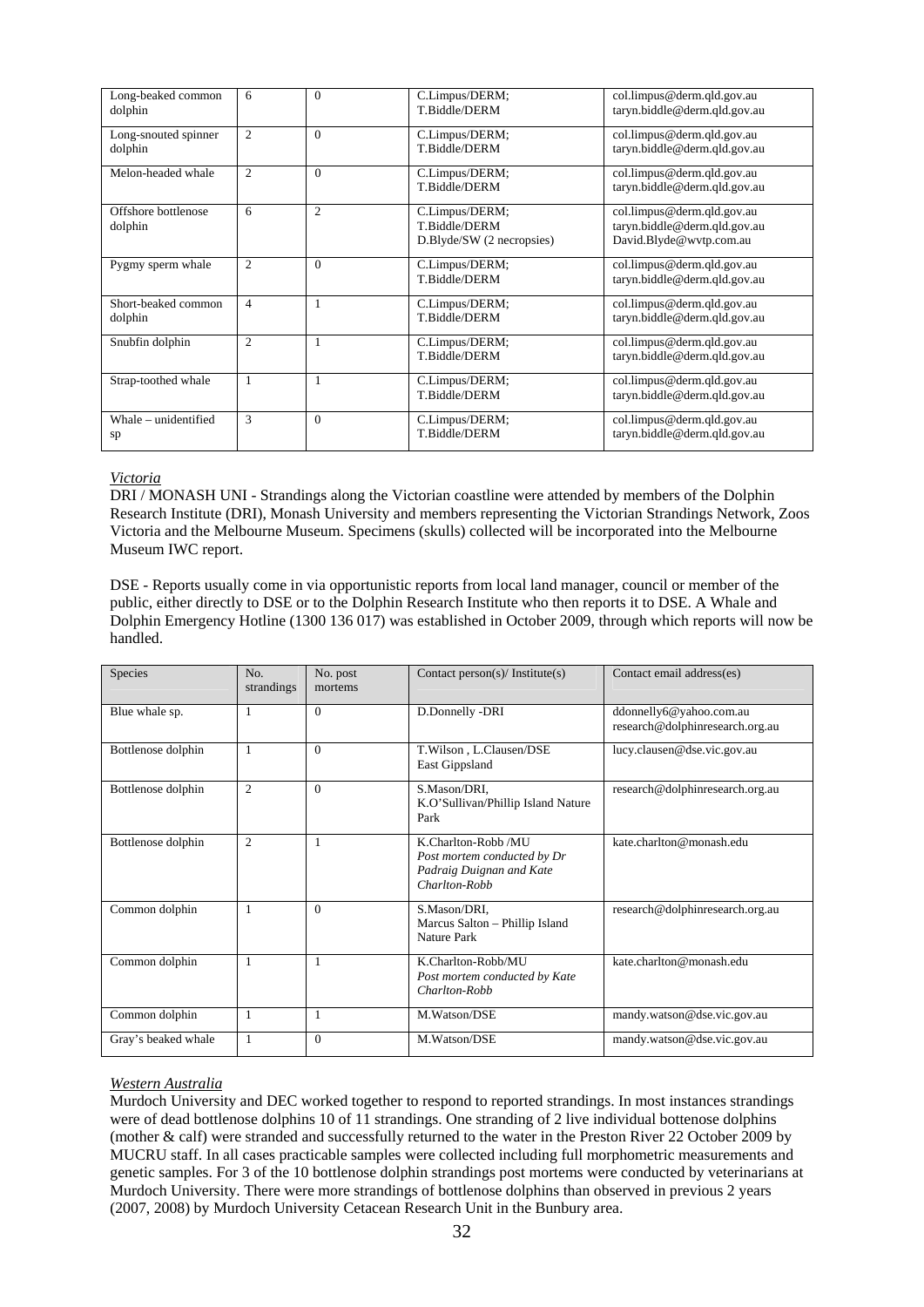MUCRU assisted with strandings of other species where required, Risso's dolphin *Grampus griseus* 15 March 2009 and the mass stranding of long finned pilot whales *Globicephala melas* at Hamelin Bay 23 March 2009. MUCRU collected tissue samples on behalf of DEC at the mass pilot whale stranding. A single stranding of a dead striped dolphin *Stenella coeruleoalba* was handled by the local Bunbury Shire Council 14 June 2009. DEC has a more comprehensive list of strandings for multiple species of the area. This is held by head office in Perth and data custodian and contact person is Doug Coughran.

| Species               | No.<br>strandings | No. post<br>mortems | Contact person(s)/ Institute(s)                        | Contact email address(es)                                   |
|-----------------------|-------------------|---------------------|--------------------------------------------------------|-------------------------------------------------------------|
| Bottlenose dolphin    | 13                | 5                   | D. Coughran/DEC (strandings)<br>N.Stephens/MUCRU (PMs) | douglas.coughran@dec.wa.gov.au<br>n.stephens@murdoch.edu.au |
| Common dolphin        | 3                 | $\overline{c}$      | D. Coughran/DEC                                        | douglas.coughran@dec.wa.gov.au                              |
| Cuvier's beaked whale |                   |                     | D. Coughran/DEC                                        | douglas.coughran@dec.wa.gov.au                              |
| False killer whale    |                   |                     | D. Coughran/DEC                                        | douglas.coughran@dec.wa.gov.au                              |
| Gray's beaked whale   | $\overline{4}$    |                     | D. Coughran/DEC                                        | douglas.coughran@dec.wa.gov.au                              |
| Humpback whale        | 16                |                     | D. Coughran/DEC                                        | douglas.coughran@dec.wa.gov.au                              |
| Killer whale          |                   |                     | D. Coughran/DEC                                        | douglas.coughran@dec.wa.gov.au                              |
| Sperm whale           | $\overline{c}$    |                     | D. Coughran/DEC                                        | douglas.coughran@dec.wa.gov.au                              |

#### *New South Wales*

Stranding data is systematically collected across the entire NSW coast by NSW DPC staff. Reporting is through the NSW Marine Events database.

Most cetacean necropsies in NSW are undertaken at Taronga Zoo or on-site at whale burial locations. Where necropsies have been conducted at burial or locations other than Taronga the ARWH received only fixed tissue along with a written necropsy report from the submitter. Melon Headed and Humpback Whales described above were examined on site by veterinarians from the Pet Porpoise Pool, Coffs Harbour with assistance from staff from NSW DPC. Samples were then sent by courier to ARWH for processing. Reports and samples are gathered opportunistically and in communication with the NSW DPC. Any information regarding these cases can be obtained by contacting the Australian Registry of Wildlife Health (arwh@zoo.nsw.gov.au).

| <b>Species</b>                        | No.<br>strandings | No. post<br>mortems | Contact person(s)/ Institute(s) | Contact email address(es)         |
|---------------------------------------|-------------------|---------------------|---------------------------------|-----------------------------------|
| Bottlenose dolphin (*2)               | $\overline{2}$    | $\mathfrak{2}$      | J. Hall/ ARWH                   | jhall@zoo.nsw.gov.au              |
| Bottlenosed dolphin                   | 7                 | $\overline{2}$      | G. Ross/DECCW                   | ross.geoff@environment.nsw.gov.au |
| Bryde's whale                         | $\overline{c}$    | $\Omega$            | G. Ross/DECCW                   | ross.geoff@environment.nsw.gov.au |
| Common dolphin                        | 3                 | $\Omega$            | G. Ross/DECCW                   | ross.geoff@environment.nsw.gov.au |
| False killer whale                    | 1                 | $\Omega$            | G. Ross/DECCW                   | ross.geoff@environment.nsw.gov.au |
| Gingko-toothed beaked<br>whale        | 1                 | 1                   | G. Ross/DECCW                   | ross.geoff@environment.nsw.gov.au |
| Ginkgo-toothed beaked<br>whale $(*1)$ | $\mathbf{1}$      | 1                   | S. Ingleby/AM                   | sandy.ingleby@austmus.gov.au      |
| Humpback whale                        | 7                 | $\Omega$            | G. Ross/DECCW                   | ross.geoff@environment.nsw.gov.au |
| Humpback whale (*2)                   | $\mathbf{1}$      | 1                   | J. Hall/ ARWH                   | jhall@zoo.nsw.gov.au              |
| Melon headed whale<br>$(*2)$          | 1                 | 1                   | J. Hall/ ARWH                   | jhall@zoo.nsw.gov.au              |
| Melon-headed whale                    | $\overline{c}$    | $\mathbf{1}$        | G. Ross/DECCW                   | ross.geoff@environment.nsw.gov.au |
| Risso's dolphin                       | $\overline{c}$    | 1                   | G. Ross/DECCW                   | ross.geoff@environment.nsw.gov.au |
| Short-finned Pilot<br>whale           | $\overline{c}$    | $\Omega$            | G. Ross/DECCW                   | ross.geoff@environment.nsw.gov.au |
| Southern right whale                  | 1                 | $\Omega$            | G. Ross/DECCW                   | ross.geoff@environment.nsw.gov.au |
| Sperm whale                           | $\mathcal{R}$     | $\mathbf{1}$        | G. Ross/DECCW                   | ross.geoff@environment.nsw.gov.au |
| Sperm whale (*1)                      | 1                 | $\Omega$            | S. Ingleby/AM                   | sandy.ingleby@austmus.gov.au      |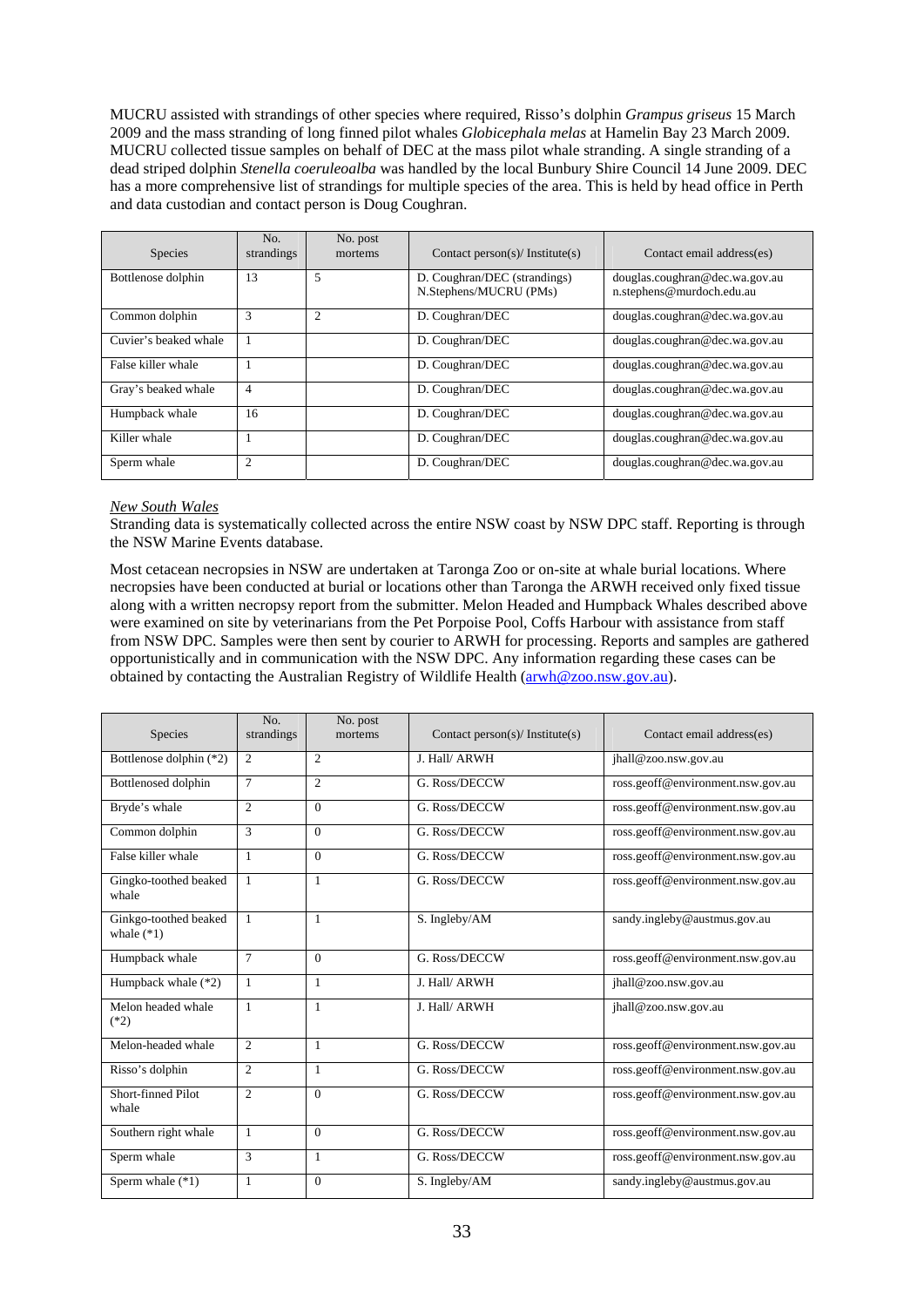| Striped dolphin        |  | G. Ross/DECCW | ross.geoff@environment.nsw.gov.au |
|------------------------|--|---------------|-----------------------------------|
| Striped dolphin $(*1)$ |  | S. Ingleby/AM | sandy.ingleby@austmus.gov.au      |
| Unknown species        |  | G. Ross/DECCW | ross.geoff@environment.nsw.gov.au |

(\*1) The Sperm Whale was reported to the AM by DECC central coast, the Stenella by Debbie Andrews DECC Hurstville and the Ginko toothed Beaked Whale by DECC Tweed area as part of a regular reporting network.

(\*2) Animals are submitted from various organisations for post mortem examination. Post mortem examinations are occasionally carried on site by submitting organisation and the ARWH received only fixed tissue along with a written necropsy report from the submitter. Melon Headed and Humpback Whales described above were examined on site by veterinarians from the Pet Porpoise Pool, Coffs Harbour with assistance from staff from NSW DECCW. Samples were then sent by courier to ARWH for processing. Reports and samples are gathered opportunistically and in communication with the NSW DECCW. Any information to these cases can be obtained by contacting the Australian Registry of Wildlife Health (arwh@zoo.nsw.gov.au).

*Northern Territory* 

| <b>Species</b>                   | No.<br>strandings | No. post<br>mortems | Contact person(s)/ Institute(s) | Contact email address(es) |
|----------------------------------|-------------------|---------------------|---------------------------------|---------------------------|
| Australian snubfin<br>dolphin    |                   | 0 decomposed        | R.Chatto/NRETAS                 | ray.chatto@nt.gov.au      |
| Baleen whale<br>unidentified     |                   | 0 decomposed        | R.Chatto/NRETAS                 | ray.chatto@nt.gov.au      |
| Indo-Pacific humpback<br>dolphin | 2                 | 0 decomposed        | R.Chatto/NRETAS                 | ray.chatto@nt.gov.au      |

### *South Australia*

A network for DEH SA, PIRSA and community members report to SAM, even when carcasses are not collected. The contact person for this data is C. Kemper, SAM.

| <b>Species</b>                     | No.<br>strandings | No. post<br>mortems | Contact person(s)/ Institute(s) | Contact email address(es)        |
|------------------------------------|-------------------|---------------------|---------------------------------|----------------------------------|
| Balaenoptera sp.                   | 2                 | $\Omega$            | C. Kemper/SAM                   | catherine.kemper@samuseum.gov.au |
| Bottlenose dolphin                 | 3                 | $\Omega$            | C. Kemper/SAM                   | catherine.kemper@samuseum.gov.au |
| Dolphin                            | 8                 | $\Omega$            | C. Kemper/SAM                   | catherine.kemper@samuseum.gov.au |
| Humpback whale                     | $\overline{c}$    | 1                   | C. Kemper/SAM                   | catherine.kemper@samuseum.gov.au |
| Indo-Pacific bottlenose<br>dolphin | 6                 | 3                   | C. Kemper/SAM                   | catherine.kemper@samuseum.gov.au |
| Long-finned pilot<br>whale         | 1                 | $\mathbf{1}$        | C. Kemper/SAM                   | catherine.kemper@samuseum.gov.au |
| Pygmy sperm whale                  |                   |                     | C. Kemper/SAM                   | catherine.kemper@samuseum.gov.au |
| Risso's dolphin                    | 1                 | $0$ (skull only)    | C. Kemper/SAM                   | catherine.kemper@samuseum.gov.au |
| Short-beaked common<br>dolphin     | 13                | 10                  | C. Kemper/SAM                   | catherine.kemper@samuseum.gov.au |
| Southern right whale               | 1                 | $\Omega$            | C. Kemper/SAM                   | catherine.kemper@samuseum.gov.au |
| Sperm whale                        | 3                 | $\Omega$            | C. Kemper/SAM                   | catherine.kemper@samuseum.gov.au |
| Straptooth whale                   | $\overline{2}$    | $\overline{2}$      | C. Kemper/SAM                   | catherine.kemper@samuseum.gov.au |
| Unknown species                    | $\overline{2}$    | $\Omega$            | C. Kemper/SAM                   | catherine.kemper@samuseum.gov.au |

### *Tasmania*

In Tasmania DPIPWE have a 24hr / 7days week marine mammal hotline number (0427WHALES) for the public to report strandings and sightings of cetaceans. Strandings are joint managed by the Tasmanian PWS (incident control and operational) and DPIPWE (specialist advice, animal management, rescue and research). The agencies are responsible for strandings throughout Tasmanian, covering 4,882 kms of coastline. For more information please contact Rosemary Gales, DPIPWE.

| No.<br>Species<br><b>Strandings</b> | No. post<br>mortems | Contact person(s)/ Institute(s) | Contact email address(es) |
|-------------------------------------|---------------------|---------------------------------|---------------------------|
|-------------------------------------|---------------------|---------------------------------|---------------------------|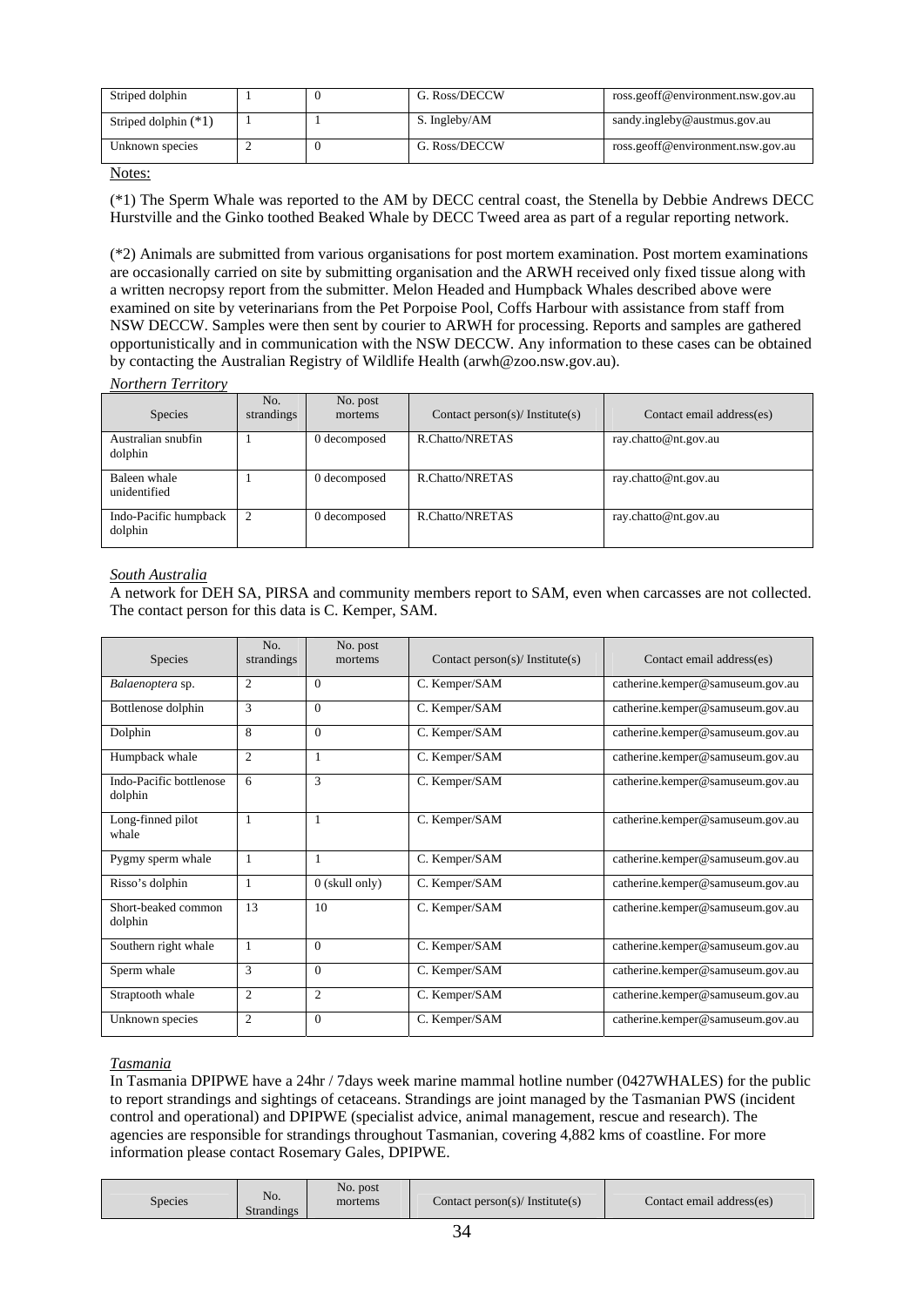|                             | (total)<br>animals)   |          |                 |                                  |
|-----------------------------|-----------------------|----------|-----------------|----------------------------------|
| Bottlenose dolphin          | 6<br>(39)             | 25       | R. Gales/DPIPWE | rosemary.gales@dpipwe.tas.gov.au |
| Common dolphin              | $\overline{4}$<br>(7) | $\Omega$ | R. Gales/DPIPWE | rosemary.gales@dpipwe.tas.gov.au |
| Pygmy right whale           | 2<br>(2)              | $\Omega$ | R. Gales/DPIPWE | rosemary.gales@dpipwe.tas.gov.au |
| Sperm whale                 | (1)                   | $\Omega$ | R. Gales/DPIPWE | rosemary.gales@dpipwe.tas.gov.au |
| Unidentified dolphin<br>Spp | $\overline{2}$<br>(2) | $\Omega$ | R. Gales/DPIPWE | rosemary.gales@dpipwe.tas.gov.au |

### **9. OTHER STUDIES AND ANALYSES**

**Summary of cetacean permits current in 2010 (Mark Read / GBRMPA)** A search of GBRMPA databases and files indicates that:

The maximum allowable number of 9 permits remains current (first issued in 2003) for tourist programs that include the swim-with-dwarf minke whale activity in the Ribbon Reef Sector and Offshore Port Douglas Sector of the Marine Park.

In 2010:

- The total number of dedicated tourism whale watching activities (which also includes dolphin watching but which rarely occurs) allowed to operate in the Great Barrier Reef Marine Park in 2010 was 44
- Fiver permits were current for the conduct of a research program involving whales or dolphins:
	- o Genetic distinction and relative distribution of three spinner dolphins (*Stenella longirostris* spp.) morphotypes in Australian waters
	- o Concentration of anthropogenic contaminants in Australian humpback and snubfin dolphins using samples collected in Central Queensland.
	- o The study of dwarf minke whales (*Balaenoptera acutorostrata* subspecies) in the northern Great Barrier Reef and opportunistic observation of other cetacean species.
	- o Conservation genetics of Queensland's inshore dolphins: snubfin, Indopacific humpback and bottlenose dolphins.
	- o Photographic identification of Humpback whales (*Megaptera novaengliae*) in Queensland

**Taxonomy of** *Tursiops* **spp. in Australia (Kemper, SA Museum, Michael Krutzen, Maria Jedensjo and associates)** An Australian Marine Mammal Centre grant application was received to study the taxonomy of bottlenose dolphins from around Australia. Maria Jedensjo is supervised by Michael Krutzen (University of Zurich) and Catherine Kemper. The project combines morphological and genetic characters, and will compare with type specimens for both *T. truncatus* and *T. aduncus*. Maria is at present collecting genetic samples and measuring skeletons at museums around Australia. She hopes to present to the Biennial Marine Mammal Conference in Tampa, Florida in December 2011.

**Cause/circumstance of death of SA cetaceans (Kemper, Tomo SAM, Adelaide Mount Lofty NRM)** The Dolphin Trauma Group continues to study dead dolphins from Gulf St Vincent Bioregion and has been awarded funding as part of a Caring for Your Country grant to study marine debris in Gulf St Vincent. The project is nearing completion and will submit a final report in May 2011. Ikuko Tomo has summarised pathology information for all of the specimens collected in Gulf St Vincent and will present a paper to Wildlife Disease Association-Australian Section in September in SA.

**Assessment of mortality of dolphins in North Spencer Gulf (Kemper, Tomo and Bossley)** An application has been submitted to IWC to study the impact of heavy metal pollution, disease and entanglement on dolphins in upper Spencer Gulf, South Australia. This will entail reviewing all the information available on the pathology of the carcasses already collected as well as collecting any new mortalities. The project aims to study heavy metal concentrations and linking these to bone and kidney disease. It will also attempt to determine if reproductive abnormalities are linked to heavy metal pollution.

**Lung nematode epidemic in common dolphins (Tomo, Kemper SAM)** A publication is planned that will describe the pathological effects of lung nematodes on common and bottlenose dolphins in SA.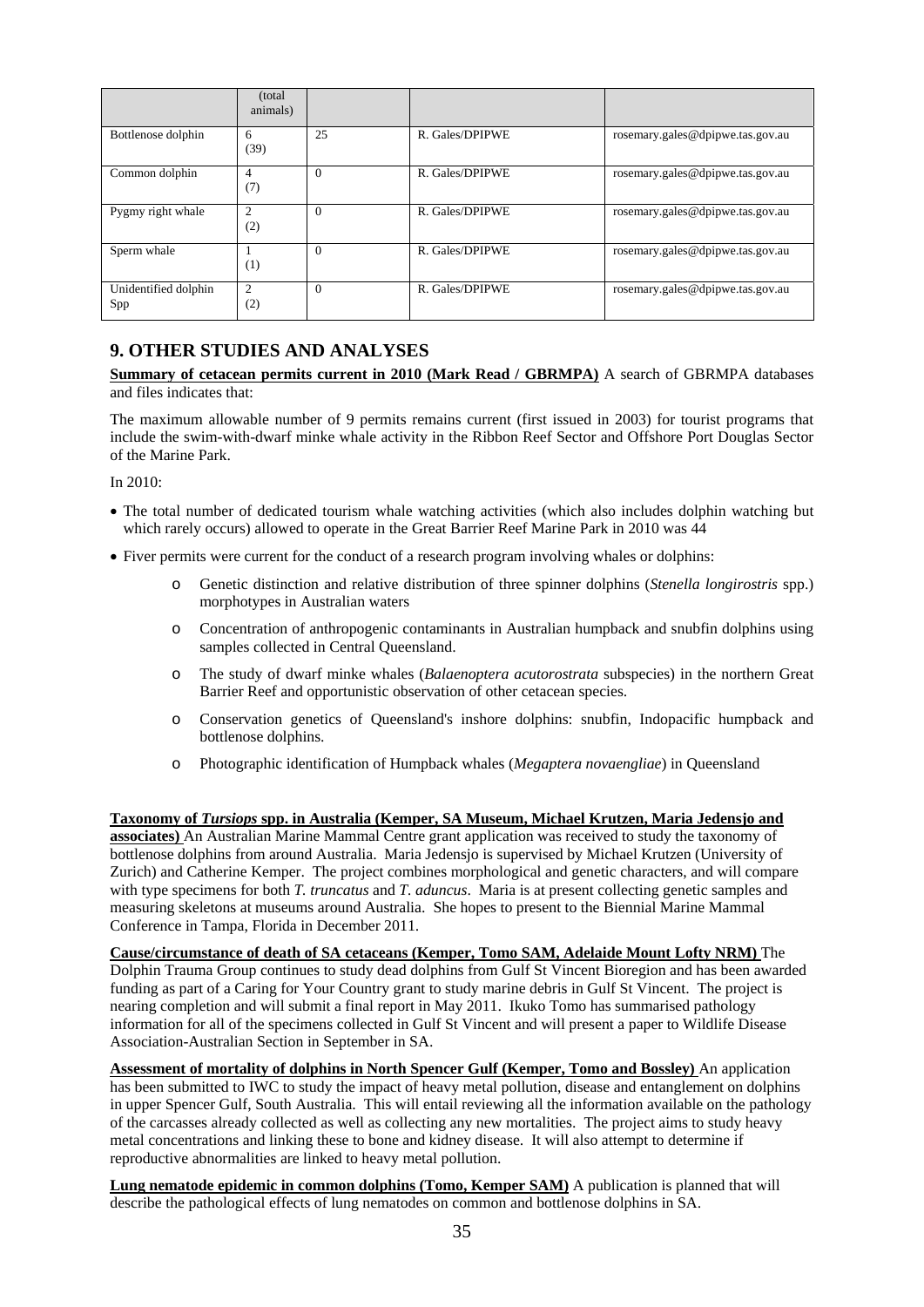#### **Investigating dolphin mortality in the South Australian Sardine Fishery (Hamer, Tomo, Kemper and Gibbs, SARDI)**

No further progress has been made on this project except that more carcasses have been collected and studied.

**National Centre for Aging Marine Mammals** An international student (Mauro Talamonti, Istituto di Biologia e Genetica Università Politecnica delle Marche, Italy) spent 6 months at the Museum studying age and female sexual maturity in *T. aduncus* from South Australia. The total *T. aduncus* that have been aged now stands at about 130. Another Italian student will spend 6 months aging *T. aduncus* and *D. delphis* from North Spencer Gulf.

### **Reproductive maturity and abnormalities in male and female** *T. aduncus* **(Kemper, Tomo, Trentin, Talamonti)**

Studies on sexual maturity in *T. aduncus* have revealed some unusual cases of reproductive regression and abnormalities. A method has been devised to detect regression in male dolphins even when the testes are autolysed. There is preliminary data to link disease (and possibly heavy metal pollution) and reproductive regression in males and this will be investigated further.

A publication is near submission on male reproductive maturity.

**Oceanographic influences on the distribution of** *Caperea marginata* **(Kemper, Middleton and Van Ruth)** A manuscript has been submitted on this project.

### **Oceanographic influences on cetacean strandings in South Australia (Segawa, Kemper, Seuront, Flinders University)**

A publication is being prepared on this study.

**South Australian cetacean sightings database (SAM)** The South Australian Museum is the primary repository for cetacean sighting records in South Australia. The partnership with the South Australian Whale Centre at Victor Harbour is streamlining sightings reporting, including an on-line reporting system. This still requires SAM to verify and calculate localities for all records, a time-consuming process for which it receives no funding.

#### **James Cook University (JCU) - 3 x PhD studies completed:**

#### *1. Dwarf minke whale population biology*

A PhD study by Ms. S. Sobtzick (submitted 2010; supervised by Dr Alastair Birtles & Prof Helene Marsh, JCU) investigated dwarf minke whale population structure, site fidelity and social structure in the northern GBR using photo-identification and underwater videogrammetry.

### *2. Dwarf minke whale behaviour*

A PhD study by Dr. A. Mangott (2010; supervised by Dr Alastair Birtles, Prof Helene Marsh, JCU and A/Prof Peter Valentine Associate) investigated behaviours of dwarf minke whale associated with human interactions in the northern GBR.

#### *3. Whalewatching: sustainable management of swim-with-dwarf minke whales tourism*

A PhD study by Mr. M. Curnock (submitted 2010; supervised by Dr Alastair Birtles & A/Prof Peter Valentine) investigated mechanisms for assessing the sustainability of the swim-with-dwarf minke whales tourism industry in the northern GBR.

**Department of Environment and Conservation (DEC-WA)** Licensed commercial whale watching in Western Australia (for southern right and humpback whales) for the 2010 season involved 124 licensed vessels. Data collected from whale watching operators regarding the number of passengers and whales seen during the 2010 season are still being analysed. Commercial dolphin watching licences were also issued during 2010 with a total of 101 for the year.

**Murdoch University Cetacean Research Unit (MUCRU)** The project is designed to test the following hypothesis:

Unmanned Aerial Vehicles (UAVs) can replace manned aircraft to conduct aerial surveys for marine mammals.

The major objective is to determine whether UAV systems can improve aerial survey methods by: (1) eliminating human risk, (2) increasing accuracy of detection, location and identification of species, (3) providing a permanent record of the survey, (4) reducing cost, and (5) enabling surveys in remote regions where manned surveys are the most logistically challenging. To achieve this objective, we are:

1. Trialling a suite of imaging systems to determine the most effective and efficient system for detecting and identifying marine mammals, with a focus on dugongs and humpback whales.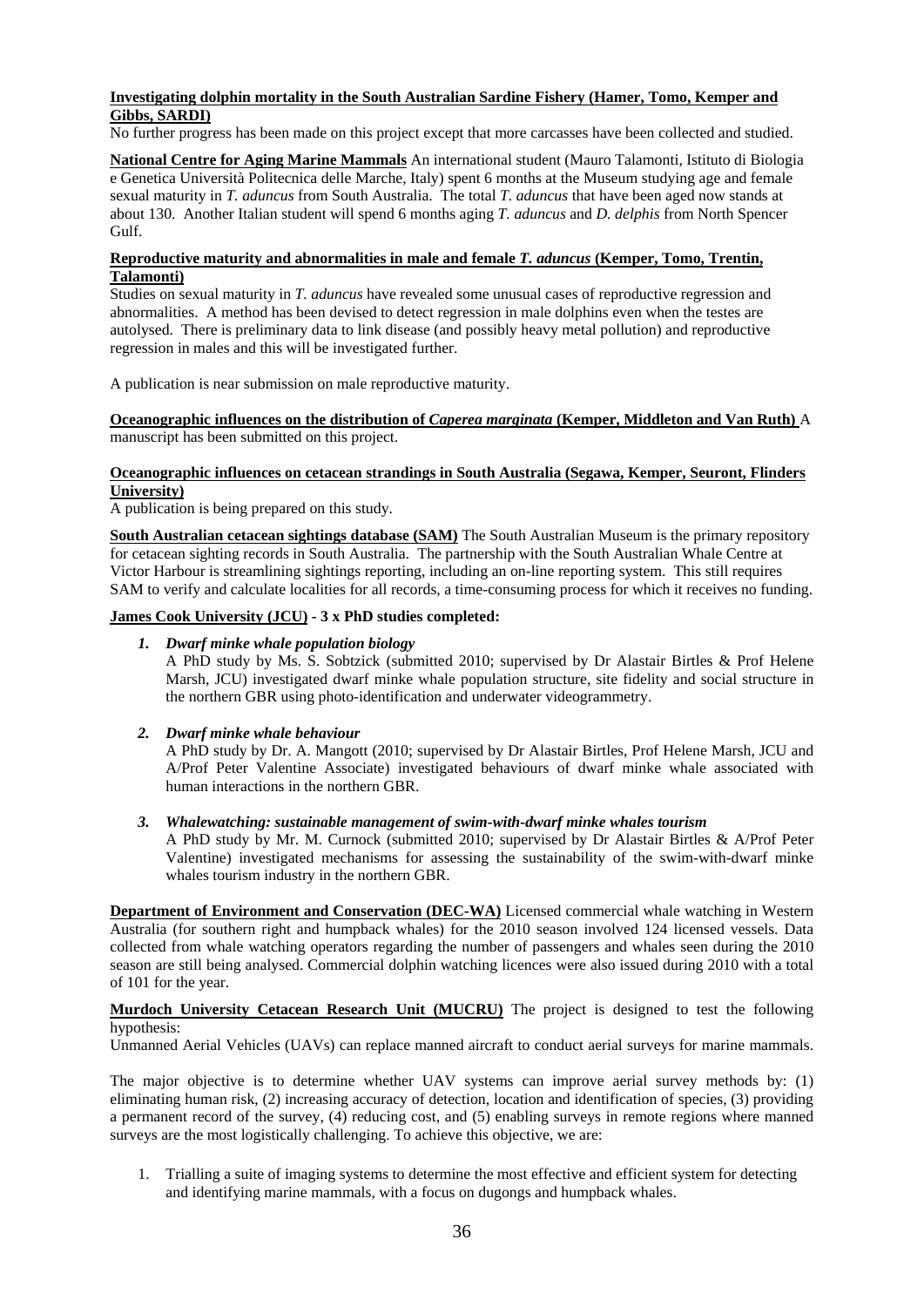- 2. Based on the most effective imaging systems, developing methodology for surveying dugong and humpback whales to determine distribution and abundance using a UAV, including real-time or post flight animal detection methods.
- 3. Directly comparing the results from traditional manned and UAV surveys of dugongs and humpback whales to test the efficacy of UAV surveys.

The first trial flights have been conducted in Shark Bay, where the target species was dugongs and the imaging system payload was a digital SLR camera. The results showed that dugongs (and many other marine fauna) could be successfully identified in the images. The data from these flights are currently being analysed to determine the effects of altitude and environmental conditions on detect ability of the dugongs within the images. The next trial will target humpback whales.

**University of New South Wales (UNSW):** carries on genetic studies on samples collected by Bejder (Bunbury WA) and Kruetzen (Shark Bay WA) – publications shown below from Sherwin's past PhD student C Frere (East Shark Bay WA). There are two current students, A Kopps (West Shark Bay WA) and C Daniel (Bunbury WA).

### **10. LITERATURE CITED**

- Anderson, M., D. Steel, W. Franklin, T. Franklin, D. Paton, D. Burns, P. Harrison, P. Baverstock, C. Garrigue, P. Baverstock, C. Olavarria, M. Poole, N. Hauser, R. Constantine, D. Theile, P. Clapham, M. Donoghue and S. Baker. 2010. Microsatellite genotype matches of eastern Australian humpback whales to Area V feeding and breeding grounds. For consideration by the Scientific Committee of the International Whaling Commission, Agadir, Morocco, 30th May - 11th June 2010. SC/62/SH7. [Available from the office of this Journal]:11pp
- Anderson, M.J., Hinten, G., Paton, D., Baverstock, P.R., 2001. A model for the integration of microsatellite genotyping with photographic identification of humpback whales. Memoirs of the Queensland Museum 47(2): 451-457.
- Bannister, J. L. 2011. Southern right whale aerial survey, southern Australian coast, August, 2010. Final Report on work funded by the Australian Government through the Australian Marine Mammal Centre, 16 pp. (Available from the author, bannisj@bigpond.com)
- Burnell, S.R. 1999. The population biology of southern right whales in southern Australian waters. Ph.D., University of Sydney, Sydney.
- Burnell, S.R. 2001. Aspects of the reproductive biology, movements and site fidelity of right whales off Australia. Journal of Cetacean Research and Management:89102.
- Burnell, S.R., and M.M. Bryden. 1997. Coastal residence periods and reproductive timing in southern right whales, Eubalaena australis. Journal of Zoology, London 241:613621.
- Burnell, S.R., .Pirzl, R.M. and Lawton, K. 2007. Life history and population biology of southern right whales at Head of Bight, South Australia, 2006. Final Report to Commonwealth Department of Environment and Heritage, Canberra.
- Elphinstone MS, Hinten GN, Anderson MJ, Nock CJ (2003) An inexpensive and high-throughput procedure to extract and purify total genomic DNA for population studies. Molecular Ecology Notes TECHNICAL NOTE 3:317
- Franklin, T., W. Franklin, L. Brooks, P. Harrison, P. Baverstock and P. Clapham. 2010. Seasonal changes in pod characteristics of eastern Australian humpback whales (Megaptera novaeangliae), Hervey Bay 1992- 2005. Marine Mammal Science. DOI: 10.1111/j.1748-7692.2010.00430.x.
- Franklin, T., W. Franklin, L. Brooks, P. Harrison, P. Baverstock and P. Clapham. (In review). Seasonal changes in social 1 behavior of eastern Australian humpback whales (Megaptera novaeangliae) in Hervey Bay, Queensland, 1992-2005. Submitted to Marine Mammal Science March 29th 2011.
- Franklin, W., T. Franklin, N. Gibbs, S. Childerhouse, C. Garrigue, R. Constantine, L. Brooks, D. Burns, D. Paton, M. M. Poole, N. Hauser, M. Donoghue, K. Russell, D. K. Mattila, J. Robbins, M. Anderson, C. Olavarria, J. Jackson, M. Noad, P. Harrison, P. Baverstock, R. Leaper, S. C. Baker and P. Clapham. (In press). Photo-identification confirms that humpback whales (Megaptera novaeangliae) from eastern Australia migrate past New Zealand but indicates low levels of interchange with breeding grounds of Oceania. J. CETACEAN RES. MANAGE.
- Franklin, W., T. Franklin, L. Brooks, N. Gibbs, S. Childerhouse, F. Smith, D. Burns, D. Paton, C. Garrigue, R. Constantine, M. M. Poole, N. Hauser, M. Donoghue, K. Russell, D. K. Mattila, J. Robbins, A. Ooseterman, R. Leaper, P. Harrison, S. C. Baker and P. Clapham. (In press). Antarctic waters (Area V)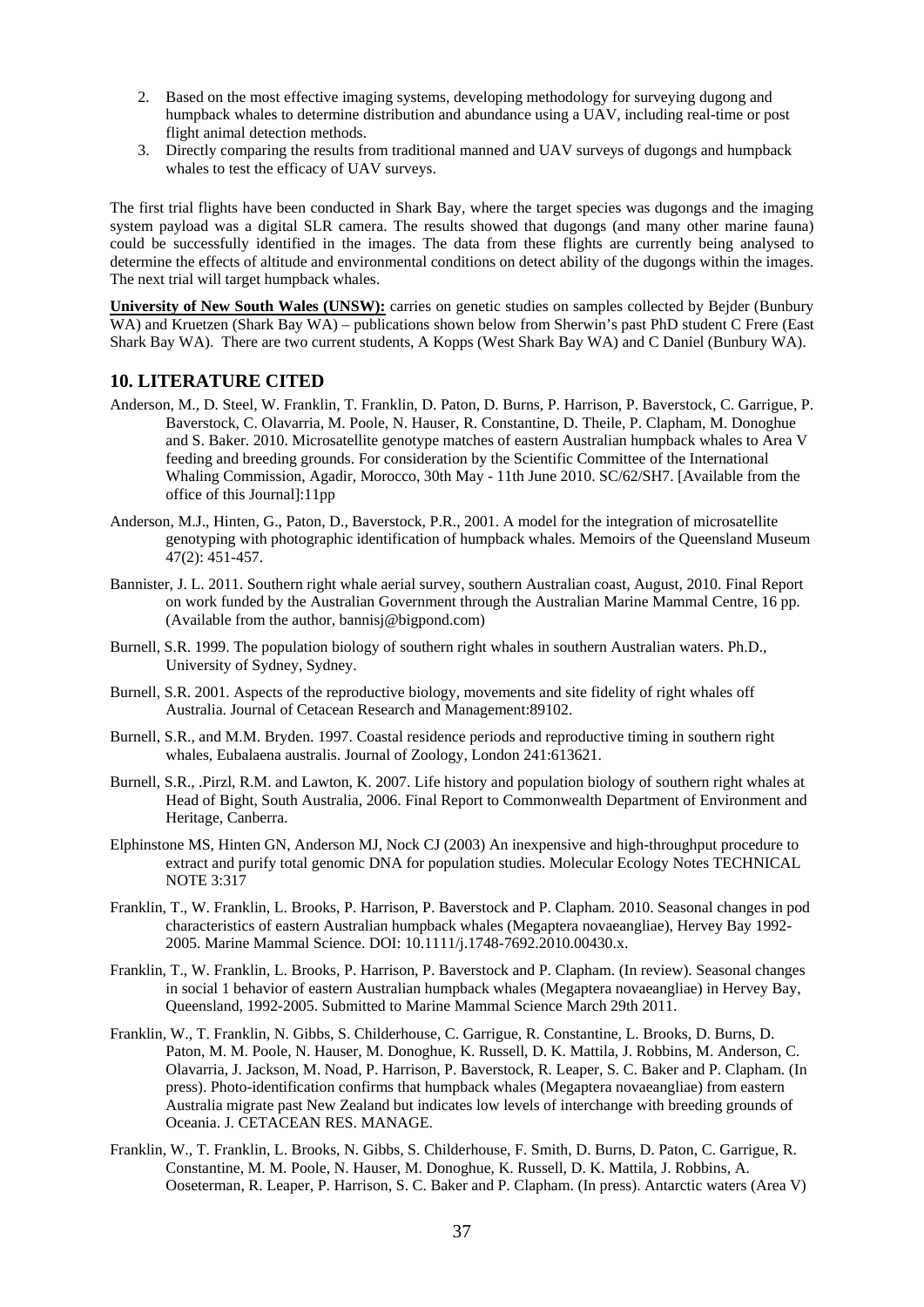near the Balleny Islands are a summer feeding area for some Eastern Australian (E (i) breeding group) Humpback whales (Megaptera novaeangliae). J. CETACEAN RES. MANAGE.

- Garrigue, C., T. Franklin, K. Russell, D. Burns, M. Poole, D. Paton, N. Hauser, M. Oremus, R. Constantine, S. Childerhouse, D. Mattila, N. gibbs, W. Franklin, J. robbins, P. Clapham and C. S. Baker. (In press). First assessment of interchange of humpback whales between Oceania and the east coast of Australia. J. CETACEAN RES. MANAGE, CASH Special Edition.
- Moss, Franklin & Franklin "Long-term monitoring of chlorophyll-a in Hervey Bay, Queensland (1993-2003) by The Oceania Project". See: http://www.epa.qld.gov.au/publications?id=1771
- Paton, D. A., L. Brooks, D. Burns, T. Franklin, W. Franklin, P. Harrison and P. Baverstock. (In press). First abundance estimate of east coast Australian humpback whales (*Megaptera novaeangliae*) utilising mark-recapture analysis and multi-point sampling. J. Cetacean Res. Manage, CASH Special Edition.
- Wally Franklin, Trish Franklin, Curt Jenner, Micheline Jenner, Leandra Goncalves, Russell Leaper, Lyndon Brooks and Phil Clapham (2008). Photo-identification comparison of humpback whale (Megaptera novaeangliae) flukes from Antarctic Area IV with Western and Eastern Australian fluke catalogues. (IWC Scientific Committee SC/60/SH1).
- "Queensland Department of Environment & Heritage, Environmental Technical Report No 23: Hervey Bay Report - Chlorophyll-a Sampling by The Oceania Project, Andrew Moss and Julie Kocovski, ISSN 1037-4671 RE271, July 1998".

### **11. PUBLICATIONS**

#### **11.1 Published or 'In Press' papers only**

- Allen, S., Bejder, L. and Krützen, M. 2010. Indo-Pacific bottlenose dolphins (*Tursiops* sp.) carrying conk shells (*Turbinella* sp.) in Shark Bay, Western Australia? Marine Mammal Science. doi: 10.1111/j.1748- 7692.2010.00409.x
- Amaral AR, Silva MC, Möller LM, Beheregaray LB, Coelho MM (2010) Anonymous nuclear markers for cetacean species. Conservation Genetics 11: 1143-1146.
- Attard C, Beheregaray LB, Jenner C, Gill P, Jenner M, Morrice M, Bannister J, LeDuc R, Möller LM. (2010) Genetic diversity and structure of blue whales (Balaenoptera musculus) in Australian feeding aggregations. Conservation Genetics 11: 2437-2441. (IF=1.849).
- Bacher, K., Allen, S.J., Lindholm, A., Bejder, L. and Krützen, M. 2010. Genes or culture Are mitochondrial genes associated with tool use in bottlenose dolphins (*Tursiops* sp.)? *Behaviour and Genetics*. 40: 706- 714.
- Bilgmann, K., Möller, L. M., Harcourt, R. G., Kemper, C. M. and Beheregaray, L. B. (in press) The use of carcasses for the analysis of cetacean population genetic structure: a comparative study in two dolphin species. PloSOne.
- Birtles, A. & Mangott , A. (in press) Highly interactive behaviour of inquisitive dwarf minke whales. In Simmonds & Brakes (Eds). Whales and Dolphins: cognition, culture, conservation and human perceptions. Earthscan publications.
- BM Stone,a\* D Blyde,b JT Saliki,c U Blas-Machado,c J Bingham,d A Hyattd, J Payned and S Cramerid. Fatal Cetacean morbillivirus infection in an Australian offshore bottlenose dolphin (Tursiops truncatus).
- Connor RC, Watson-Capps JJ, Sherwin WB, Krutzen M. 2010. A new level of complexity in the male alliance networks of Indian ocean bottlenose dolphins (*Tursiops* sp.) *Biol. Lett.* 00, 1–4 doi:10.1098/rsbl.2010.0852 Accepted 22 Oct 2010
- Dunlop, R.A, Cato, D.H. and Noad, M.J. 2010. Your attention please: increasing ambient noise levels elicits a change in communication behaviour in humpback whales (Megaptera novaeangliae) Proc. R. Soc. B 277:2521–2529.
- Forestell, P.H., Kaufman, G.D., and Chaloupka, M. Long-term trends in abundance of humpback whales in Hervey Bay, Australia. IWC Journal of Cetacean Research and Management Southern Hemisphere Humpback Whale Special Issue.
- Frère, C.H., Mann, J., Krützen, M., Connor, R., Bejder, L and Sherwin W.B. In press. Nature and nurture: a step towards investigating their interactions in the wild. *Communicative & Integrative Biology - Addendum Article (Accepted 25 November 2010 ) Volume 4, Issue 2 March/April 2011.*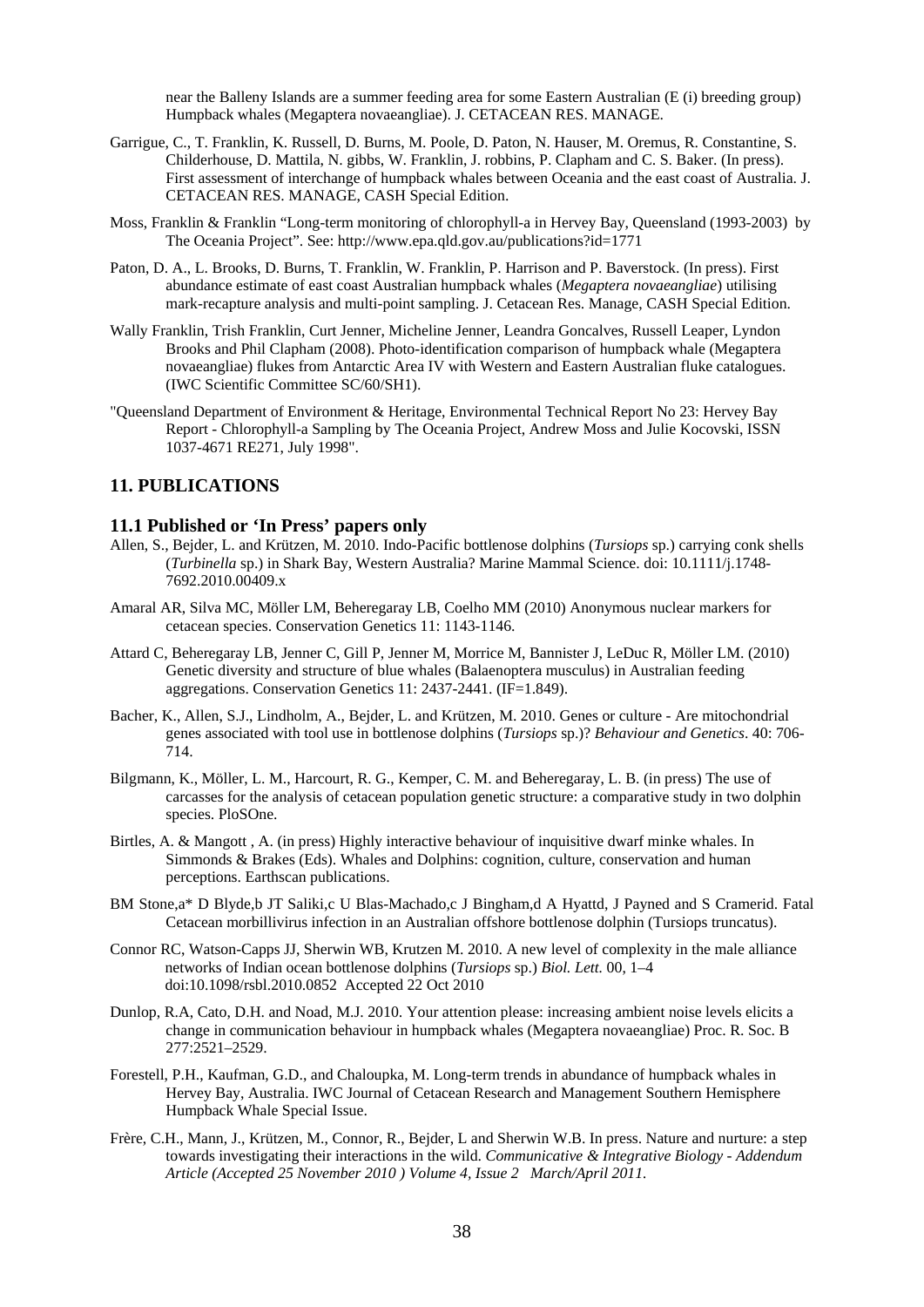- Frère, C.H., Krützen, M., Mann, J., Connor, R., Bejder, L and Sherwin W.B. 2010. Social and genetic interactions drive fitness variation in a free-living dolphin population. *Proceedings of the National Academy of Science*. doi:10.1073/pnas.1007997107.
- Frère, C.H., Krützen, M., Mann, J., Connor, R., Bejder, L. and Sherwin W.B. 2010. Home range overlap, matrilineal, and biparental kinship drive female associations in East Shark Bay bottlenose dolphins. *Animal Behaviour*. 80: 481-486
- Frère CH, Krützen M, nna M. Kopps A, Mann J, Sherwin WB. 2010. Geographic proximity, matrilineal and biparental kinship drive female association patterns in bottlenose dolphins. Animal Behaviour (provisional acceptance with minor corrections 26 Mar 2010 ANBEH-D-09-00780R)
- Frere C, Krützen M, Ward P, Kopps AM, Mann J, Sherwin WB. "Inbreeding Tolerance and Fitness Costs in Wild Bottlenose Dolphins" Proceedings of the Royal Society B – Biological Sciences. Online 14 Apr 2010 doi:10.1098/rspb.2010.0039
- Fury, C.A. and Harrison, P.L. On-line early. Impact of flood events on dolphin occupancy patterns. Marine Mammal Science. DOI: 10.1111/j.1748-7692.2010.00447.x.
- Gibbs, S. E., Harcourt, R. G. and Kemper, C. M. (in press) Niche differentiation of bottlenose dolphin species in South Australia revealed by stable isotopes and stomach contents. Wildlife Research.
- Gill, P.C., M.G. Morrice, B. Page, R. Pirzl, A.H. Levings and M. Coyne. 2011. Blue whale habitat selection and within-season distribution in a regional upwelling system off southern Australia. Marine Ecology Progress Series 421: 243-263.
- Hawkins E and Gartside D F. 2010. Whistle emissions of Indo-Pacific bottlenose dolphins (Tursiops aduncus) differ with group composition and surface behaviors. Journal of the Acoustical Society of America, 127:2652-2663.
- Hawkins E R. 2010. Geographic variations in the whistles of bottlenose dolphins (Tursiops aduncus) along the east and west coasts of Australia Journal of the Acoustical Society of America, 128:924-935.
- Hawkins E R and Gartside D F. 2009. Interactive Behaviours of Bottlenose Dolphins (Tursiops aduncus) During Encounters with Vessels. Aquatic Mammals, 35:259-268.
- Hawkins E R and Gartside D F. 2009. Patterns of Whistles Emitted by wild Indo-Pacific Bottlenose Dolphins (Tursiops aduncus) during a Provisioning Program. Aquatic Mammals, 35:171-186.
- Jenner, K.C.S., Jenner, M-N. M., Burton, C., Sturrock, V., Salgado-Kent, C., Morrice, M., Attard, C., Moller, L., and Double, M. 2008a. Mark recapture analysis of Pygmy Blue Whales from the Perth Canyon, Western Australia 2000-2005. Rept Int. Whal. Comm. SC/60/SH16 , pp-9.
- Kaufman, G.D., Forestell, P.H., Cooke, J., Macie, A., and Hutsel, A. Calving rates and intervals for East Australia female humpback whales, based on individual photoidentifications: 1984 - 2007. IWC Journal of Cetacean Research and Management Southern Hemisphere Humpback Whale Special Issue.
- Mangott, A., Birtles R. A. & Marsh, H. (2011) Attraction of dwarf minke whales (Balaenoptera acutorostrata subsp.) to vessels and swimmers in the Great Barrier Reef World Heritage Area – the management challenges of an inquisitive whale. Journal of Ecotourism, 10 (1): 64-76.
- Möller LM, Valdez FP, Allen SJ, Bilgmann K, Corrigan S, Beheregaray LB (2010). Fine-scale genetic structure in short-beaked common dolphins (*Delphinus delphis*) along the East Australian Current. *Marine Biology* doi: 10.1007/s00227-010-1546-x*.*
- Stoeckl, N., Birtles, A., Farr, M., Mangott, A., Curnock, M. & Valentine, P. (2010a). Live-aboard dive boats in the Great Barrier Reef: their regional economic impact and the relative values of their target marine species. Tourism Economics, 16 (4): 995-1018.
- Tomo, I., Kemper, C.M. and Lavery, P.J. 2010. 18-year study of South Australian dolphins shows variation in lung nematodes by season, year, age class and location. Journal of Wildlife Diseases 46 (2): 488–498.
- Tyne, J.A., Loneragan, N., Krützen, M., Allen, S., and Bejder, L. 2010. An integrated data management and video system to sample aquatic benthos. Journal of Marine and Freshwater Research. 61: 1023-1028.
- Waugh, C.A., et al., Cytochrome P450 isoenzyme protein verified in the skin of southern hemisphere humpback whales (Megaptera novaeangliae); Implications for biochemical biomarker assessment. Marine Pollution Bulletin, Available online 28th January, 2011.
- Williams, R., Gero, S., Bejder, L., Calambokidis, J., Scott D. Kraus, S.D., Lusseau, D., Read, A. and Robbins, J. In Press. Underestimating the Damage: Predicting Cetacean Mortality from Carcass Recovery Rates in the Context of the Deepwater Horizon/BP Incident. *Conservation Letters*.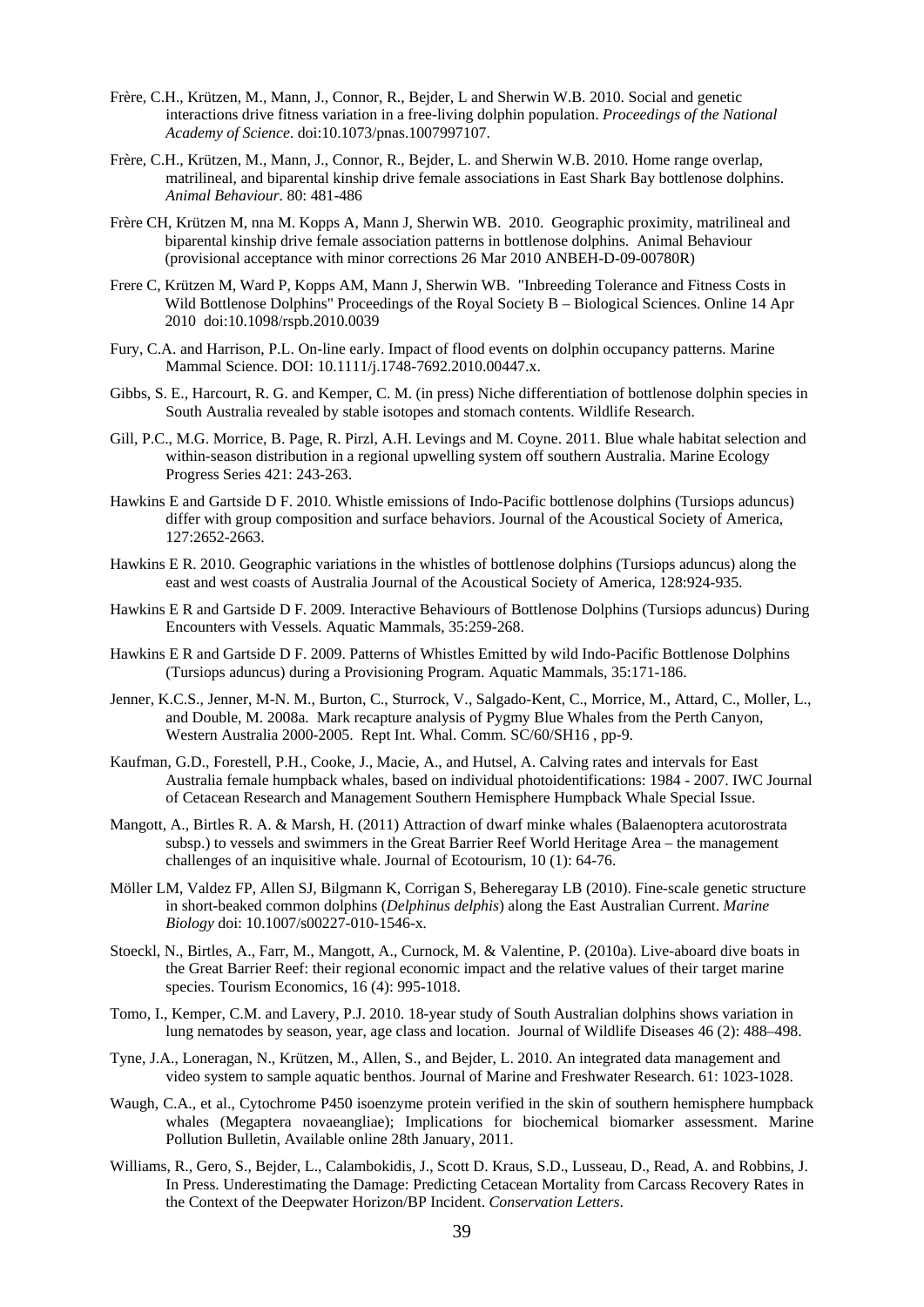- Wiszniewski J, Lusseau D, Möller LM. (2010) Female bisexual kinship ties maintain social cohesion in dolphin network. *Animal Behaviour* doi:10.1016/j.anbehav.2010.08.013 .
- Wiszniewski J, Möller LM, Allen SJ, Beheregaray LB. (2010) Environmental and social influences on the genetic structure of bottlenose dolphins (Tursiops aduncus) in Southeastern Australia. Conservation Genetics 11: 1405-1419.

#### **11.2 Unpublished literature**

- Bannister, J L, 2011. Southern right whale aerial survey, southern Australian coast, August, 2010. Final Report on work funded by the Australian Government through the Australian Marine Mammal Centre, 16 pp. (Available from the author, bannisj@bigpond.com)
- Birtles, A., Valentine, P., Curnock, M., Mangott, A. Sobtzick, S., & Marsh, H. (2010). Dwarf Minke Whale Tourism Monitoring Program (2003-2008): Final Report to the Great Barrier Reef Marine Park Authority, 21 June 2010, 117pp.
- Birtles, A., Valentine, P., Sobtzick, S., Curnock, M., Stoeckl, N. & Farr, M. (2010). Key Marine Wildlife Species for Tourism in the GBR: Values, Impacts, Threats and Sustainable Management, Final Report to the Reef and Rainforest Research Centre on the Scoping Assessment for MTSRF Task 4.8.6 (b) and part of (a). 14th June 2010, 109pp.
- Burnell, S.R., C.M Charlton., 2011. Southern right whales- 2010 Population census and Photo ID at the head of Bight, South Australia. Final Report to Great Australian Bight Marine Park, Department of Environment and Natural Resources (Report in development- unsubmitted)
- Curnock, M. (submitted 2010). Mechanisms for assessing the sustainability of swimming-with-whales tourism in the Great Barrier Reef. PhD thesis, James Cook University.
- Dunlop, R. A., Dudgeon, C. and Noad, M. J. 2010. Further investigation into abundance estimates of migrating humpback whales in Australia: Resolving unmodelled heterogeneity, estimating  $g(0)$  and producing new abundance estimates for both populations. Report to the Australian Marine Mammal Centre, Australian Antarctic Division, Kingston, Tas. July 2010.
- Dunlop, R. and Noad, M. 2010. Controlled exposure experiments in humpback whales: response to 'playback' of conspecific social sounds and artificial tones. Report to the Australian Marine Mammal Centre, Australian Antarctic Division, Kingston, Tas.
- Garland, E. and Noad, M. 2010. Humpback whale songs and population structure in the South Pacific. Final Report to Sea World Research and Rescue Foundation Inc., Surfers Paradise, Qld. Sept 2010.
- Gedamke, J., Beasley, I., Rafik, M., and Hinten, G. 2010. Australia. Progress report on cetacean research, January 2009 to December 2009, with statistical data for the calendar year 2009. SC/62/ProgRepAustralia.
- Hoffman, W.S, Kaufman, G.D., and Jule, K. 2010. Estimation of Survival, Recruitment and Realized Growth Rates of the East Australia Humpback Population (BS-1) Using Temporal Symmetry Models. 14a Reunião de Trabalho de Especialistas em Mamíferos Aquáticos da América do Sul y 8o Congresso da Sociedade Latinoamericana de Especialistas em Mamíferos Aquáticos, Florianópolis, Santa Catarina, Brazil, 24-28 October 2010.
- Hoffman, W.S., Kaufman, G.D., and Jule, K.2010. Estimation of Survival, Recruitment and Realized Growth Rates of the East Australia Humpback Population (BS-E1) Using Temporal Symmetry. International Whaling Commission, Agadir, Morocco. SC/62/SH25. International Whaling Commission, Agadir, Morocco. SC/62/SH14.
- Jenner, K.C.S., M. Jenner. 2009(a). A Description of Humpback Whale and other Mega fauna Distribution and Abundance in the Western Pilbara Using Aerial Surveys - Winter 2009. Unpubl report to Anketell. pp40.
- Jenner, K.C.S., M. Jenner. 2009(b). A Description of Mega fauna Distribution and Abundance in the SW Pilbara Using Aerial Surveys - December 2009. Unpubl report to Exxon. pp29.
- Jenner, K.C.S., M. Jenner. and R.D McCauley. 2009. A Description of Megafauna Distribution and Abundance in the SW Pilbara Using Aerial and Acoustic Surveys - Mid-Study December 2009. Unpubl report to Chevron Australia., pp58.
- Jenner, K.C.S., M. Jenner. and R.D McCauley. 2010. Effective Mitigation for Shipping Movements A Pilot Study Examining Vessel Noise and Humpback Whale Behaviour in Exmouth Gulf. Unpubl. Report CMST project – 913., pp34.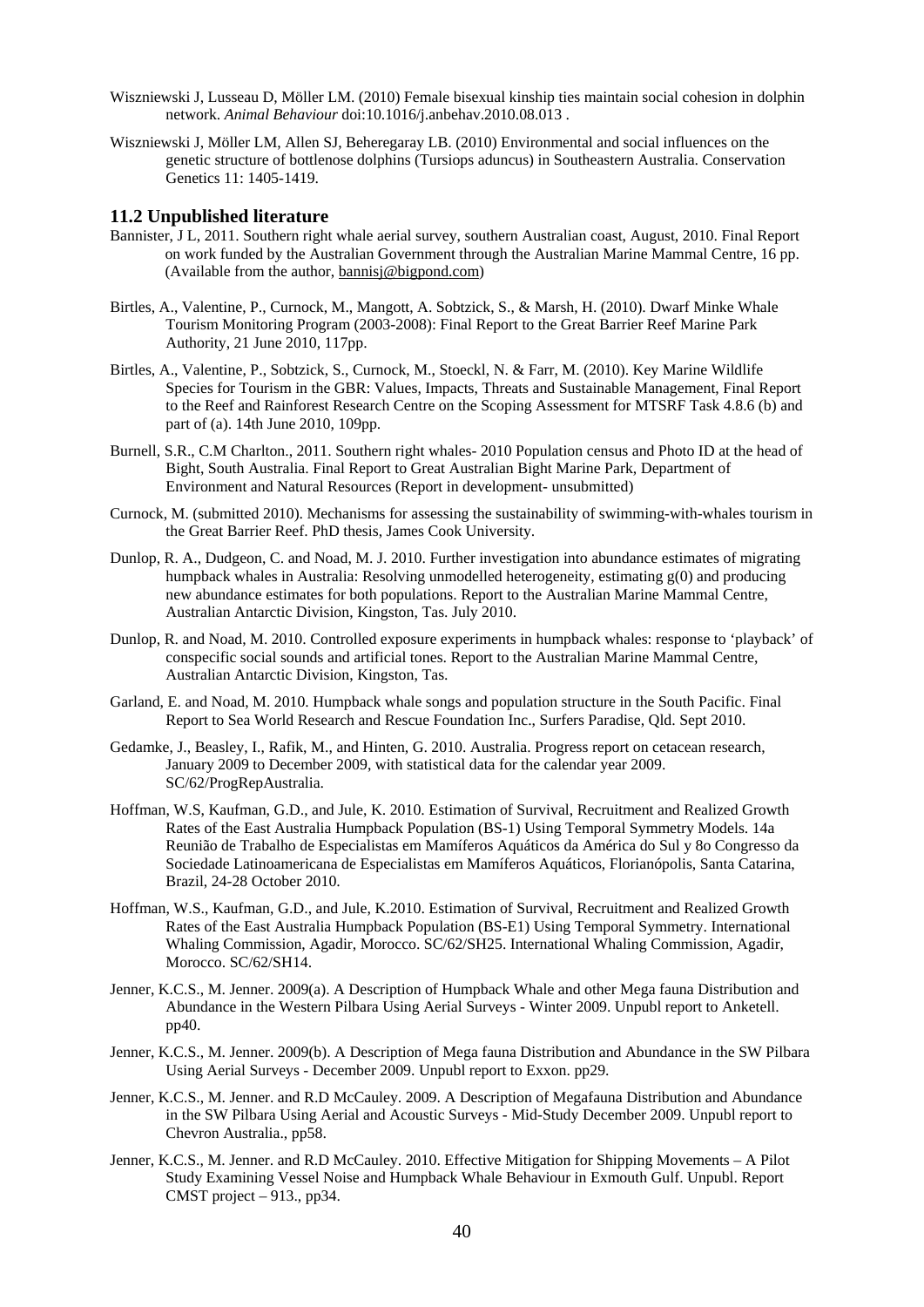- Jule, K. and Kaufman, G.2010. Evidence of sunburn in Southern Hemisphere humpback whales as a bioindicator of global warming. XXXII Reunión Internacional para el Estudio de los Mamíferos Marinos, Sociedad Mexicana de Mastozoología Marina, Xalapa, Mexico, 2-6 May 2010.
- Jule, K. and Kaufman, G. 2010. Greenhouse effect? Evidence of apparent sun damage to East Australian humpback whales (Megaptera novaeangliae). 14a Reunião de Trabalho de Especialistas em Mamíferos Aquáticos da América do Sul y 8o Congresso da Sociedade Latinoamericana de Especialistas em Mamíferos Aquáticos, Florianópolis, Santa Catarina, Brazil, 24-28 October 2010.
- Kaufman, G.D., Macie, A., Hutsel, A., and Jule, K. 2010. 2009 Humpback Whale Surveys in the Cairns/Cooktown Management Area of the Great Barrier Reef Marine Park. 14a Reunião de Trabalho de Especialistas em Mamíferos Aquáticos da América do Sul y 8o Congresso da Sociedade Latinoamericana de Especialistas em Mamíferos Aquáticos, Florianópolis, Santa Catarina, Brazil, 24-28 October 2010.
- Kaufman, G., Forestell, P., Coughran, D., and Allen, J. 2010. The First Photographic Evidence of Interchange Between East Australia (BS E-1) and West Australia (BS – D) Breeding Populations. 14a Reunião de Trabalho de Especialistas em Mamíferos Aquáticos da América do Sul y 8o Congresso da Sociedade Latinoamericana de Especialistas em Mamíferos Aquáticos, Florianópolis, Santa Catarina, Brazil, 24-28 October 2010.
- Kaufman, G.D., Macie, A. Hutsel, A. and Jule, K. 2010. 2009 Humpback Whale Surveys in the Cairns/Cooktown Management Area of the Great Barrier Reef Marine Park. International Whaling Commission, Agadir, Morocco. SC/62/SH25.
- Mangott, A. (2010). Behaviour of dwarf minke whales associated with a swim-with industry in the northern Great Barrier Reef. PhD thesis, James Cook University.
- Noad, M.J. 2010. Humpback Whales: A review of their current conservation status and the threats posed by anthropogenic noise. Proceedings of the 3rd AVA/NZVA Pan Pacific Veterinary Conference, Brisbane.
- Noad, M.J. 2010. Humpback whale distribution surveys off the Gold Coast and North and South Stradbroke Islands: Interim report. Report to the Department of the Environment, Water, Heritage and the Arts, Canberra.
- Noad, M. 2010. Humpback whale acoustic research collaboration: 2009 field report. Report to the Australian Marine Mammal Centre, Australian Antarctic Division, Kingston, Tas.
- Oosterman, A., Whicker, M. and Garbett, P. (2011) A report of the 2010 Norfolk Island Whale Survey. 9 pp. Norfolk Island Whale Survey.
- Salgado, C., K.C.S. Jenner, M. Jenner, P. Bouchet, and E. Rexstad. 2010. Southern Hemisphere Breeding Stock 'D' Humpback Whale Population Estimates from North West cape, Western Australia. Draft Unpubl. Report. Journal of Cetacean Resource Management. pp29.
- Smith, J.N., Noad, M.J., Grantham, H.S. and Paton, D. 2010. Spatial habitat modelling of the humpback whale breeding grounds in the Great Barrier Reef, Australia. Final report to the Australian Marine Mammal Centre, Australian Antarctic Division, Kingston, Tas. June 2010.
- Sobtzick, S. (submitted 2010). An investigation into the biology of dwarf minke whales and implications for the sustainable management of the swim-with-whales industry in the Great Barrier Reef. PhD thesis, James Cook University.
- Stoeckl, N., Birtles, A., Valentine, P., Farr, M., Curnock, M., Mangott, A. & Sobtzick, S. (2010b). Understanding the social and economic values of key marine species in the Great Barrier Reef. Final Report to the Reef and Rainforest Research Centre on MTSRF Task 4.8.6(a). 14th June 2010, 75pp.

#### **REFERENCES**

- Kelly, N., Peel, D, Bravington, M.V. and Gales, N. (2010a). Aerial survey of minke whales off East Antarctica: Report on 2009/10 Survey. Paper SC/62/IA8 presented to the Scientific Committee of the International Whaling Commission, June 2010, 24 pp (unpublished). http://iwcoffice.org/\_documents/sci\_com/SC62docs/SC-62-IA8.pdf
- Kelly, N., Peel, D., Bravington, M.V. and Gales, N. (2010b). Preliminary analysis of minke whale sighting data from 2009/10 aerial survey off East Antarctica. Paper SC/62/IA9 presented to the Scientific Committee of the International Whaling Commission, June 2010, 6 pp (unpublished). http://iwcoffice.org/\_documents/sci\_com/SC62docs/SC-62-IA9.pdf